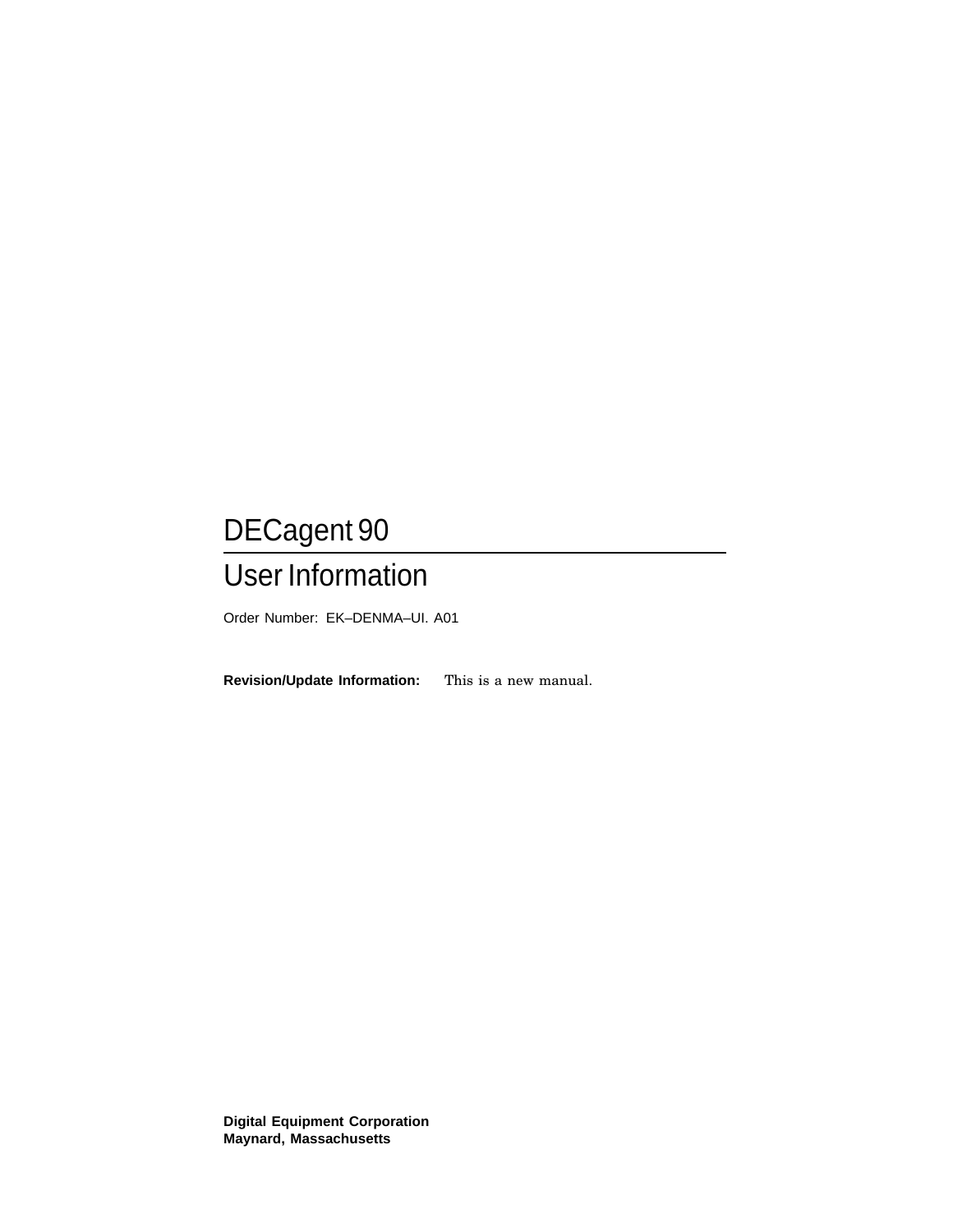#### **First Edition, December 1992**

The information in this document is subject to change without notice and should not be construed as a commitment by Digital Equipment Corporation. Digital Equipment Corporation assumes no responsibility for any errors that may appear in this document.

© Digital Equipment Corporation 1992.

All Rights Reserved. Printed in U.S.A.

**FCC NOTICE:** The equipment described in this manual generates, uses, and may emit radio frequency energy. The equipment has been type tested and found to comply with the limits for a Class A computing device pursuant to Subpart J of Part 15 of FCC Rules, which are designed to provide reasonable protection against such radio frequency interference when operated in a commercial environment. Operation of this equipment in a residential area may cause interference, in which case the user at his own expense may be required to take measures to correct the interference.

The following are trademarks of Digital Equipment Corporation: DEC, DECbridge, DECconnect, DECmcc, DECnet, DECserver, Digital, LAT, ThinWire, VMS, VAX, and the DIGITAL logo.

Motorola is a registered trademark of Motorola, Inc.

All other trademarks and registered trademarks are the property of their respective holders.

This document was prepared using VAX DOCUMENT, Version 2.1.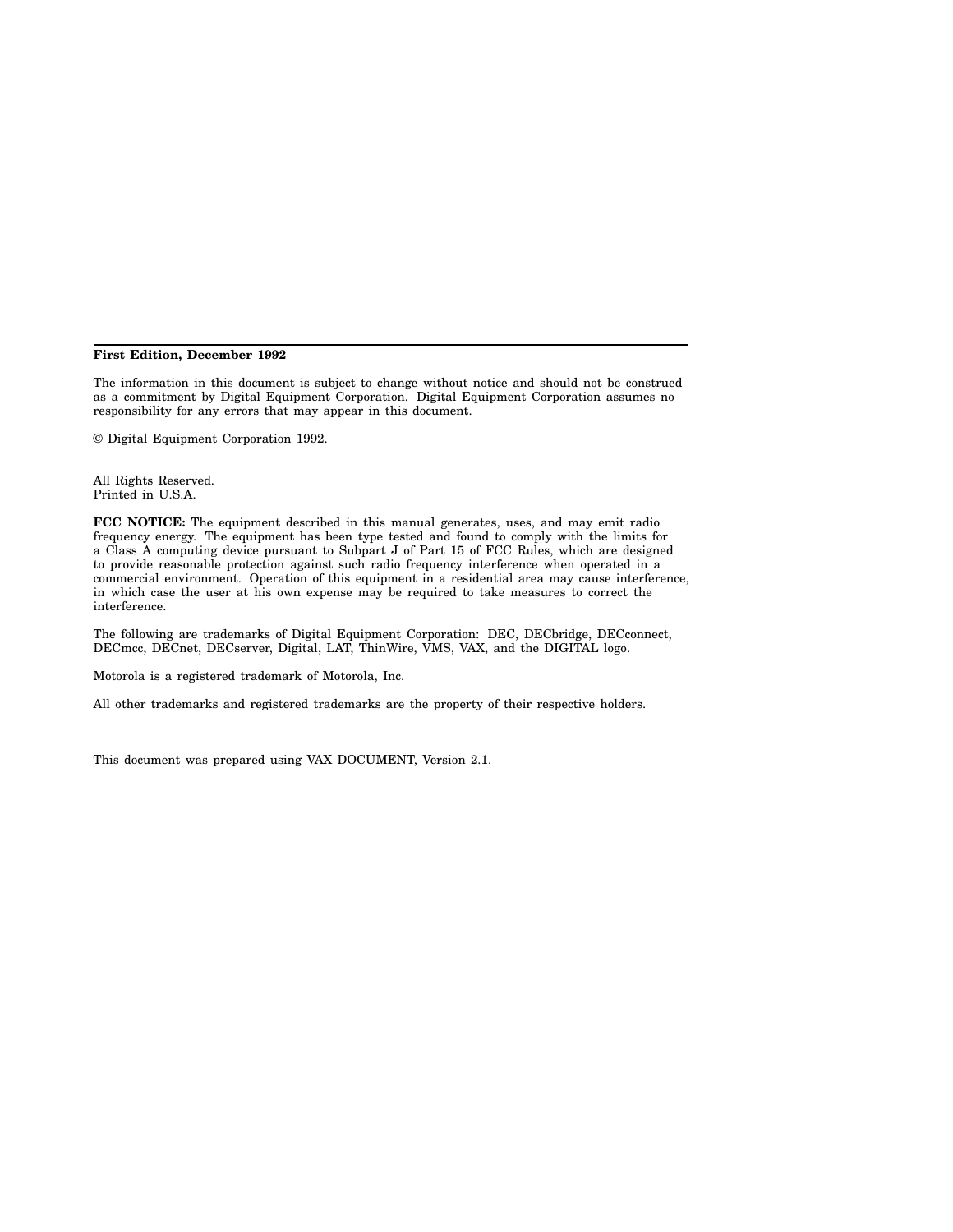## **Contents**

| 1            | <b>Overview</b>                                                        |         |
|--------------|------------------------------------------------------------------------|---------|
|              |                                                                        | $1 - 1$ |
|              |                                                                        | $1 - 1$ |
|              |                                                                        | $1 - 1$ |
|              |                                                                        | $1 - 2$ |
|              |                                                                        | $1 - 3$ |
|              | LEDs and Connectors                                                    | $1 - 4$ |
|              | Client Communities for the DECagent 90                                 | $1 - 6$ |
| $\mathbf{2}$ | <b>Installation</b>                                                    |         |
|              |                                                                        | $2 - 1$ |
|              | Quick Reference Installation Procedures                                | $2 - 1$ |
|              | For a Standalone Installation                                          | $2 - 1$ |
|              | For a Backplane Installation                                           | $2 - 3$ |
|              | Standalone Installation                                                | $2 - 5$ |
|              |                                                                        | $2 - 5$ |
|              |                                                                        | $2 - 5$ |
|              | Mount the DECagent 90 on a wall. $\dots \dots \dots \dots \dots \dots$ | $2 - 5$ |
|              |                                                                        | $2 - 7$ |
|              |                                                                        | $2 - 8$ |
|              |                                                                        | $2 - 8$ |
|              | Mount the DECagent 90 in the backplane.                                | $2 - 8$ |
|              |                                                                        | $2 - 9$ |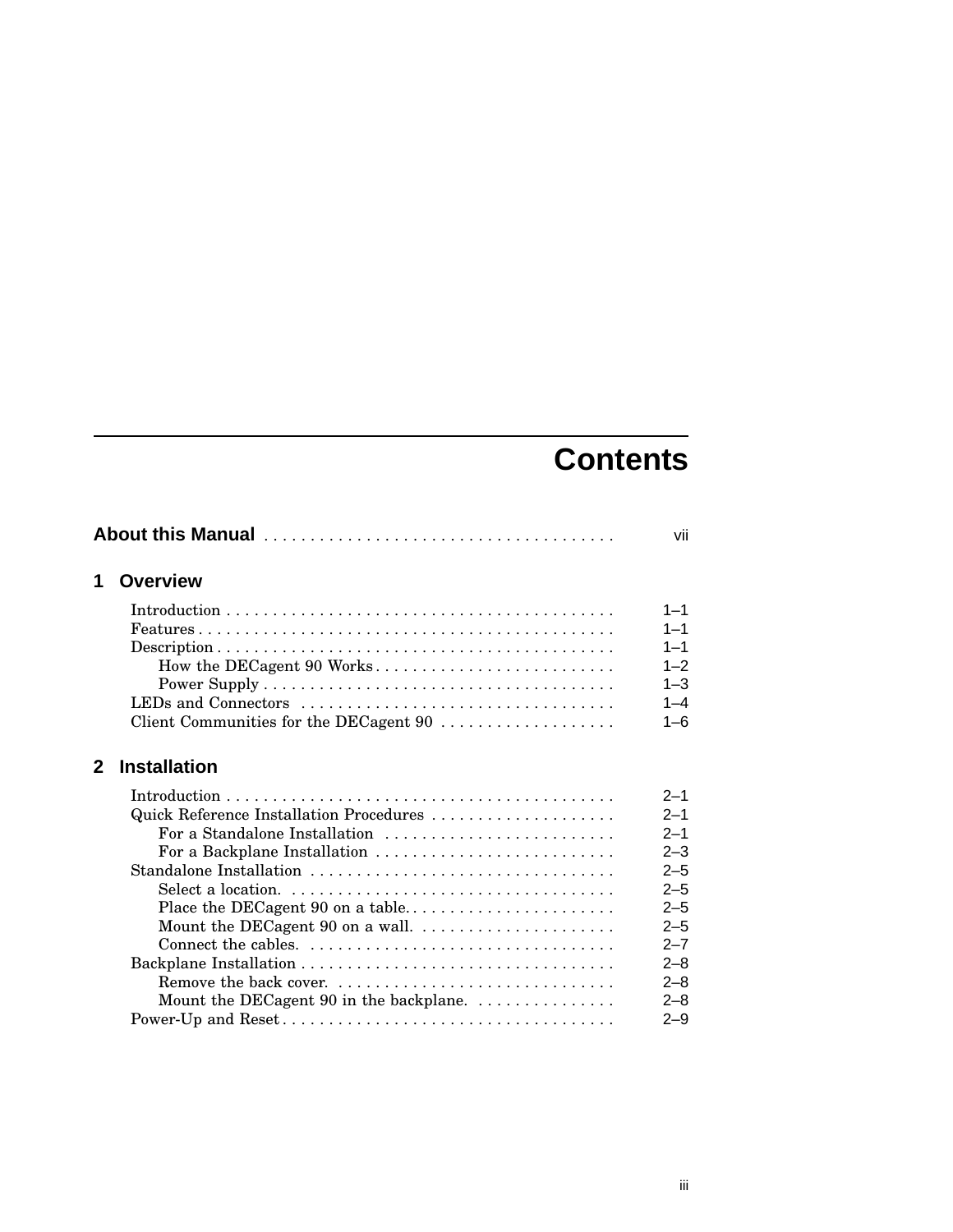## **3 Configuration**

| $Introduction \dots \dots \dots \dots \dots \dots \dots \dots \dots \dots \dots \dots \dots \dots \dots \dots \dots$ | $3 - 1$ |
|----------------------------------------------------------------------------------------------------------------------|---------|
|                                                                                                                      | $3 - 1$ |
|                                                                                                                      | $3 - 1$ |
|                                                                                                                      | $3 - 1$ |
|                                                                                                                      | $3 - 1$ |
|                                                                                                                      | $3 - 2$ |
| Using the Front Panel Asynchronous Port                                                                              | $3 - 2$ |
|                                                                                                                      | $3 - 2$ |
|                                                                                                                      | $3 - 3$ |

## **4 DECagent 90 Management**

|                                 | $4 - 1$  |
|---------------------------------|----------|
|                                 | $4 - 1$  |
| Using the Console Interface     | $4 - 1$  |
|                                 | $4 - 1$  |
|                                 | $4 - 2$  |
|                                 | $4 - 4$  |
|                                 | $4 - 5$  |
| Add Community Trap Addresses    | $4 - 6$  |
| Remove Community Trap Addresses | $4 - 6$  |
| Change Community String         | $4 - 7$  |
| Change Community Size/Type      | $4 - 8$  |
| Change Default Community        | $4 - 8$  |
|                                 | $4 - 9$  |
| Enable/Disable SNMP Sets        | $4 - 9$  |
| Change System Information       | $4 - 9$  |
| Change Security Configuration   | $4 - 10$ |
|                                 | $4 - 12$ |
|                                 | $4 - 13$ |
|                                 | $4 - 15$ |
|                                 | $4 - 16$ |
| Change Module MAC Address       | $4 - 16$ |
|                                 | $4 - 17$ |
|                                 | $4 - 18$ |
|                                 | $4 - 18$ |
| Restore Factory Settings        | $4 - 20$ |
|                                 | $4 - 20$ |
|                                 | $4 - 21$ |
|                                 | $4 - 21$ |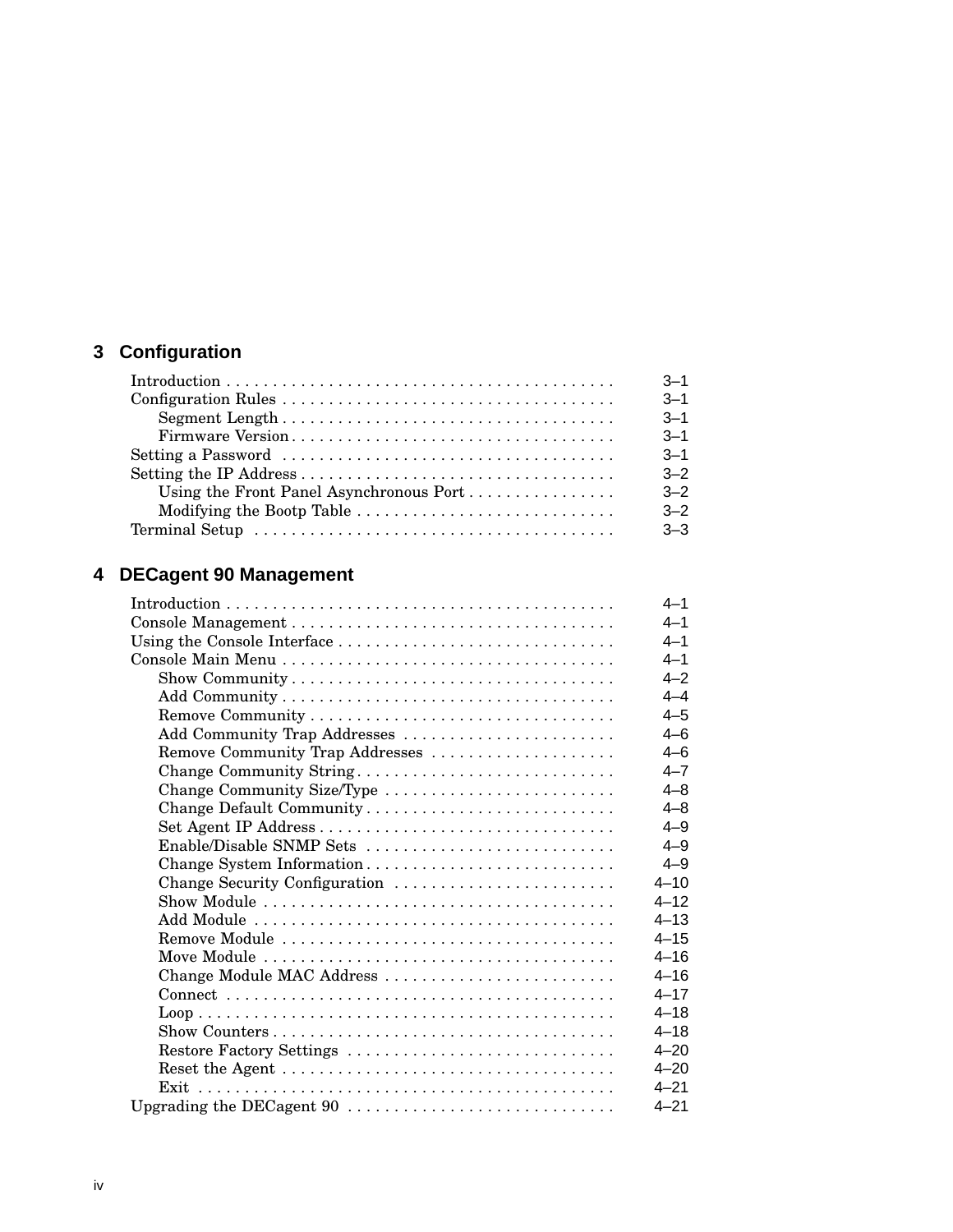|                                    | $4 - 21$ |
|------------------------------------|----------|
| VAX Host Node Setup                | $4 - 21$ |
| Downline Loading the Firmware File | $4 - 22$ |
|                                    | $4 - 24$ |
| ULTRIX Host Node Setup             | $4 - 24$ |
| Downline Loading the Firmware File | $4 - 25$ |
|                                    | $4 - 26$ |

## **5 Troubleshooting**

|                                                     | $5 - 1$ |
|-----------------------------------------------------|---------|
| $DEC$ agent 90 Standalone Troubleshooting           | $5 - 2$ |
| DECagent 90 Backplane Configuration Troubleshooting | $5 - 3$ |

## **A Specifications and Parts**

|                                         | $A-1$   |
|-----------------------------------------|---------|
|                                         | $A-1$   |
|                                         | $A-2$   |
|                                         | $A-2$   |
|                                         | $A-2$   |
|                                         | $A - 3$ |
|                                         | $A - 3$ |
|                                         | $A - 3$ |
| Console Connector Pin Out (RS-232/DB25) | $A - 4$ |
|                                         | $A - 4$ |

## **B Console Messages**

|                                                                                                               | B-1   |
|---------------------------------------------------------------------------------------------------------------|-------|
|                                                                                                               | – B–1 |
| $Error$ Messages $\ldots \ldots \ldots \ldots \ldots \ldots \ldots \ldots \ldots \ldots \ldots \ldots \ldots$ | B-5   |

## **C MIB Groups and Communities**

|                                                                                                         | $C-1$   |
|---------------------------------------------------------------------------------------------------------|---------|
|                                                                                                         | $C-1$   |
|                                                                                                         | $C - 2$ |
|                                                                                                         | $C - 2$ |
|                                                                                                         | $C-4$   |
|                                                                                                         | $C - 5$ |
| $Slot Table \ldots \ldots \ldots \ldots \ldots \ldots \ldots \ldots \ldots \ldots \ldots \ldots \ldots$ | C-6     |
|                                                                                                         |         |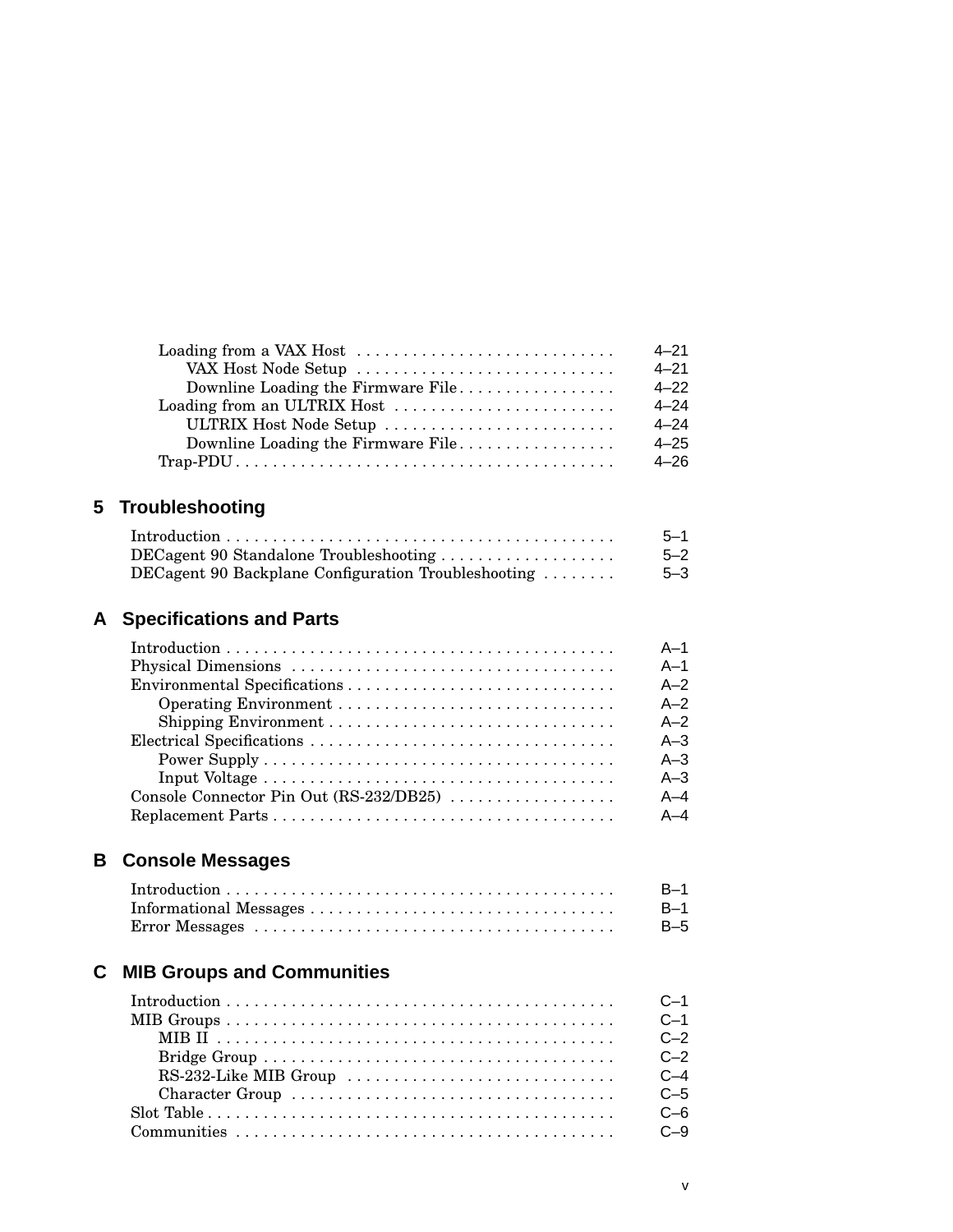## **D Documentation and Ordering Information**

| D-1   |
|-------|
| D-1   |
| $D-2$ |

## **Index**

## **Figures**

| $1 - 1$ | Sample DECagent 90 Configuration                          | $1 - 2$  |
|---------|-----------------------------------------------------------|----------|
| $1 - 2$ | How the DECagent 90 Communicates with                     |          |
|         |                                                           | $1 - 3$  |
| $1 - 3$ | The DECagent 90 Module                                    | $1 - 4$  |
| $2 - 1$ | Connecting the Cables                                     | $2 - 2$  |
| $2 - 2$ |                                                           | $2 - 4$  |
| $2 - 3$ | Removing the Back Cover                                   | $2 - 6$  |
| $2 - 4$ | Mounting the DECagent 90 on a Wall $\dots\dots\dots\dots$ | $2 - 7$  |
| $2 - 5$ | DECagent 90 Backplane Installation                        | $2 - 9$  |
| $4 - 1$ |                                                           | $4 - 4$  |
| $4 - 2$ | Show Module Screen                                        | $4 - 13$ |
|         |                                                           |          |

### **Tables**

| $1 - 1$  | $DECagent 90 LEDs$ and Connectors $\ldots \ldots \ldots$ | $1 - 5$ |
|----------|----------------------------------------------------------|---------|
| $-3-1$   |                                                          | $3 - 3$ |
| $-5 - 1$ | Troubleshooting a DECagent 90 Standalone Unit            | $5 - 2$ |
| $5 - 2$  | Troubleshooting a DECagent 90 in a DEChub 90             | $5 - 3$ |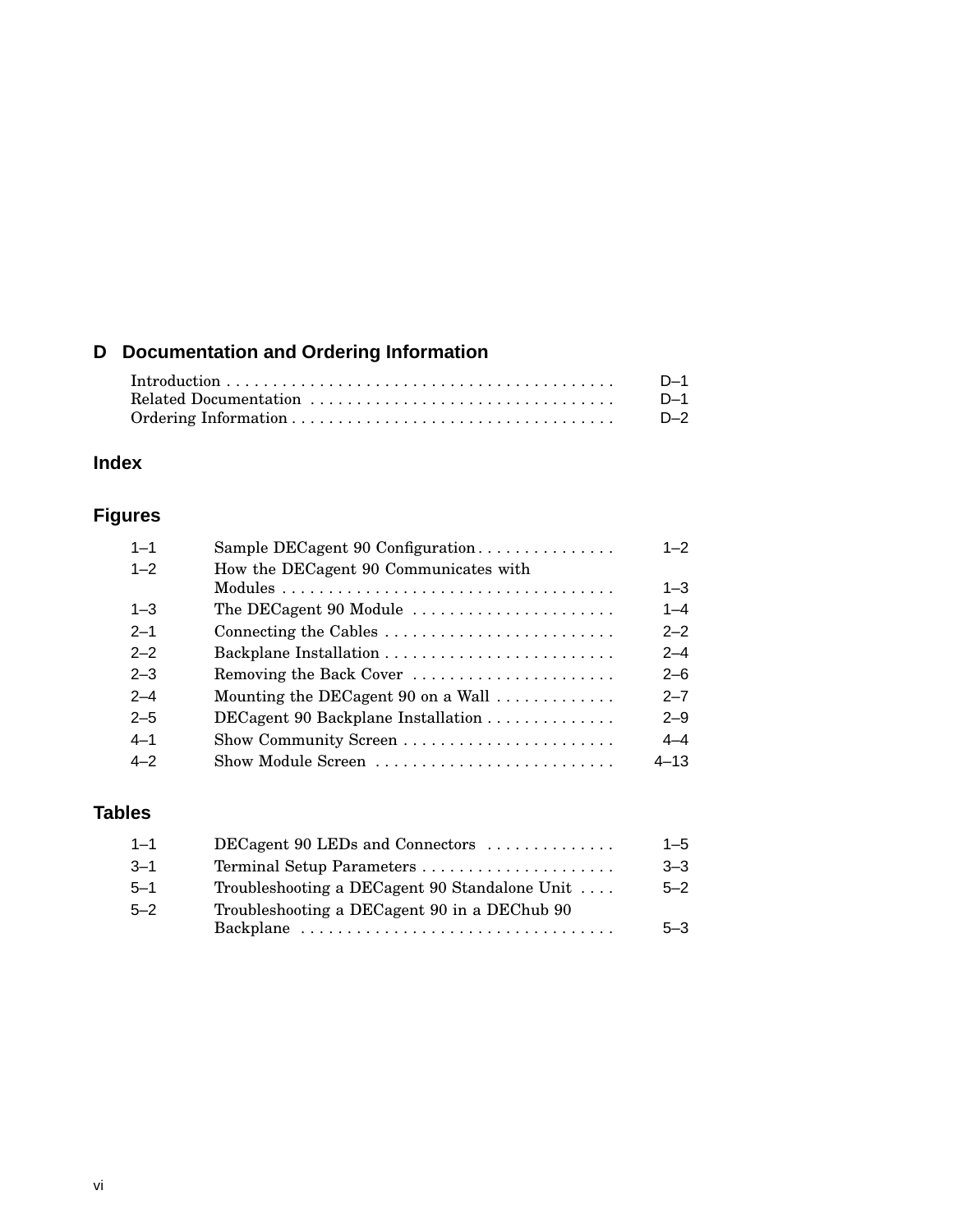## **About this Manual**

### **Introduction**

This manual describes how to install, configure, operate, and troubleshoot the DECagent 90 module. The DECagent 90 is an Ethernet network management agent that can be used in a standalone operation or in the DEChub 90 Ethernet backplane.

## **Organization**

This manual contains five chapters and four appendices.

- Chapter 1 provides an overview of the DECagent 90, and it describes the product's features, LEDs, and connectors.
- Chapter 2 describes how to install the DECagent 90 as a standalone unit or in a DEChub 90 backplane.
- Chapter 3 describes the configuration rules you should follow for correct operation of the DECagent 90.
- Chapter 4 describes how to operate the DECagent 90 on a network, using the console main menu options.
- Chapter 5 contains basic troubleshooting information.
- Appendix A contains system specifications and a parts list.
- Appendix B describes informational and error messages you might receive at the console.
- Appendix C provides information about management information base (MIB) groups, the slot table, and communities.
- Appendix D contains information about related documentation and ordering.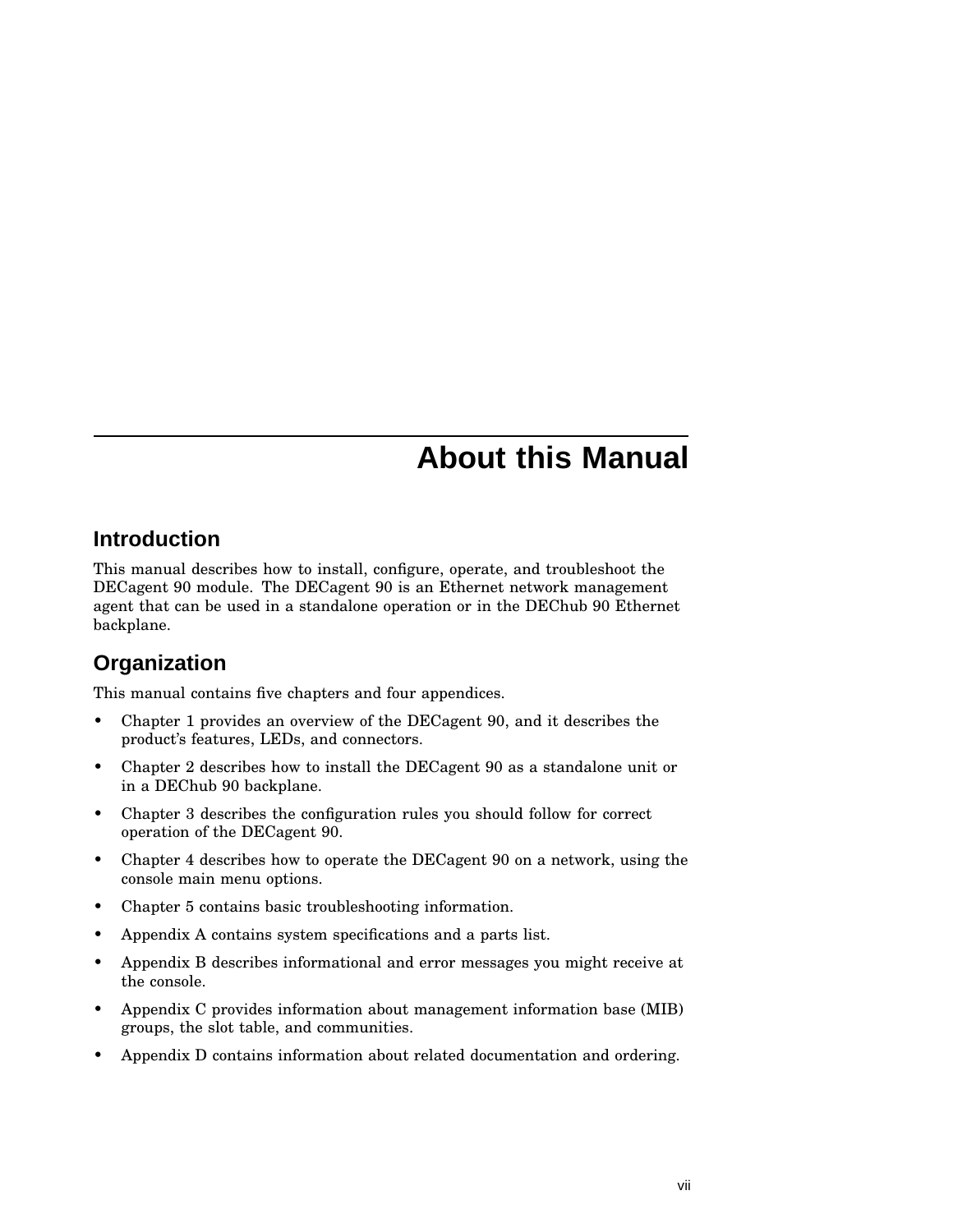## **Conventions**

The following conventions are used in this manual.

| <b>Convention</b>    | <b>Meaning</b>                                                                                                                                                                                                                                              |  |
|----------------------|-------------------------------------------------------------------------------------------------------------------------------------------------------------------------------------------------------------------------------------------------------------|--|
| <b>Note</b>          | Contains general information.                                                                                                                                                                                                                               |  |
| Caution              | Contains information to prevent damage to<br>equipment or software.                                                                                                                                                                                         |  |
| $\boldsymbol{n}$     | A lowercase italic $n$ indicates the generic use of<br>a number. For example, 19nn indicates a 4-digit<br>number in which the last 2 digits are unknown.                                                                                                    |  |
| O                    | A number in a black circle in text refers to<br>the corresponding number in an accompanying<br>illustration.                                                                                                                                                |  |
| <i>italic</i> type   | Italic type emphasizes important information,<br>indicates variables, and indicates complete titles of<br>manuals.                                                                                                                                          |  |
| commands             | Commands are shown in uppercase or lowercase<br>letters. For the VMS operating system, you can<br>enter commands in either uppercase or lowercase<br>letters. For the ULTRIX operating system,<br>commands must be entered as indicated in the<br>examples. |  |
| monospaced type      | Text that the system displays on the screen is<br>shown in monospaced type.                                                                                                                                                                                 |  |
| bold monospaced type | Bold monospaced type in examples indicates user<br>input.                                                                                                                                                                                                   |  |
| Return or Enter      | The Return and Enter keys perform the same<br>function.                                                                                                                                                                                                     |  |
| Return               | A key name enclosed in a box indicates that you<br>press that key. In this example, you would press<br>the Return key.                                                                                                                                      |  |
| Ctrl/x               | $Ctrl/x$ indicates that you hold down the Ctrl key<br>while you press another key (indicated here by $x$ ).                                                                                                                                                 |  |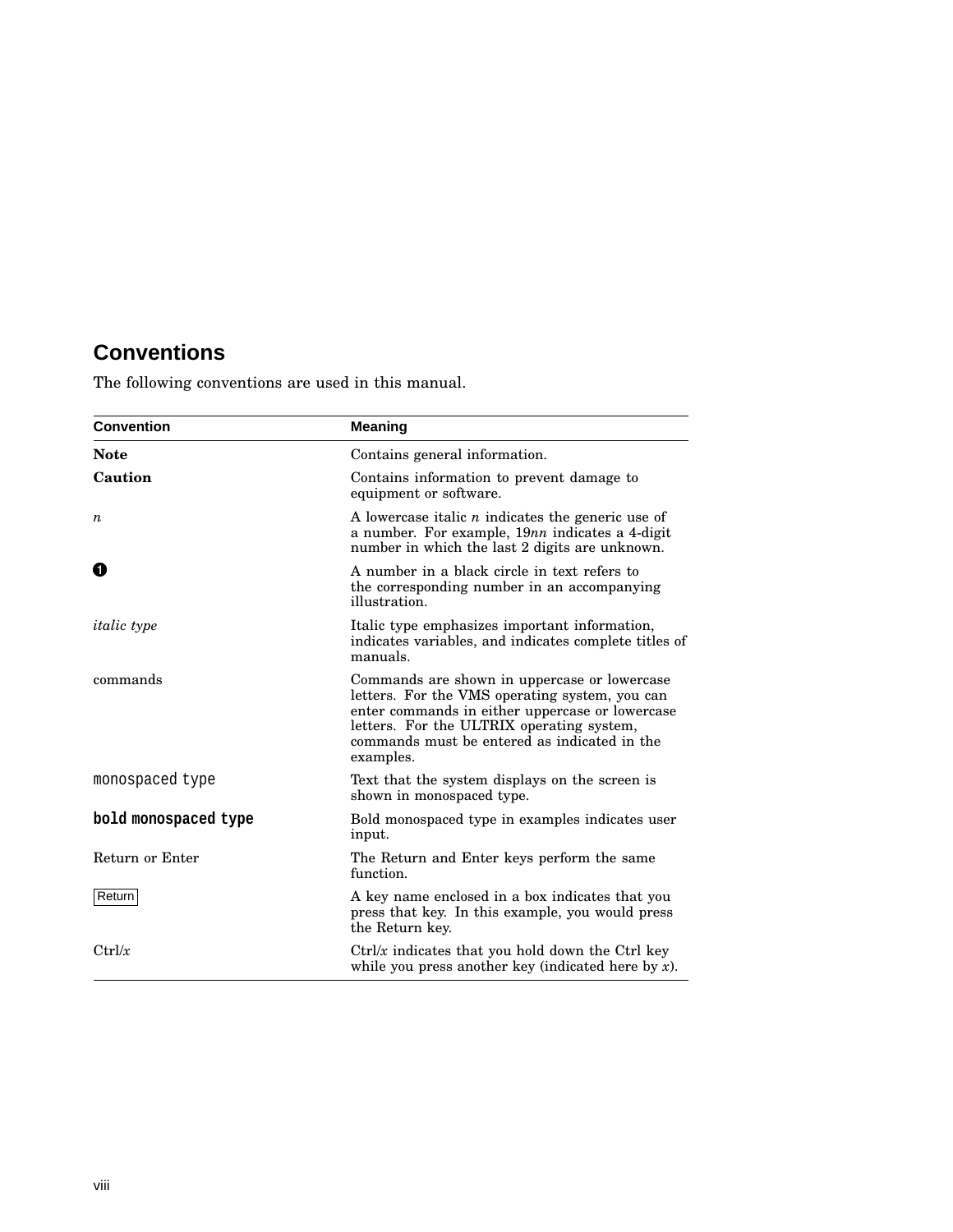# **1 Overview**

## **Introduction**

This chapter provides an overview of the DECagent 90 module. It also lists the features of the DECagent 90, describes the LEDs and connectors, and provides information about community strings.

## **Features**

The following list summarizes the features of the DECagent 90. The DECagent 90

- Can be installed as a standalone module *or* in a DEChub 90 backplane
- Needs no downline load at power-up
- Is downline loadable for firmware upgrades (MOP protocol)
- Can be directly managed through SNMP
- Stores MIB settings in battery-backed RAM
- Provides out-of-band console port
- Allows hot swap of modules

## **Description**

The DECagent 90 is a network management agent designed for the IEEE 802.3 CSMA/CD networks. The DECagent 90 uses a Simple Network Management Protocol (SNMP) agent. The DECagent 90 has one ThinWire port and one asynchronous RS-232 port. The ThinWire port complies with the IEEE 802.3 standard for 10Base2 networks.

The DECagent 90 is a self-contained module that uses a Motorola 68000 central processing unit (CPU). The DECagent 90 can operate in a standalone configuration with a dual 5- and 12-volt power supply, or in a DEChub 90 Ethernet backplane.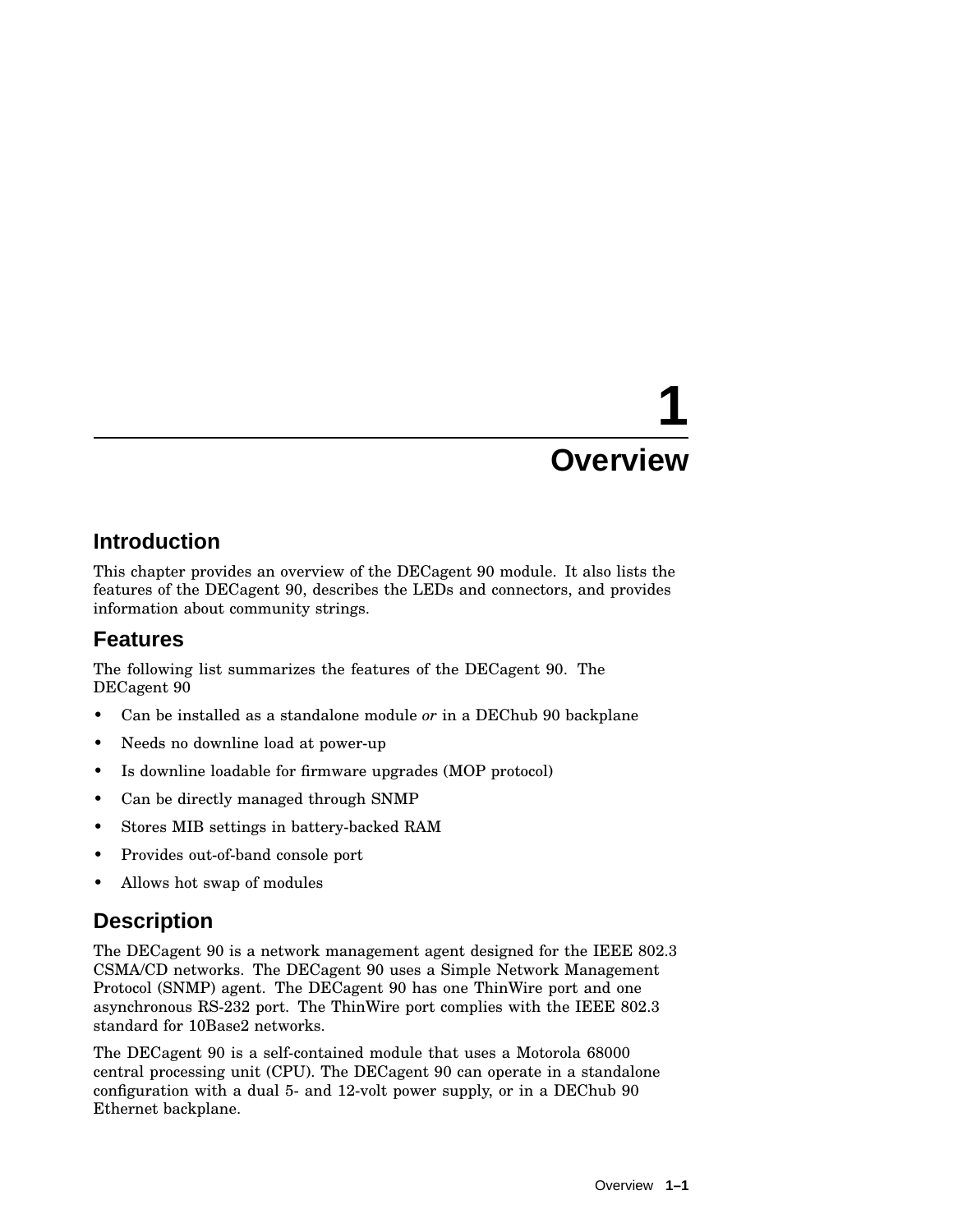Figure 1–1 shows a typical configuration of the DECagent 90 in an Ethernet local area network (LAN).



**Figure 1–1 Sample DECagent 90 Configuration**

#### **How the DECagent 90 Works**

The DECagent 90 acts as a proxy agent on behalf of its client modules. This includes the DECserver 90L and the DECbridge 90. The DECrepeater 90C and DECrepeater 90T are managed by a DECbridge 90 in the hub. The DECagent 90 accepts SNMP messages on behalf of its client modules, sends an appropriate command to the queried client module, and waits for a response from the client module. When it receives a response from the client module, the DECagent 90 sends an SNMP packet to the querying Network Operations Center (NOC).

The DECagent 90 has a single IP address. It implements the protocols required for SNMP-based proxy access. The following protocols are used:

ARP IP UDP SNMP BootP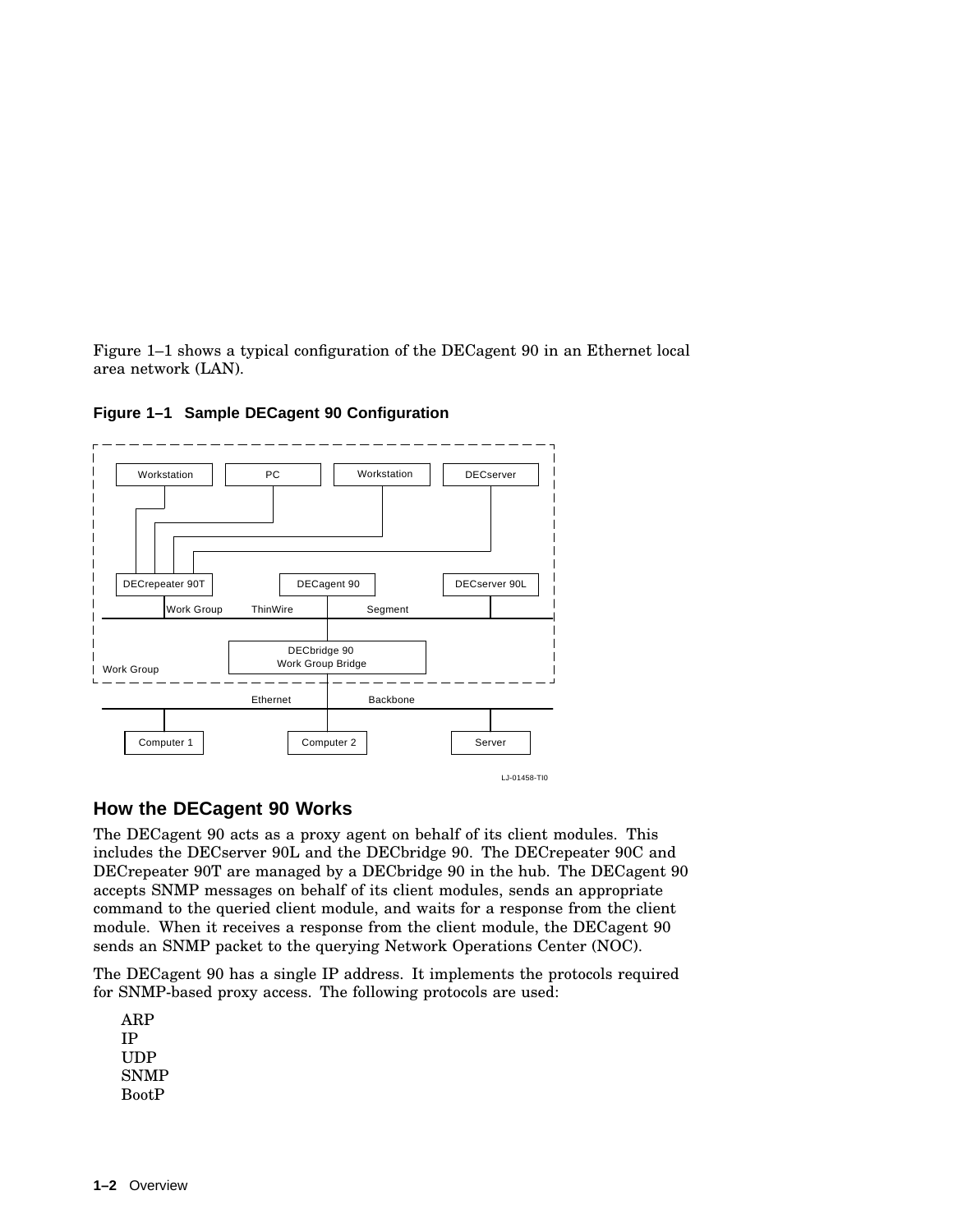Figure 1–2 shows how the DECagent 90 communicates with the other modules.





#### **Power Supply**

When operating as a standalone agent, power is supplied to the DECagent 90 with a separate power supply. This power supply is connected to the agent by a cable with a 7-pin connector. The auto-ranging power supply is modular and accommodates either a North American 120-volt or an international 240-volt wall outlet.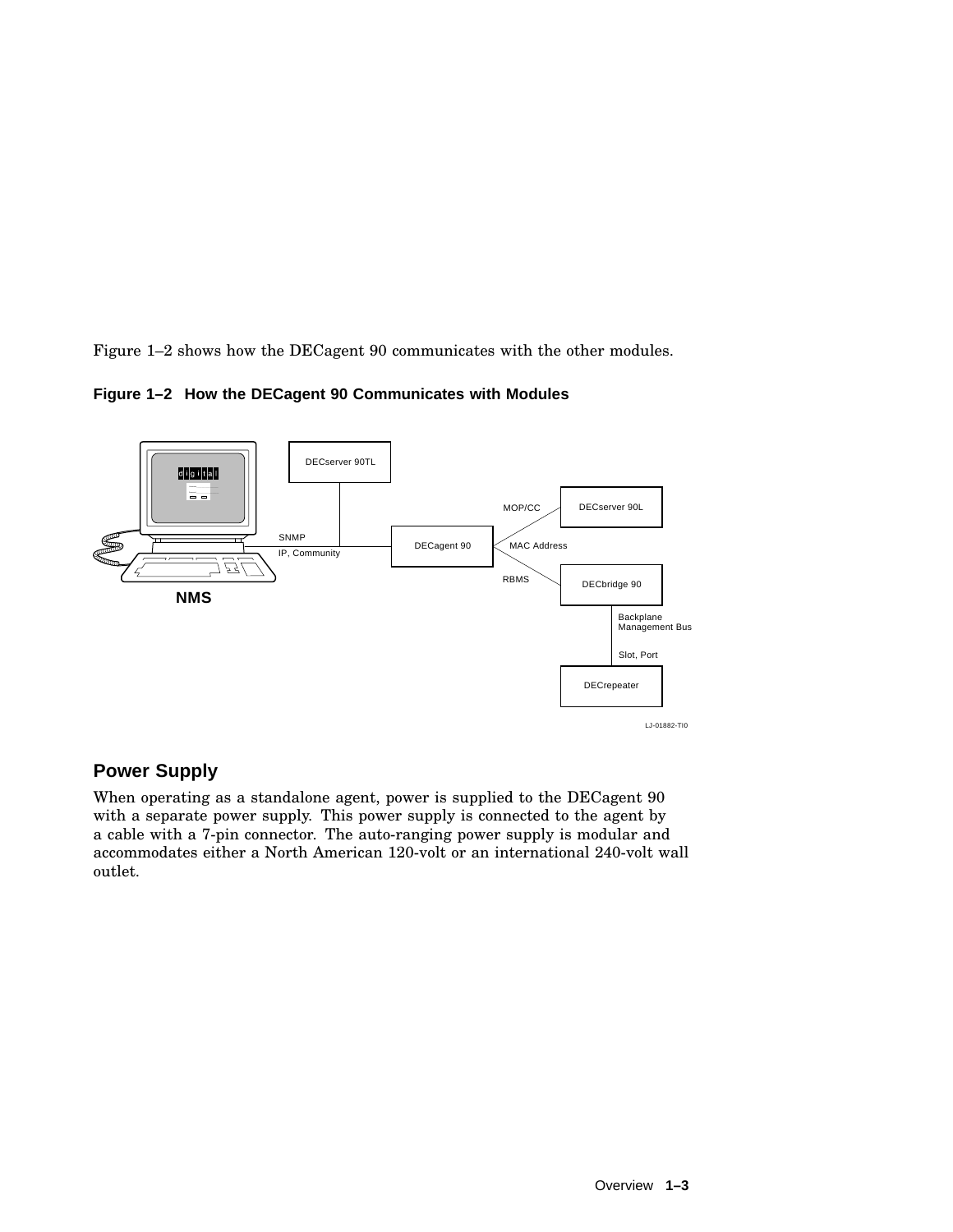## **LEDs and Connectors**

Figure 1–3 shows the DECagent 90 and Table 1–1 describes the DECagent 90 LEDs and connectors.





LJ-01459-TI0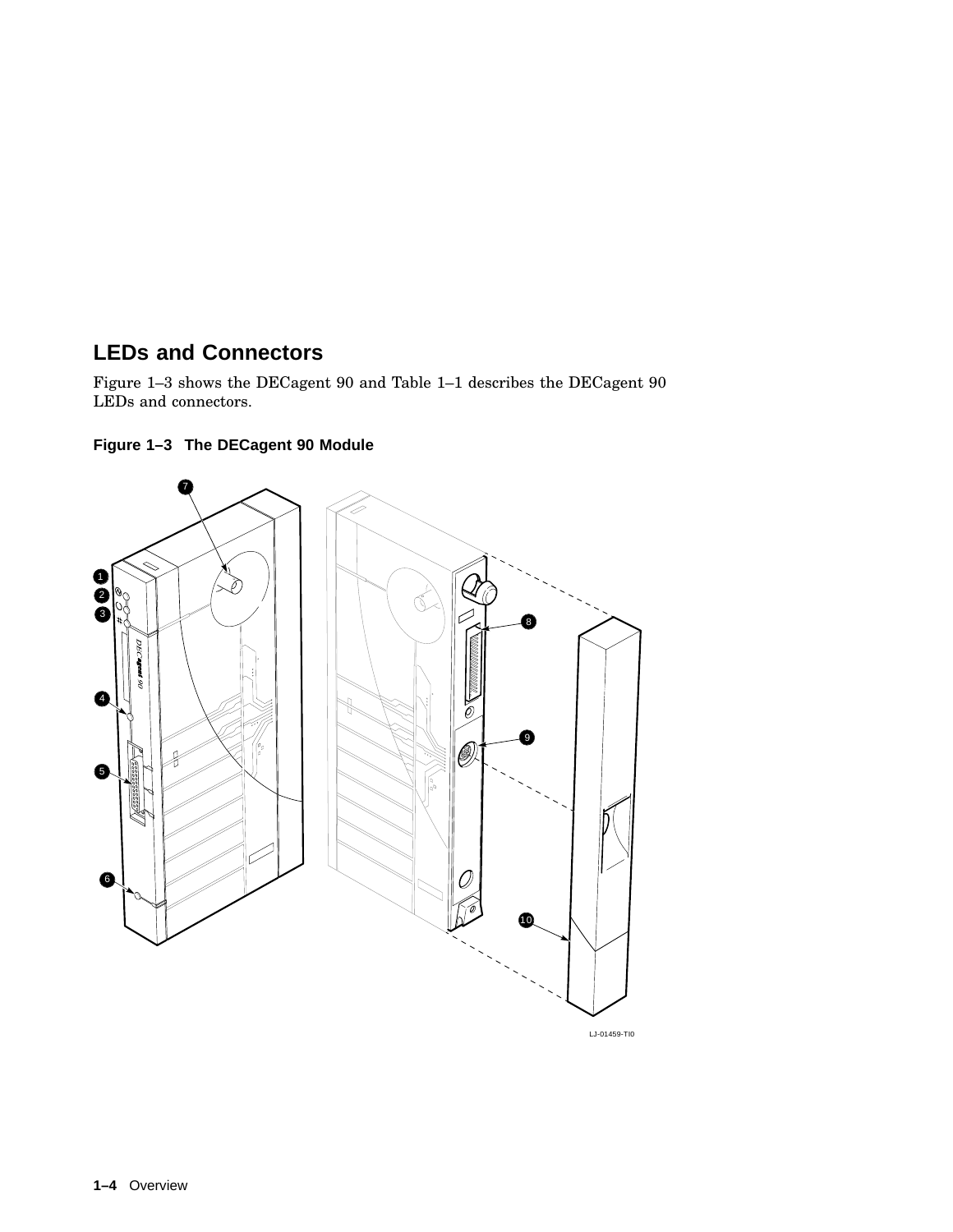#### **Table 1–1 DECagent 90 LEDs and Connectors**

| ➊ |                      | DC OK-Monitors the voltage.<br><b>On:</b> The $+12.0$ Vdc voltage is normal.<br><b>Off:</b> The voltage is abnormal (as when a power failure occurs).                                                                                                                                                                                                                                                         |
|---|----------------------|---------------------------------------------------------------------------------------------------------------------------------------------------------------------------------------------------------------------------------------------------------------------------------------------------------------------------------------------------------------------------------------------------------------|
| ❷ | $\ddot{\phantom{0}}$ | <b>Self-test OK indicator—Indicates self-test has passed.</b><br><b>On:</b> Self-test completed successfully.<br><b>Off:</b> Self-test is not complete or has failed.                                                                                                                                                                                                                                         |
| ❸ |                      | Backbone port OK indicator-Monitors the network port.<br><b>On:</b> The network port is properly terminated.<br><b>Off:</b> The network port is not properly terminated.<br>Flashing: Flashing at a 1-second interval with the asynchronous<br>serial port status LED indicates that an IP address has not been set.                                                                                          |
| Ø |                      | Asynchronous serial port (RS-232) status LED-Monitors network<br>activity. This LED will also flicker with auto-baud.<br><b>On:</b> Port is operational (DSR active).<br><b>Flicker:</b> Port or network has activity.<br><b>Off:</b> Port or network is not operational.<br>Flashing: Flashing at a 1-second interval with the backbone port OK<br>indicator, indicates that an IP address has not been set. |
| 0 |                      | <b>Asynchronous serial port (RS-232) connector</b> — Provides an<br>interface to the DECagent 90 through a terminal or terminal<br>emulation program.                                                                                                                                                                                                                                                         |
| 0 |                      | <b>Reset switch—Resets</b> the agent back to factory settings. Nullifies<br>the password for the DECagent 90. The agent is accessible without a<br>password until a new password is defined.                                                                                                                                                                                                                  |
| ⋒ |                      | <b>Port 0 network connector (BNC)— Connects the agent to the</b><br>ThinWire segment. Not used when the agent is installed in the<br>DEChub 90 backplane.                                                                                                                                                                                                                                                     |
| ❸ |                      | <b>Backplane connector</b> —This provides network and power<br>connections to the DECagent 90 when it is installed in the DEChub 90<br>backplane.                                                                                                                                                                                                                                                             |
| Ø |                      | <b>Power connector</b> —Receives +5.0 and +12.0 volts from the DECagent<br>90 power supply. Not used when the agent is installed in the DEC hub<br>90 backplane.                                                                                                                                                                                                                                              |
| ⊕ |                      | <b>Back cover—Used</b> with standalone units only. It covers the<br>backplane connector and mounting assembly.                                                                                                                                                                                                                                                                                                |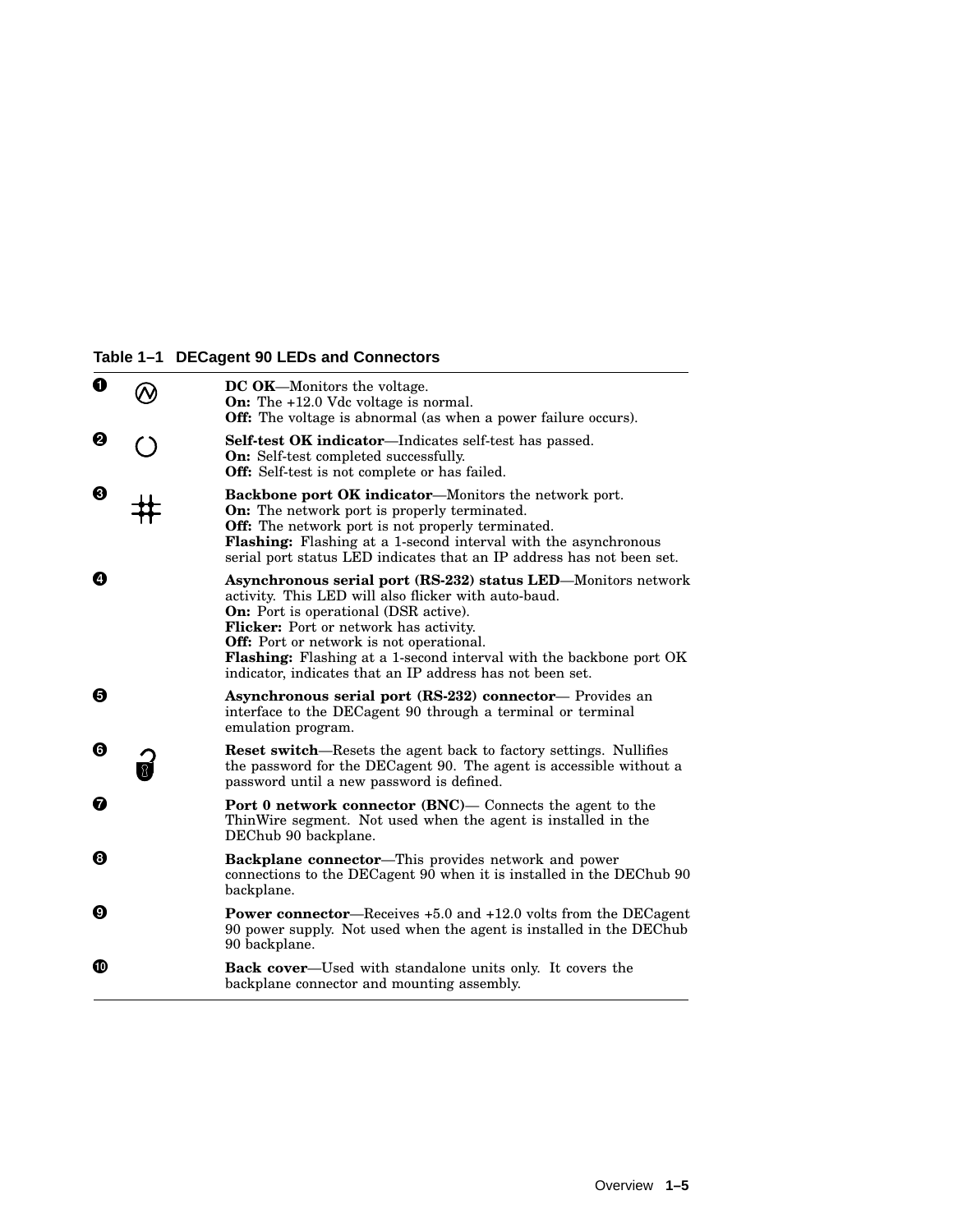## **Client Communities for the DECagent 90**

Each client community for a DECagent 90 is identified by a unique community address string for each standalone or hub module.

#### **Naming Community Strings**

The easiest way to keep track of the modules with community address strings, is to use a similar name for the hub and community address string.

The community string name can be up to 32 characters long. There are two community strings per community, a read-only string and a read/write string. A community string consists of any printable characters and are case sensitive. Here are two examples of naming schemes:

MyHUBFloor3Room27 COMM\_LAB\_HUB\_3

For more information about communities, refer to Appendix C.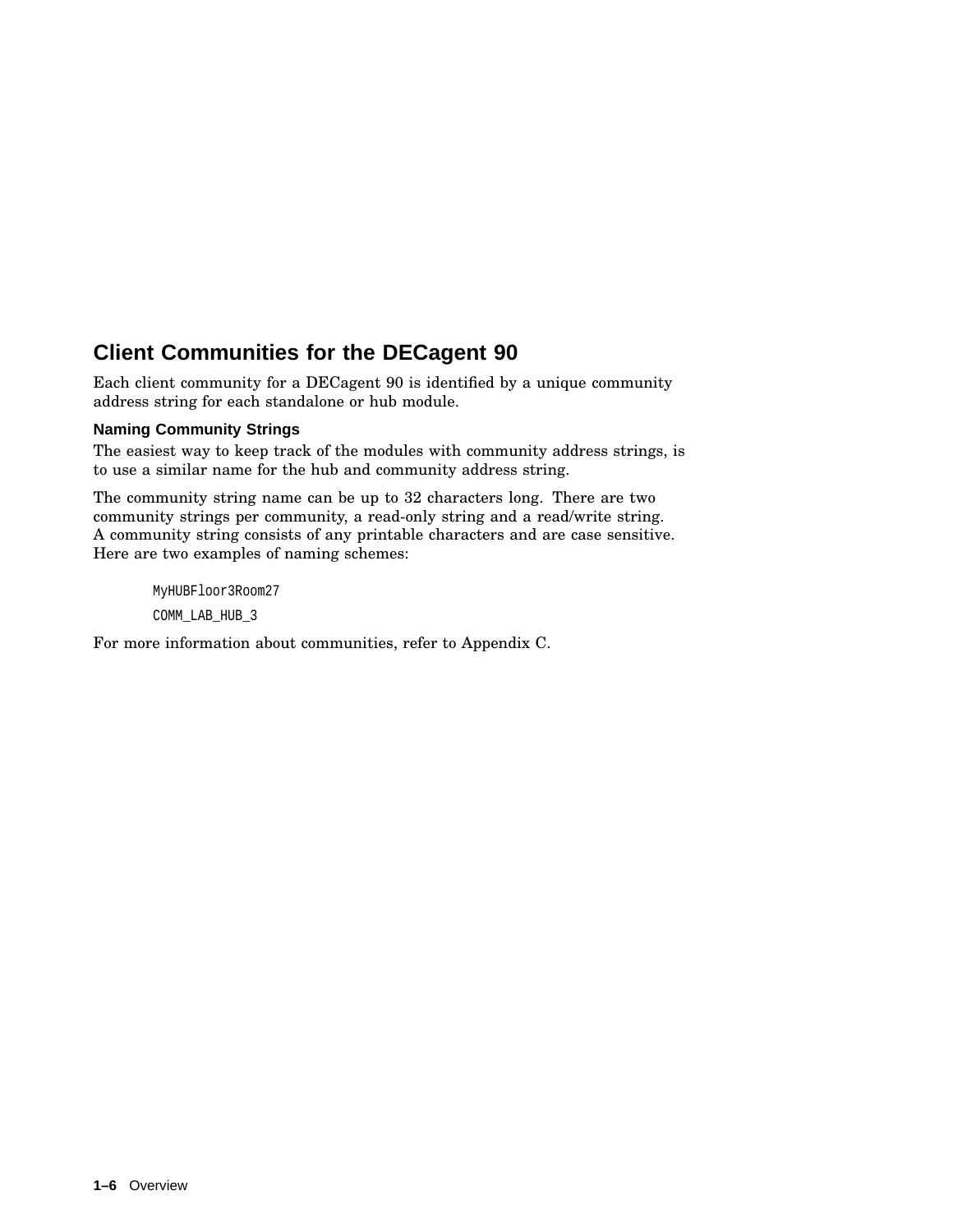# **2 Installation**

## **Introduction**

This chapter describes how to install the DECagent 90 as a standalone unit or in a DEChub 90 backplane.

The chapter provides quick reference sections which provide brief descriptions of the installation procedures. The chapter also includes detailed installation procedures.

## **Quick Reference Installation Procedures**

This section provides an overview of the standalone and backplane installation procedures. See the Standalone Installation and Backplane Installation sections for detailed procedures.

#### **For a Standalone Installation**

To install and enable the DECagent 90 as a standalone unit, you need to

- 1. Select a location.
- 2. Place the DECagent 90 on a table or mount the DECagent 90 on a wall.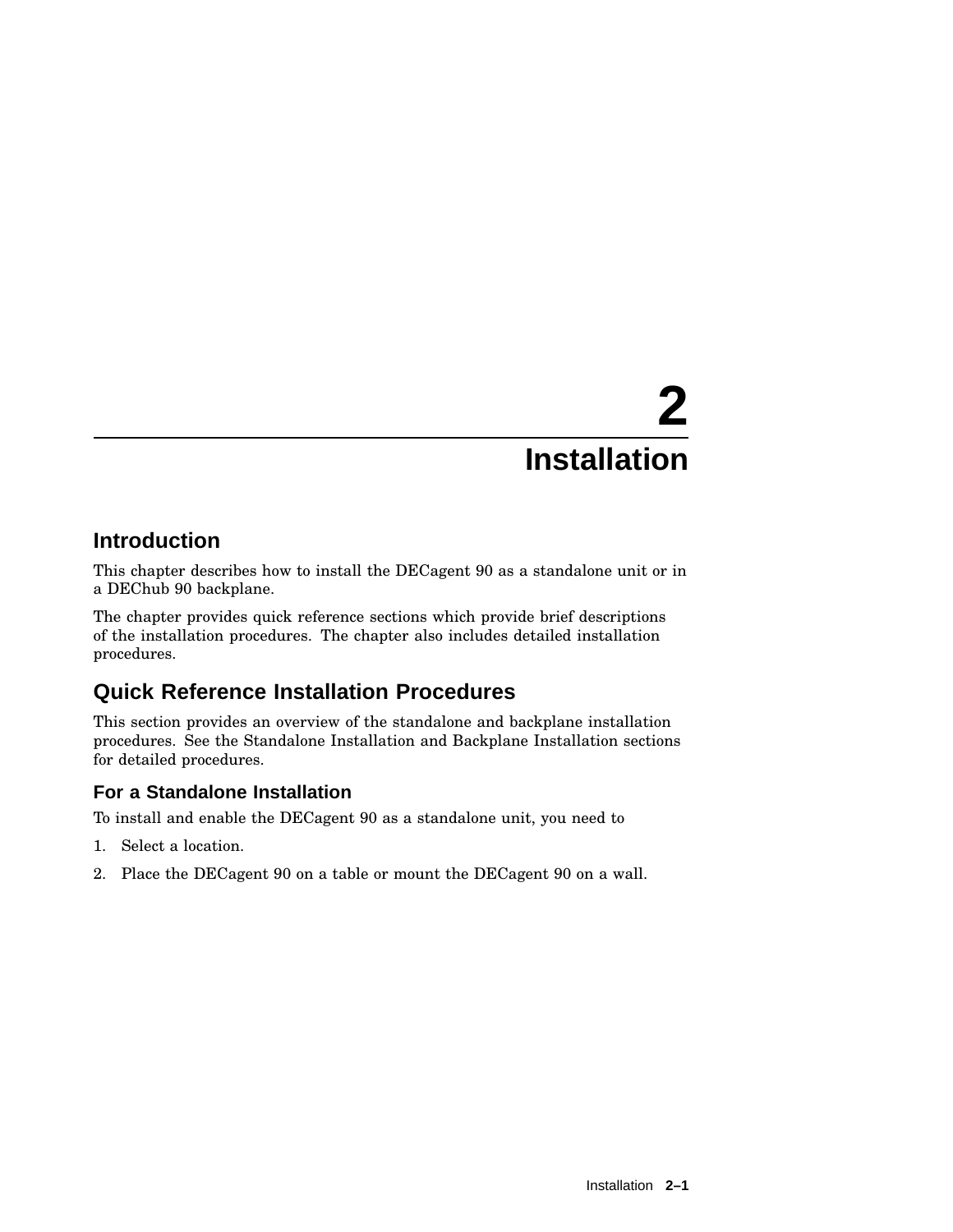- 3. Connect the cables (Figure 2–1).
	- a. Connect the Ethernet ThinWire T-connector to the port 0 BNC network connector.  $\bullet$
	- b. Connect the cable from the power supply (H7827-AA) to the 7-pin power connector on the DECagent 90.  $\bullet$
	- c. Connect a terminal or terminal emulator to the front panel asynchronous port.  $\bullet$

This connection allows console management.



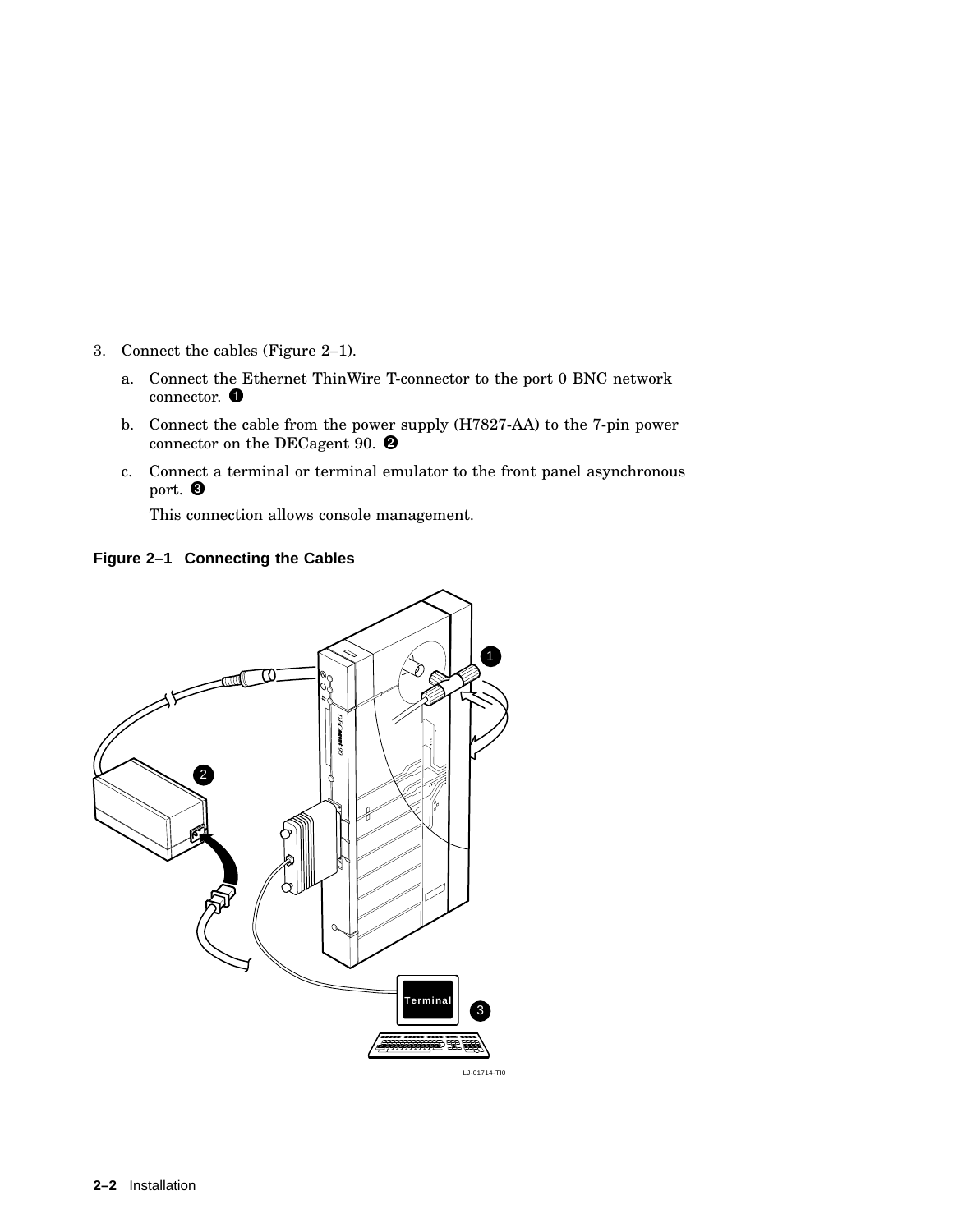- 4. Configure the DECagent 90 (See Chapter 3).
	- a. Set the password.
	- b. Set the IP address.
	- c. Add modules (optional).

#### **For a Backplane Installation**

This section provides an overview of the backplane installation procedure. See the Backplane Installation section for detailed instructions.

**Note** \_

Only one DECagent 90 can be installed in a DEChub 90 backplane.

To install and enable the DECagent 90 in a DEChub 90 backplane (Figure 2–2), you need to

- 1. Remove the back cover (if there is one).  $\bullet$
- 2. Install the DECagent 90 in the DEChub 90.  $\bullet$

Place the lower mounting tab on the back of the DECagent 90, into slot 7 or 8 of the backplane. Rock the DECagent 90 into place.

- 3. Connect a terminal or terminal emulator to the front panel asynchronous port and press the Return key several times. The console prompt appears.
- 4. Configure the DECagent 90 (See Chapter 3).
	- a. Set the password.
	- b. Set the IP address.
	- c. Ensure that the community is greater than 1.
	- d. Add modules (optional).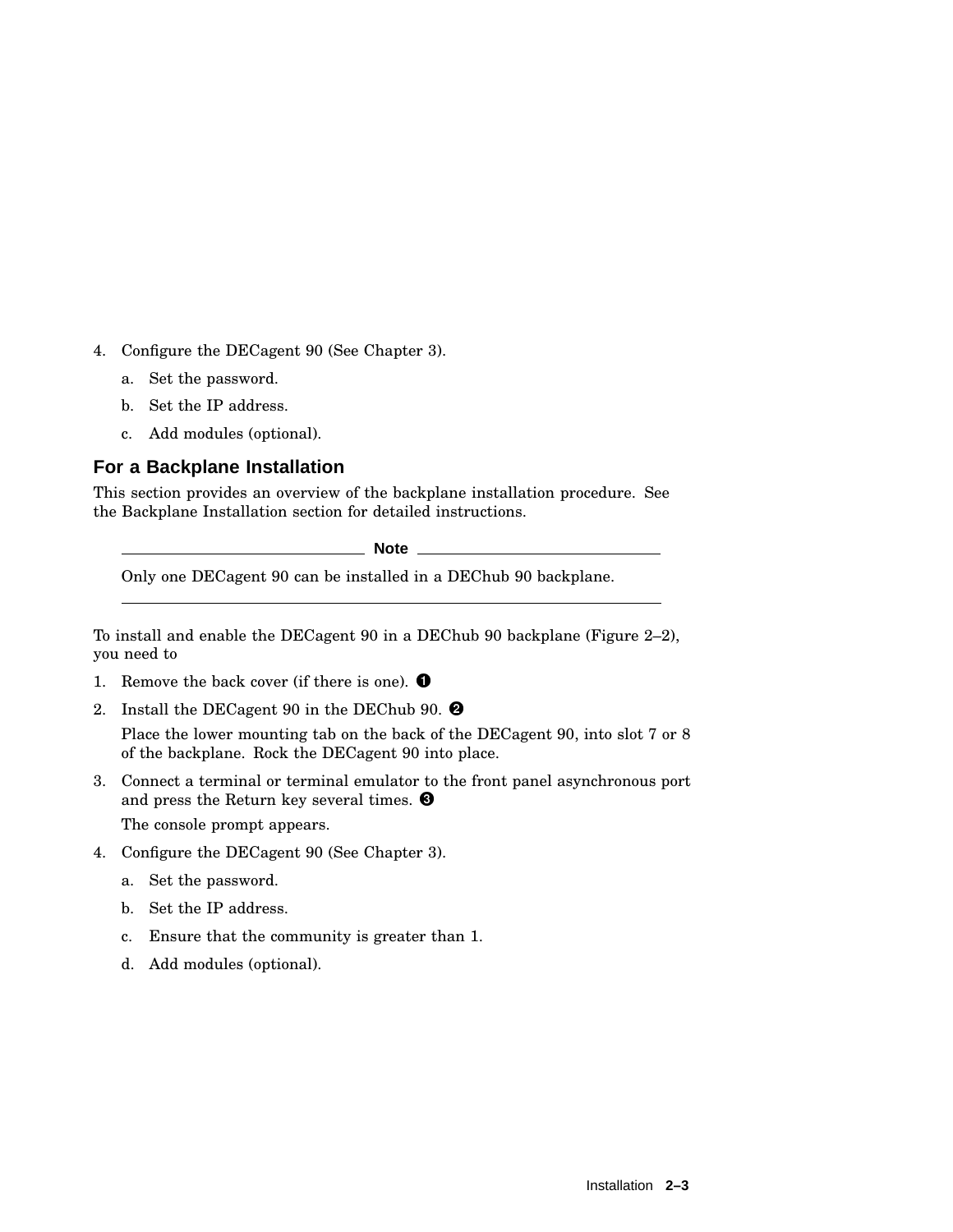

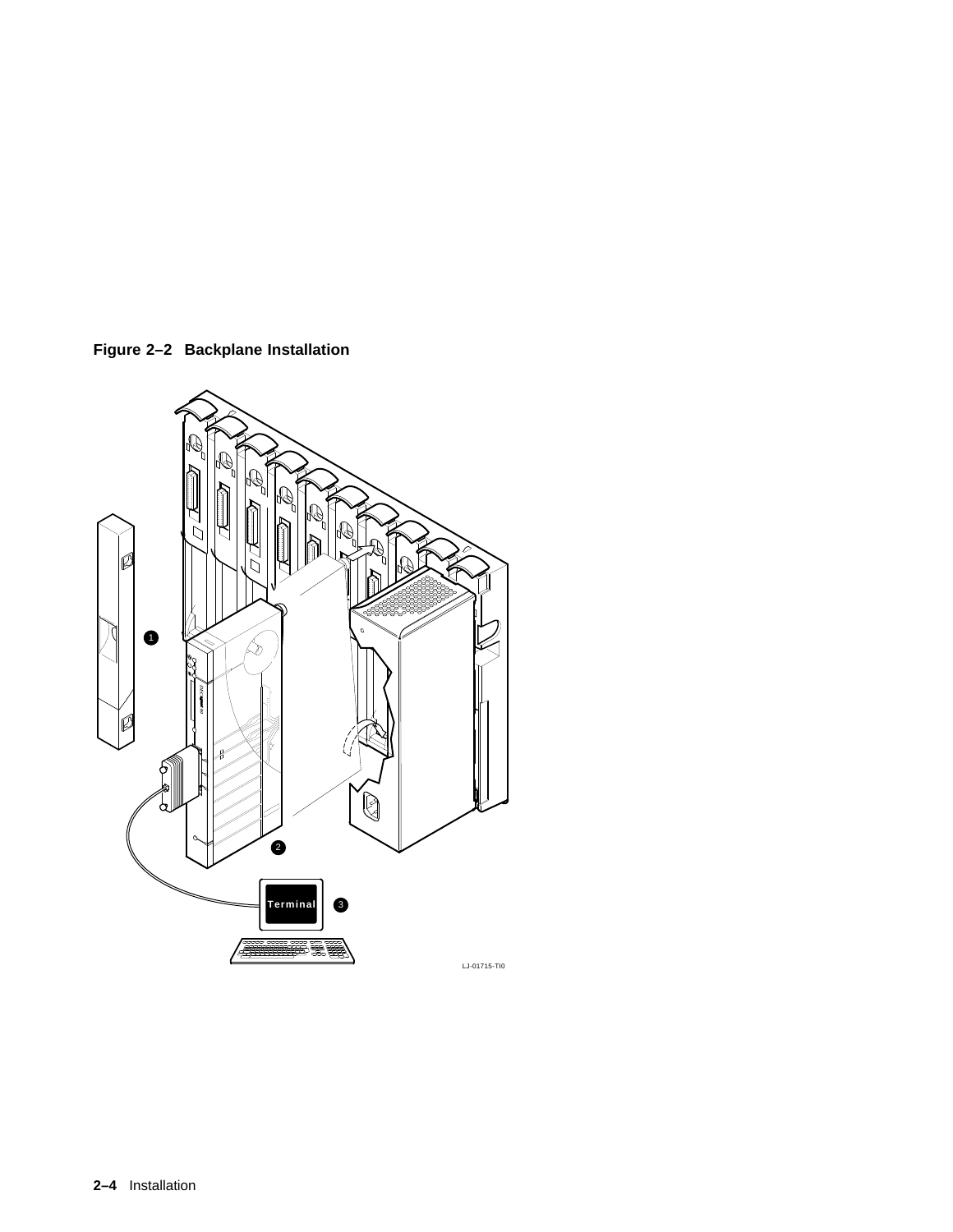## **Standalone Installation**

This section provides detailed procedures for installing a DECagent 90 as a standalone unit.

#### **Select a location.**

The DECagent 90 can be installed on a table top or mounted on a wall.

The location should be within 2 meters (6 feet) of a power outlet that supplies the correct voltage.

#### **Place the DECagent 90 on a table.**

If you place the DECagent 90 on a table top, follow the environmental specifications listed in Appendix A.

#### **Mount the DECagent 90 on a wall.**

To mount the DECagent 90 on a wall, use the following procedure:

- 1. Remove the back cover of the DECagent 90, if there is one (Figure 2–3).
	- a. Insert a small screwdriver into the top mounting hole on the cover.
	- b. Lift up on the latch with the screwdriver, then pull the cover away and down from the top of the unit.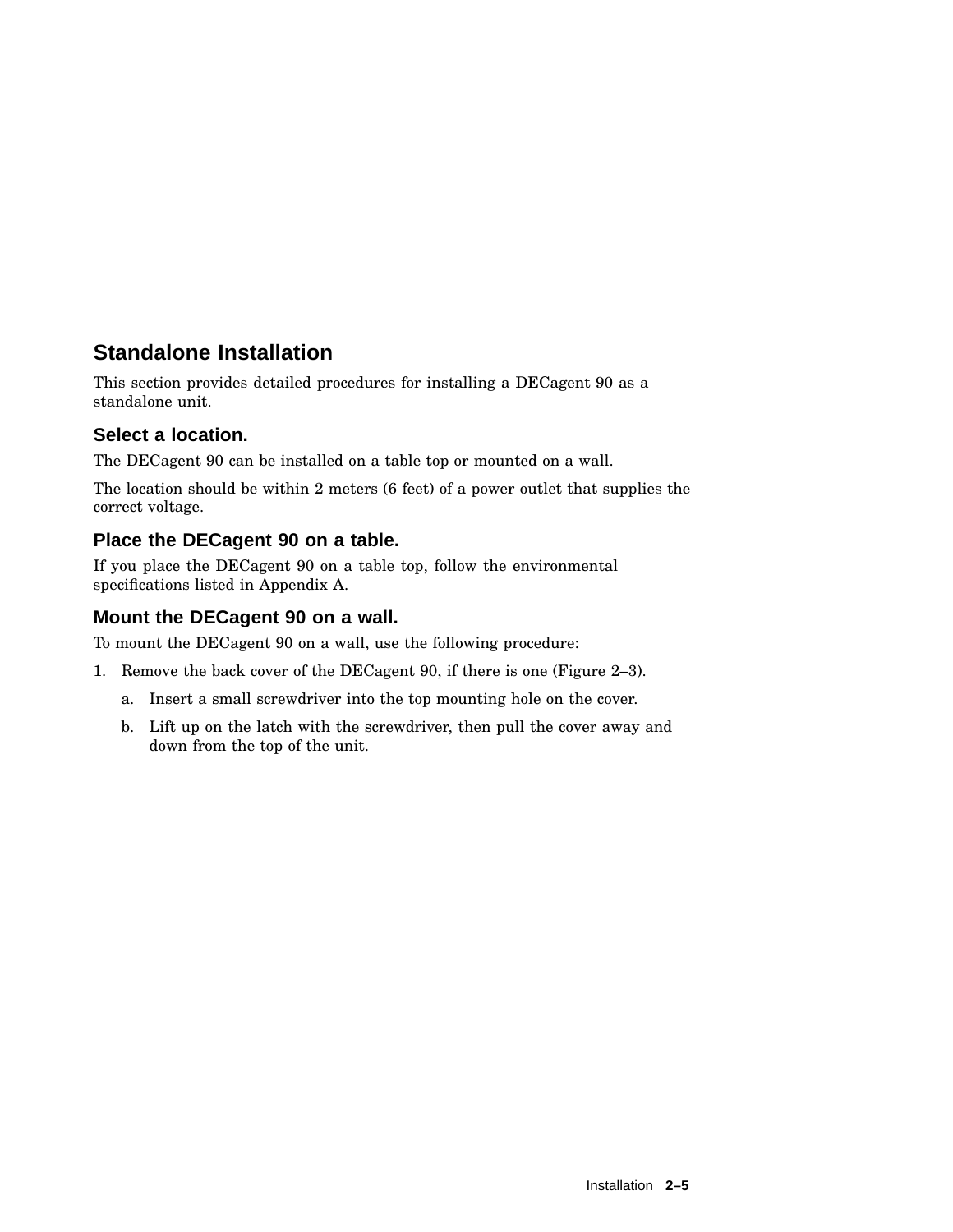**Figure 2–3 Removing the Back Cover**



- 2. Use the mounting holes on the back cover to determine the placement for the mounting screws on the wall (Figure 2–4).
- 3. Secure the back cover to the wall using the mounting screws.

The screws should be tight enough to provide resistance if you try to remove the back cover from the wall. Do not make them so tight that the cover is distorted or cannot be removed from the wall.

- 4. Remove the back cover from the wall.
- 5. Attach the back cover to the DECagent 90.
- 6. Mount the DECagent 90 onto the mounting screws.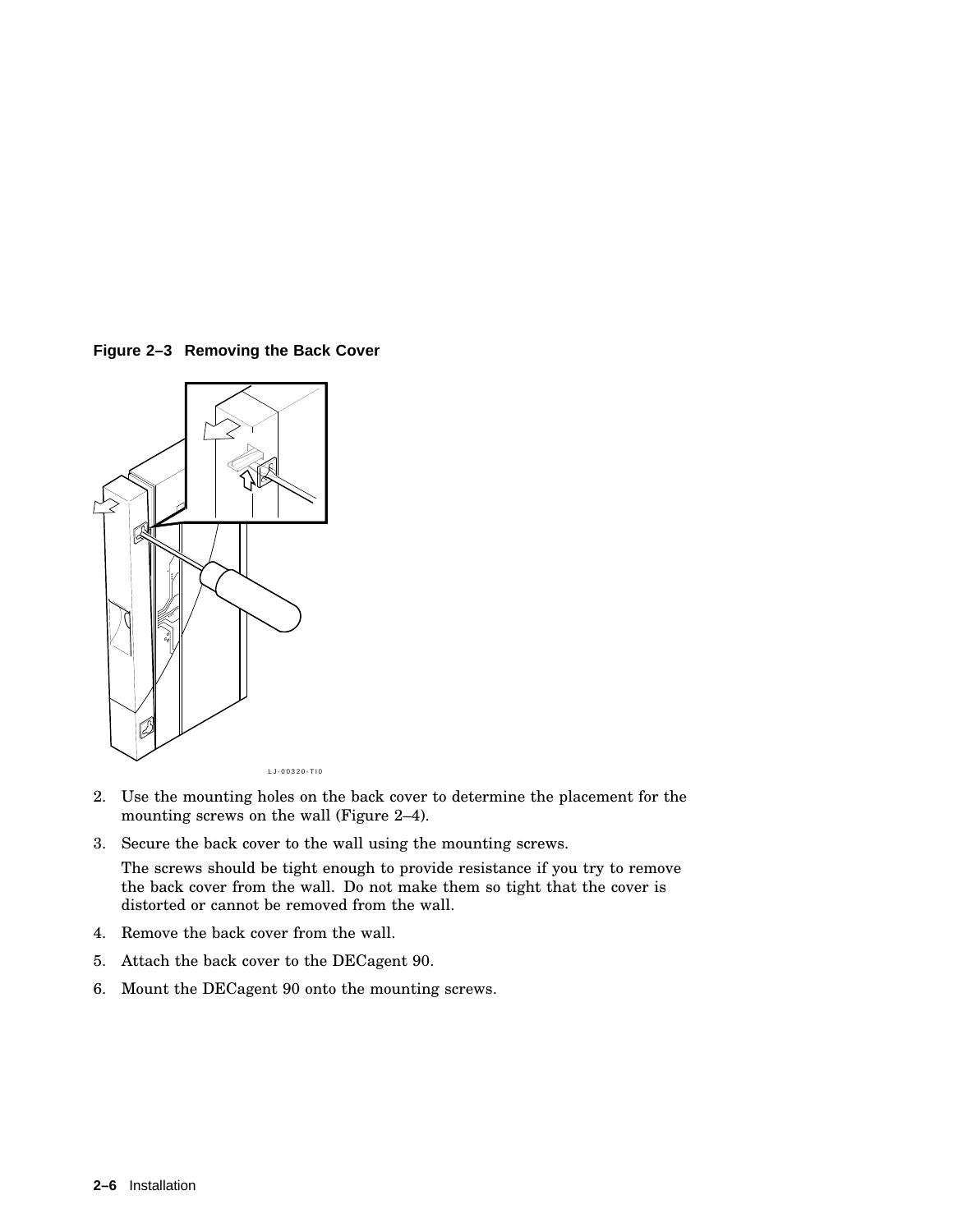**Figure 2–4 Mounting the DECagent 90 on a Wall**



#### **Connect the cables.**

To connect the cables, use the following procedure and refer to Figure 2–1:

- 1. Connect the cable from the power supply to the 7-pin power connector on the DECagent 90. Align the power symbol on the dc power connector with the power symbol on the DECagent 90 and push the power connector straight in.
- 2. Connect the power supply cord to the modular power supply, then to the wall outlet.

All the LED indicators should turn on during initial power-up. After approximately 5 seconds, the backbone port OK indicator and the asynchronous serial port (RS-232) status LEDs turn off while the other LEDs stay on.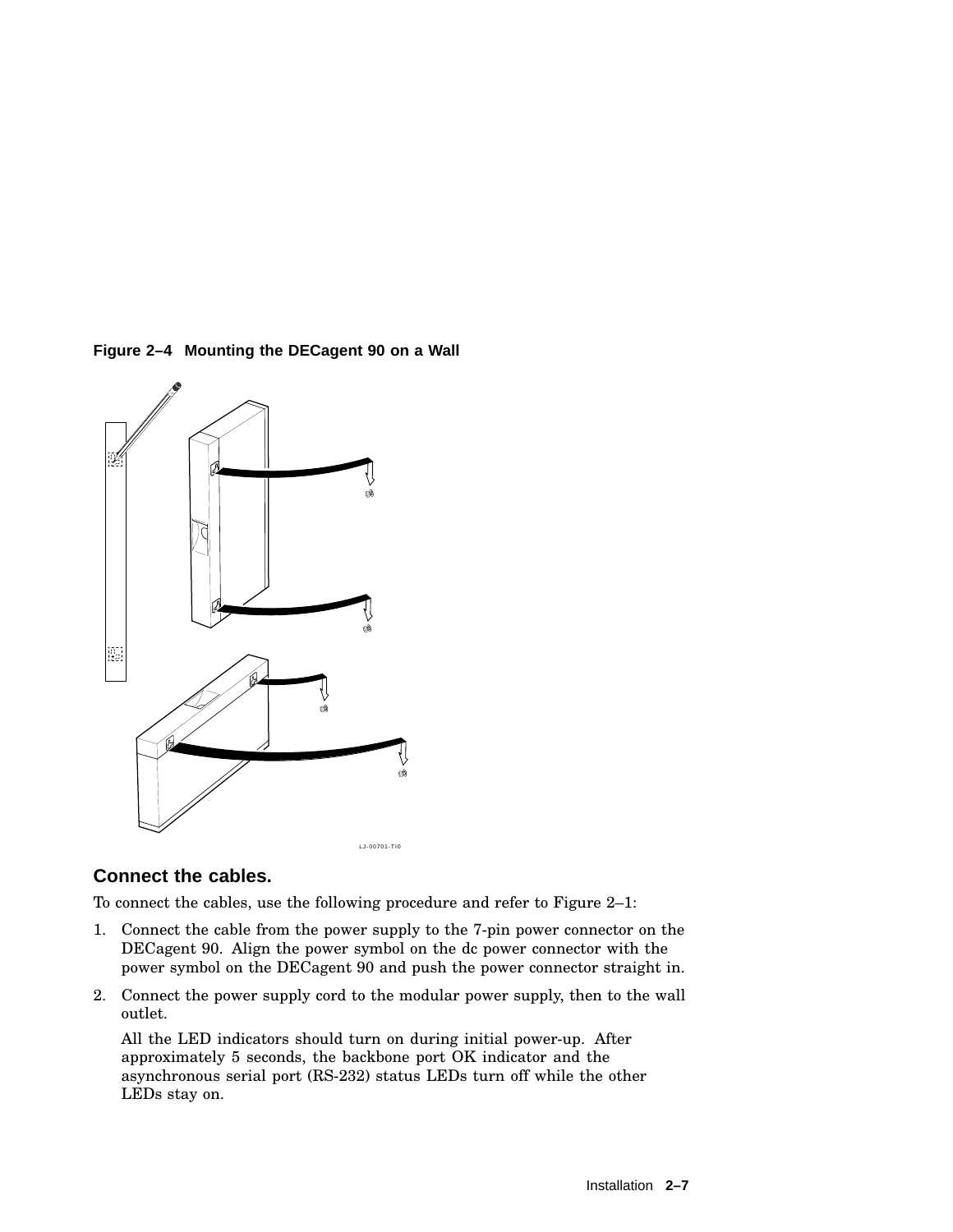3. Connect the Ethernet ThinWire T-connector to the port 0 BNC network connector on the side of the module. Terminate the T-connector with a 50-ohm terminator or extend the Ethernet segment to the next device.

The port network activity LED should be on or flashing to indicate the amount of traffic on the network. The LED intensity varies with the amount of network activity.

## **Backplane Installation**

This section provides detailed procedures for installing the DECagent 90 in a DEChub 90 Ethernet backplane.

**Note** \_\_\_

Only one DECagent 90 can be installed in a DEChub 90 backplane.

#### **Remove the back cover.**

Remove the back cover, if there is one (Figure 2–3).

- 1. Insert a small screwdriver into the top mounting hole located on the cover.
- 2. Lift up on the latch with the screwdriver, and pull the cover away and down from the top of the unit.

#### **Mount the DECagent 90 in the backplane.**

- 1. Install the DECagent 90 in the backplane (Figure 2–5). Place the lower mounting tab, located on the back of the DECagent 90, into slot 7 or 8 of the backplane.
- 2. Rock the DECagent 90 into place. You will hear a click when the DECagent 90 is secured in the slot.

\_ Note \_\_\_\_\_\_\_

The DECagent 90 can be installed into or removed from the DEChub 90 Ethernet backplane while power is supplied to the backplane. (This is referred to as a hot swap.)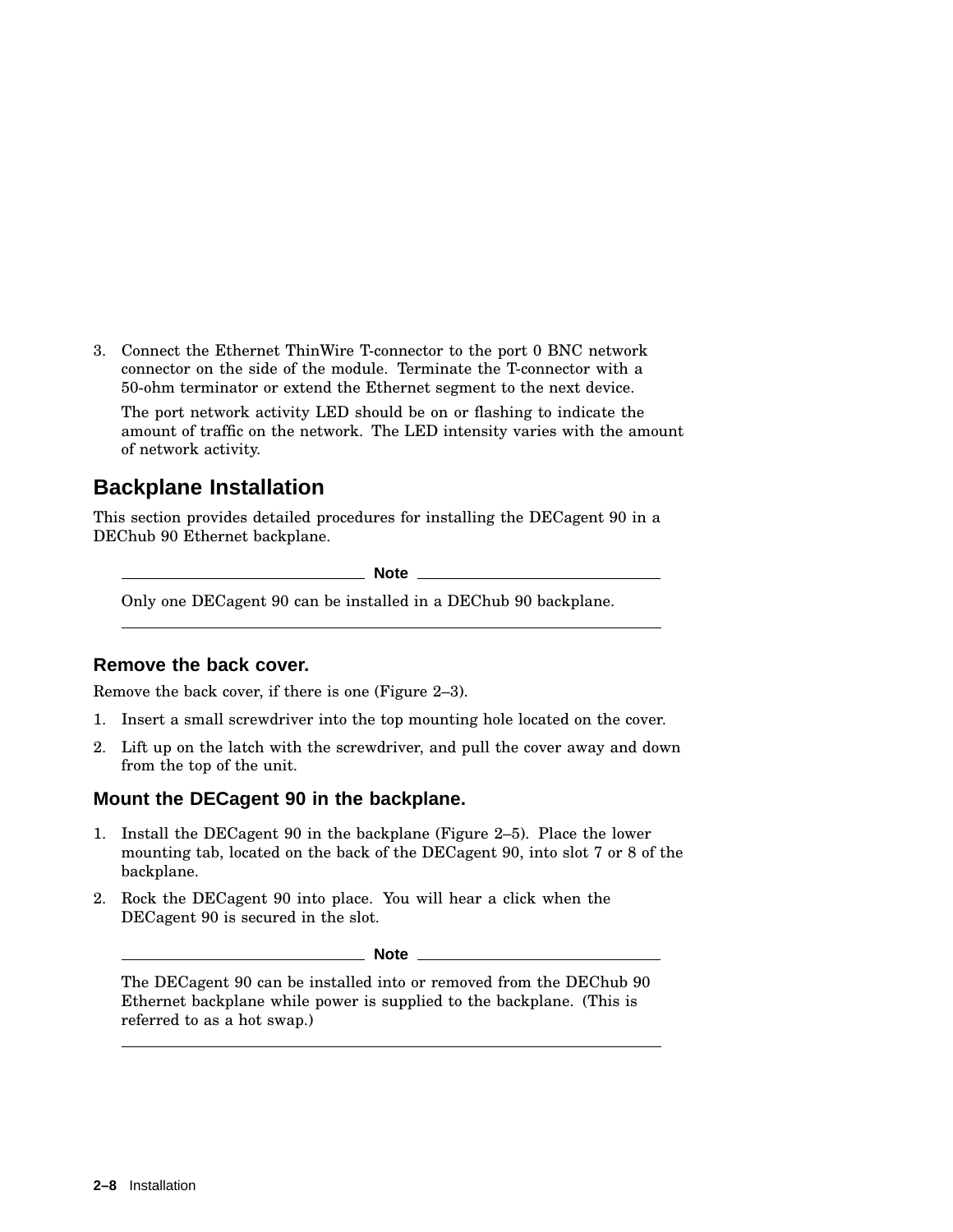All LEDs on the DECagent 90 turn on either immediately or at initial powerup. After approximately 5 seconds, the network LED turns on with intensity that is proportional to the amount of network activity on the port.

**Figure 2–5 DECagent 90 Backplane Installation**



## **Power-Up and Reset**

Upon power-up and reset, the DECagent 90 performs self-test out of ROM. The DECagent 90 then enters an operational mode if an IP address has been established. If an IP address has not been established, then the agent will attempt to obtain its IP address using the bootp protocol. Refer to Chapter 3 for more information about setting the IP address.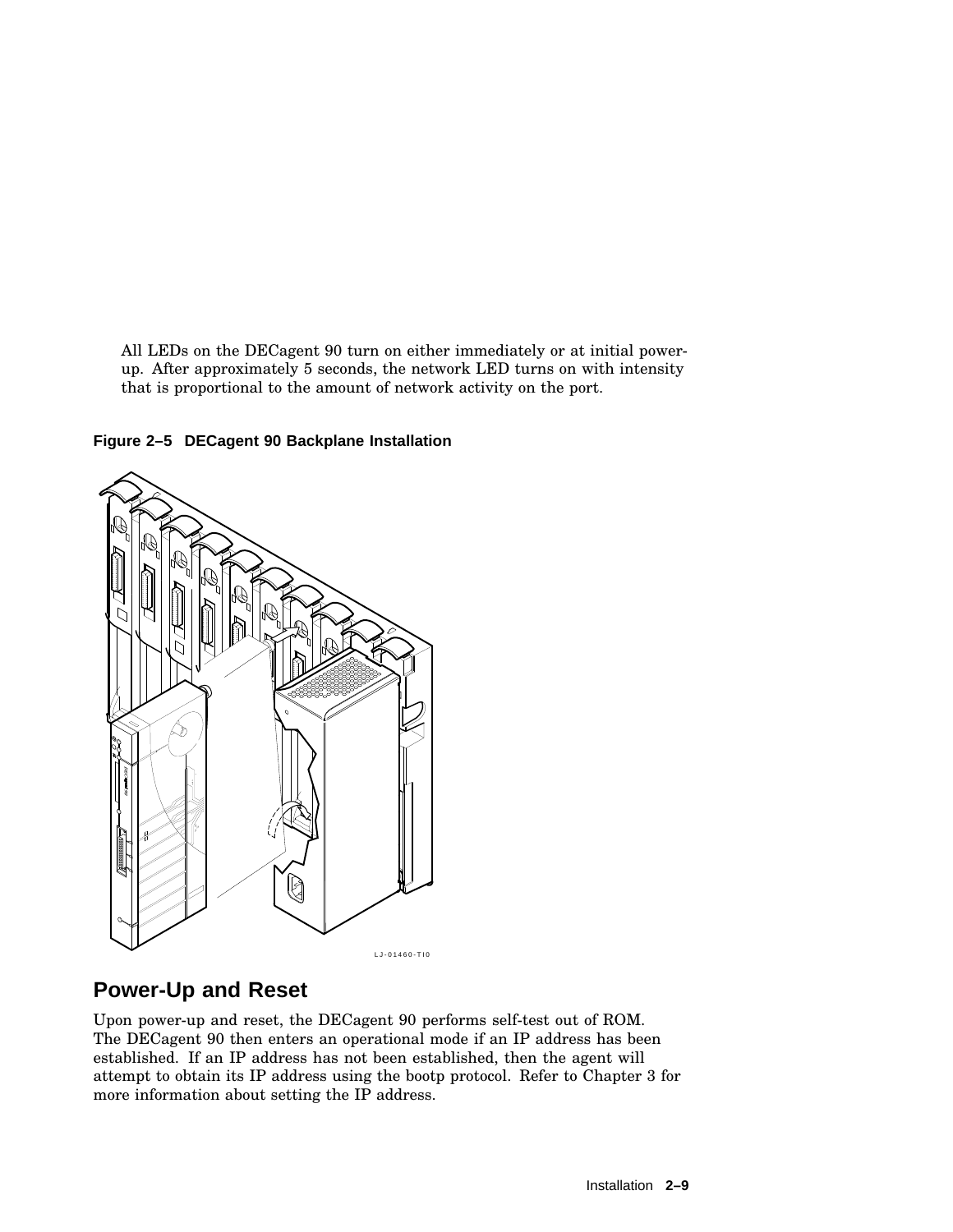If a minor error occurs during power-up or reset, then the DECagent 90 enters monitor mode. While in monitor mode, error information and logs can be accessed through the RS-232 console port.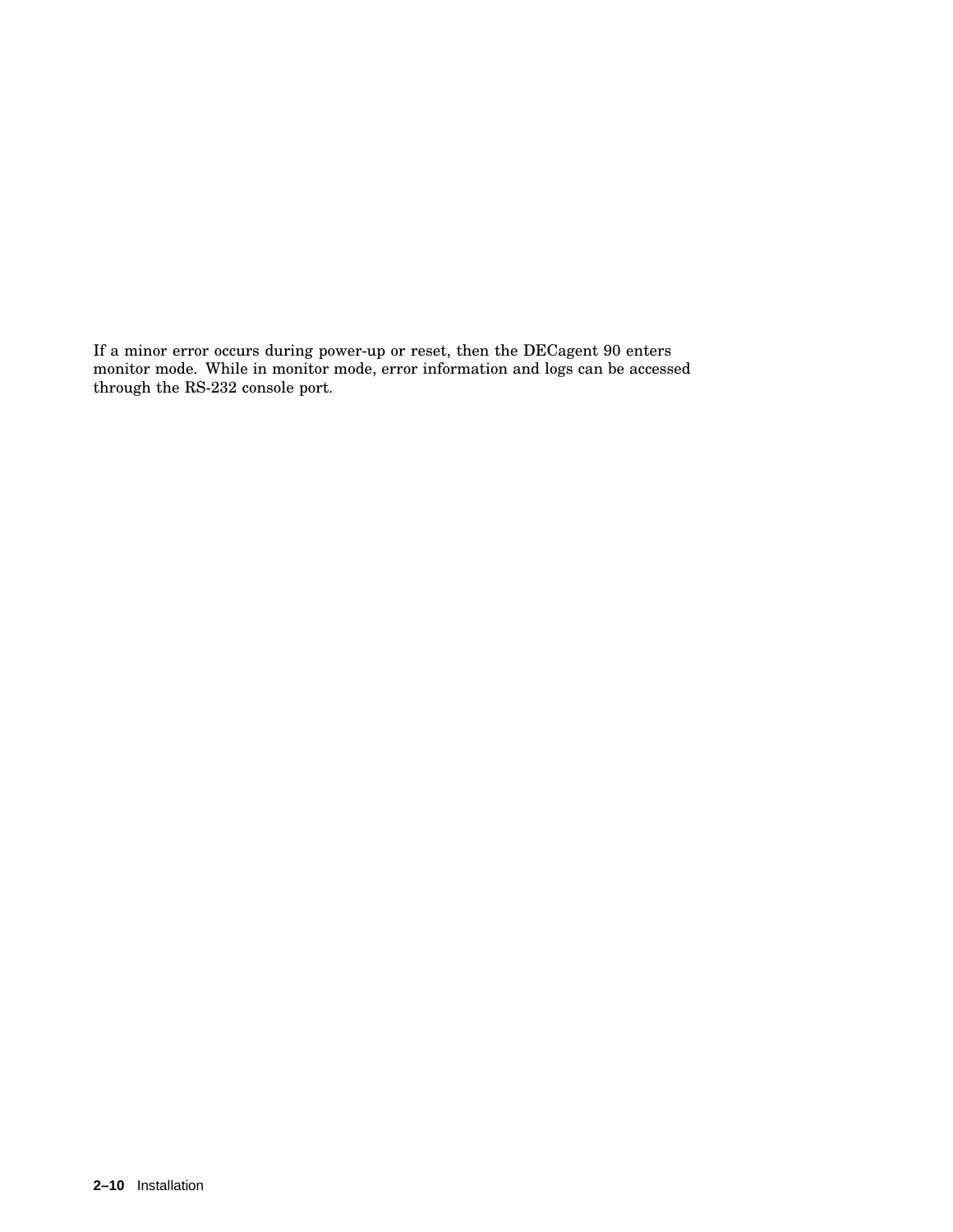# **3 Configuration**

## **Introduction**

This chapter contains the configuration rules you must follow for correct operation of the DECagent 90. This chapter also contains information about setting a password, setting the IP address, and terminal setup.

## **Configuration Rules**

For a complete list of configuration rules, see the *Open DECconnect Building Wiring Component and Application Catalog.*

DECagent 90 modules comply with both Ethernet and IEEE 802.3 standards. These standards are subject to revision; therefore, network planners should consult the standards frequently for detailed information.

## **Segment Length**

The port 0 ThinWire segment can be as long as 185 meters. A ThinWire segment may have a total of 30 transceivers.

## **Firmware Version**

The DECagent 90 requires that the firmware be Version 2.3 or higher.

## **Setting a Password**

You must set a password at initial power-up and after the password reset button is pressed. The following message appears on the monitor at initial power-up and after reset:

The console password has not been set. You must enter a console password now. New password: Verify password:

A password must be a minimum of 6 characters and a maximum of 16 characters. Passwords are case sensitive.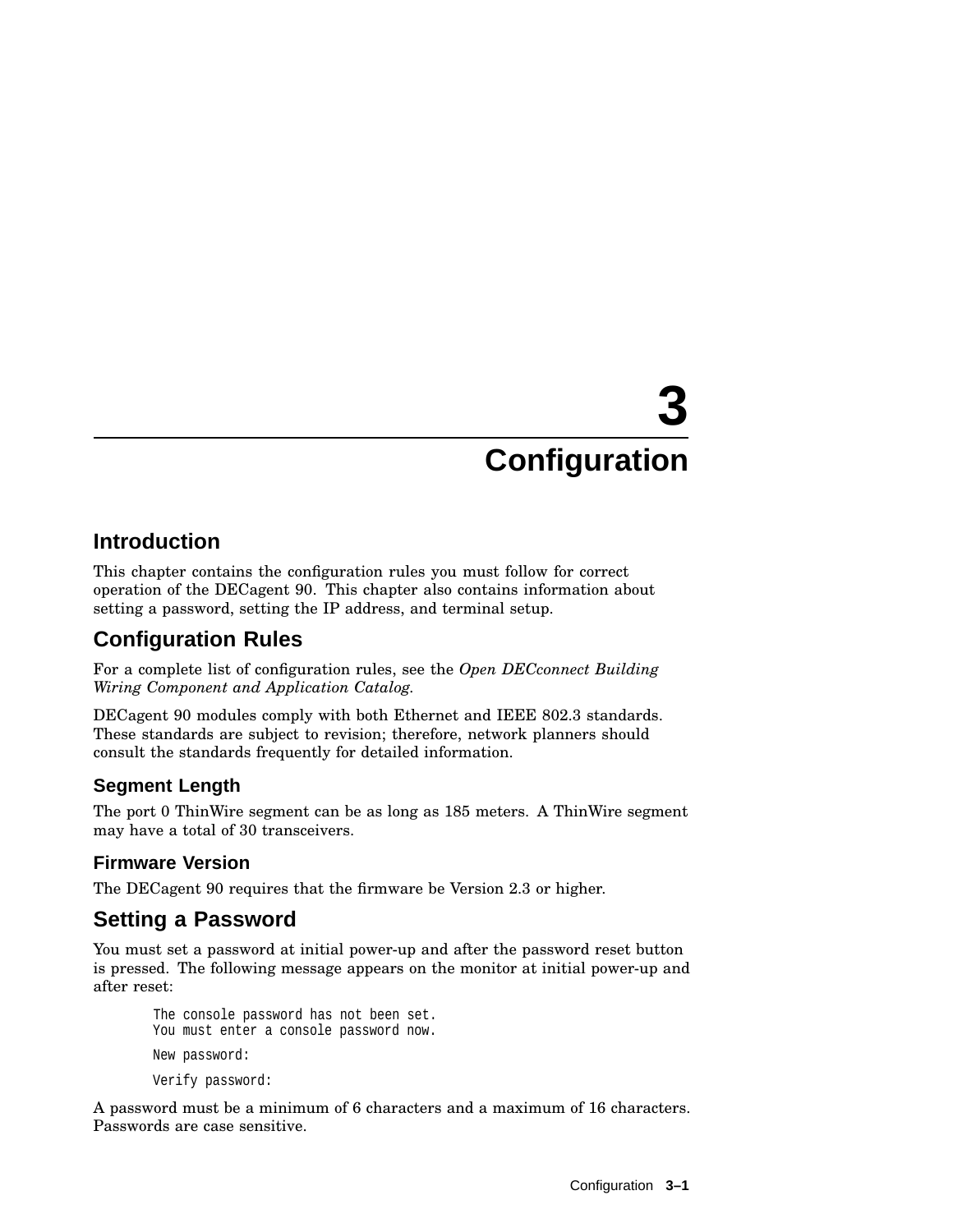To set a password, enter the password at the prompts and press the Return key. The password will not be echoed on the screen.

## **Setting the IP Address**

There are two ways to set the IP address:

- 1. By using the front panel asynchronous port using a terminal or a terminal emulator
- 2. By modifying the bootp table

#### **Using the Front Panel Asynchronous Port**

To set the IP address using the front panel asynchronous port, use the following procedure:

1. Connect a terminal or terminal emulator to the port and press the Return key a few times.

The DECagent 90 will prompt you to set a password; or if a password is already set, a pound sign (#) appears.

2. Enter the password at the pound sign (#) and press the Return key.

The console main menu appears.

3. Choose the Set Agent IP Address option to set the IP address.

For more information about the Set Agent IP Address option, see Chapter 4.

#### **Modifying the Bootp Table**

To set the IP address over the network, you must have a bootp server with a bootp dæmon running. Use the following procedure to set the IP address:

1. Start the bootp dæmon by entering the following command:

bootpd &

2. Edit the /etc/bootptab file.

Add the following line to the /etc/bootptab file:

<IP Node Name> <Ethernet MAC Address> <IP Address>

3. Edit the /etc/hosts file.

Add the following line to the /etc/hosts file:

<IP Address> <Official Host Name> <Alias>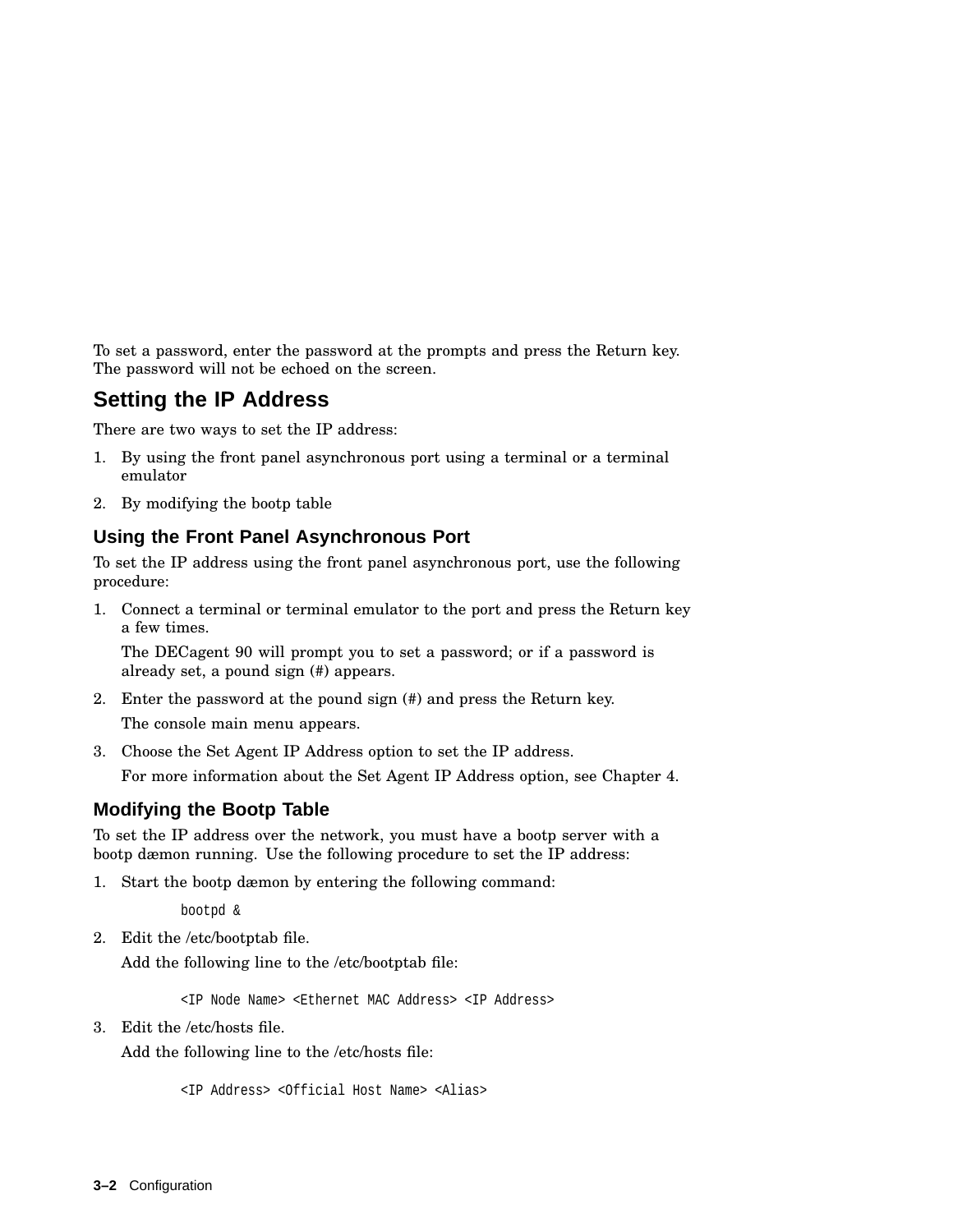4. Power cycle the agent after the edits are complete and the bootpd has been started.

## **Terminal Setup**

Table 3–1 lists the minimum terminal settings that are required to establish a connection to the DECagent 90. Ensure that the following terminal setup parameters are in effect.

| rapic o i romanica octup i aramctero |  |  |  |  |
|--------------------------------------|--|--|--|--|
| <b>Setting</b>                       |  |  |  |  |
| 300 to 9600 baud                     |  |  |  |  |
| Receive=Transmit                     |  |  |  |  |
| XON/XOFF                             |  |  |  |  |
| 8 bits, no parity                    |  |  |  |  |
| 1                                    |  |  |  |  |
| Disable                              |  |  |  |  |
|                                      |  |  |  |  |

**Table 3–1 Terminal Setup Parameters**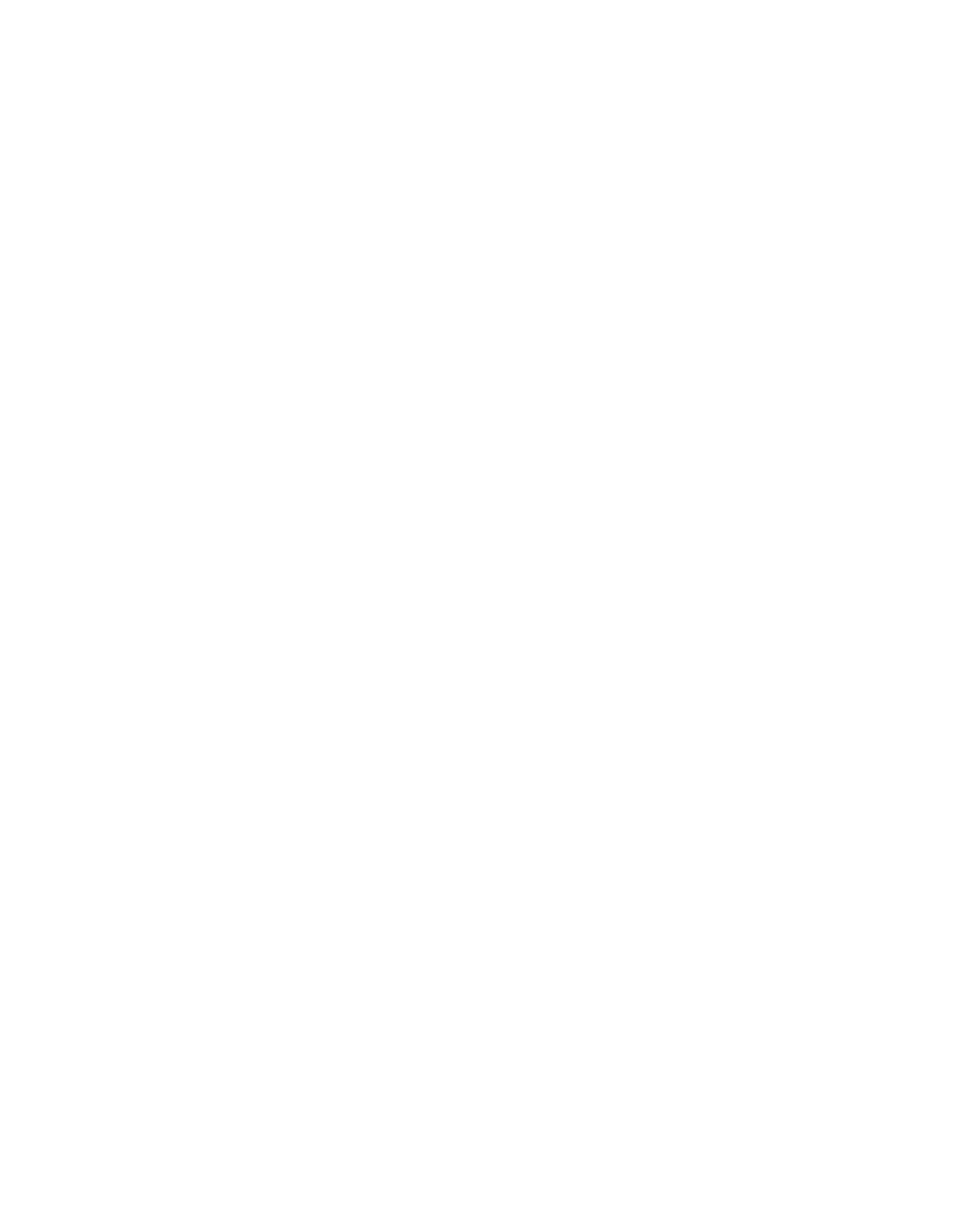# **4 DECagent 90 Management**

## **Introduction**

This chapter describes the console main menu options that you use to manage the DECagent 90 module. It also describes how to upgrade the DECagent 90.

## **Console Management**

To manage the DECagent 90 at the console, connect a terminal, through the front asynchronous port, to the DECagent 90. At initial power-up or after the password reset button is pressed, you will need to set a password. See Chapter 3 for information about setting passwords.

## **Using the Console Interface**

The following conventions apply when you use the console interface:

- **Return or Enter—** Press the Return or Enter key after you enter information at the console.
- **Defaults—** Default responses appear in angle brackets (<>). Press the Return or Enter key at any prompt, to select the default.
- **Messages—** Informational and error messages, which may appear at the console, are described in Appendix B.

## **Console Main Menu**

The console main menu appears after you enter the password. The main menu contains the following options: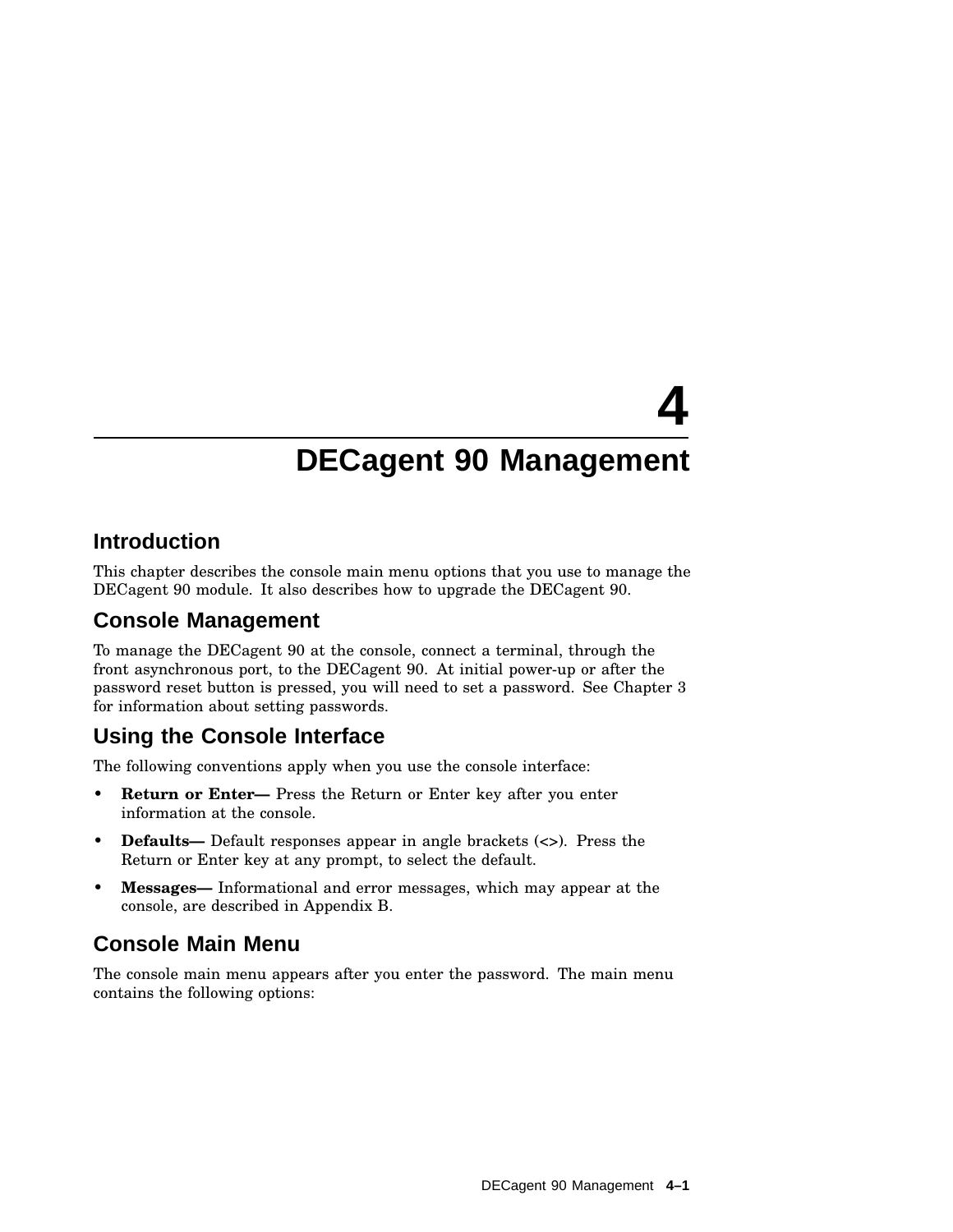Sets Enabled DEChub 90 SNMP Network Management Agent V1.0 Default Community: public [1] Name: DECagent 90 IP Address: 255.255.255.255 System Uptime: 12 09:31:22 [1] Show Community [13] Show Module [2] Add Community [14] Add Module [2] Add Community [14] Add Module [3] Remove Community [15] Remove Module [4] Add Community Trap Addresses [16] Move Module [5] Remove Community Trap Addresses [17] Change Module MAC Address [6] Change Community String [7] Change Community Size/Type [18] Connect [8] Change Default Community [19] Loop [20] Show Counters [9] Set Agent IP Address [10] Enable/Disable SNMP Sets [21] Restore Factory Settings [11] Change System Information [22] Reset the Agent [11] Change System Information [12] Change Security Configuration [23] Exit (wait 5 sec. before restart)

Enter your selection:

**Note**

For security reasons the read/write community string should be changed to something other than the default "public".

To choose a menu option, enter the option number and press the Return key. The following sections describe the console main menu options.

#### **Show Community**

Option 1, Show Community, allows you to display community information on the screen. When you choose the Show Community option, detailed community information appears: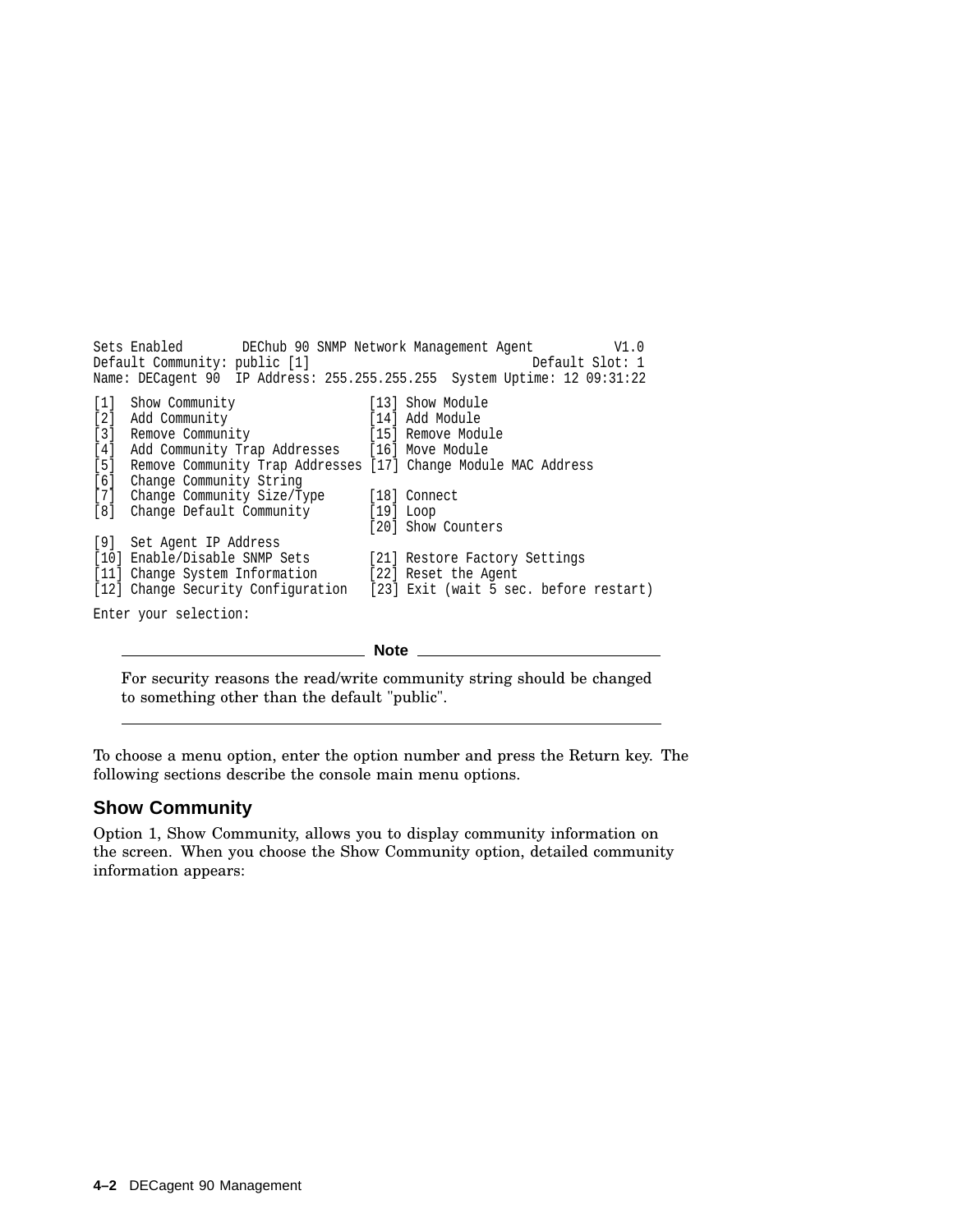Sets Enabled DEChub 90 SNMP Network Management Agent V1.0 Default Community: public [1] Name: DECagent 90 IP Address: 255.255.255.255 System Uptime: 12 09:32:25 Show Community Type: Extended DEChub 90 Read-Only Community String: public Read-Write Community String: public Trap Community String: public System Name: Work Group Hub System Location: Network Interconnect Room System Contact: John Doe Total Slots: 16 Agent Slot: 7 Trap Count: 8 Total Ports: 24 Bridge Slot: 8 Interface Number: 10 Traps: 1.1.1.1 2.2.2.2 3.3.3.3 4.4.4.4 5.5.5.5 6.6.6.6 7.7.7.7 8.8.8.8 Press RETURN for more...

Press the Return key to display the second Show Community screen. The second screen contains a graphic display. For a standalone module, slot 1 appears. For a hub or extended hub, slots 1 through 8 appear. Each module is displayed in its slot in the hub.

If the community is an extended hub, then press the Return key to display a third screen. This screen contains a graphic display of slots 9 through 16.

Figure 4–1 shows a typical Show Community screen for a hub configuration.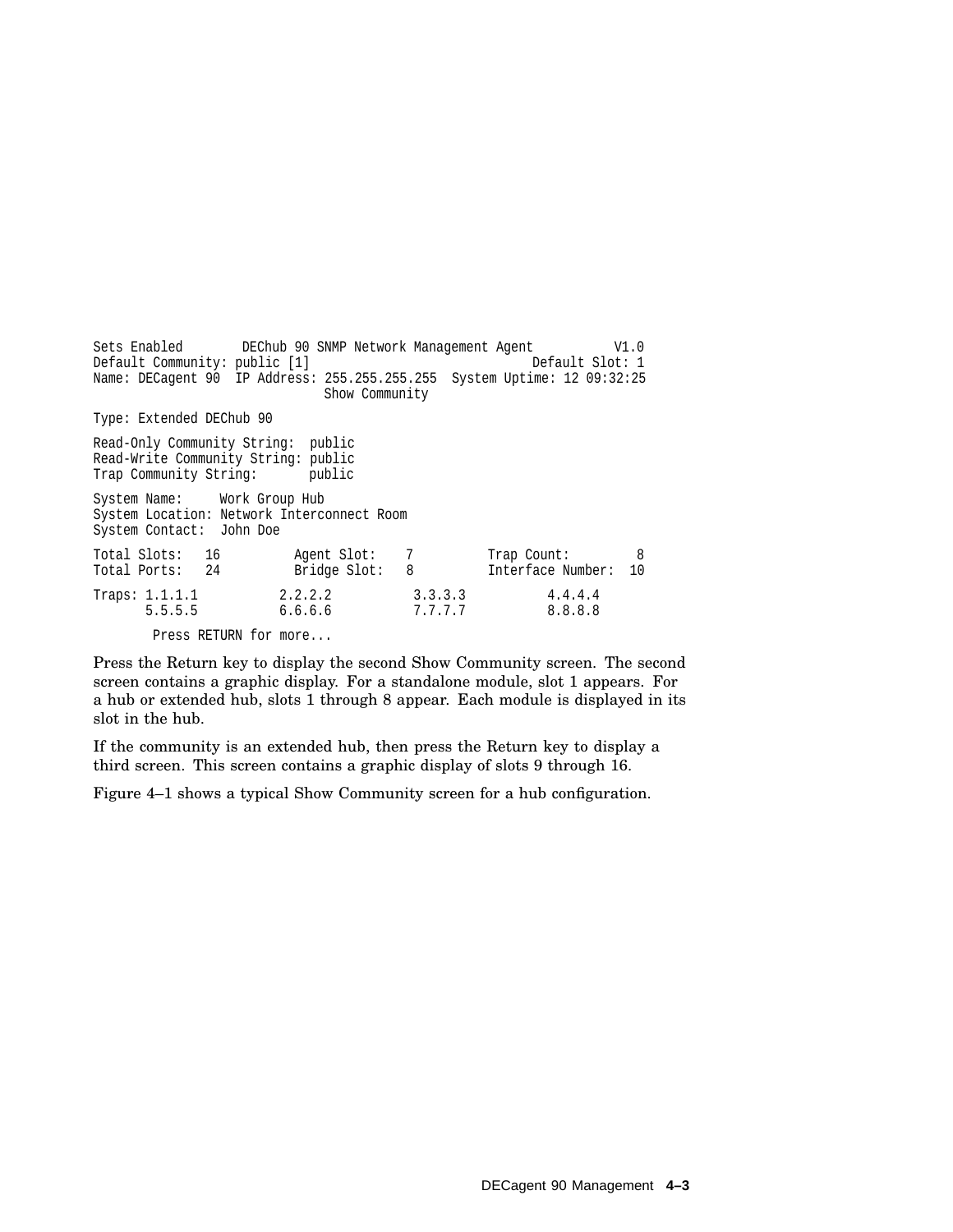**Figure 4–1 Show Community Screen**

|               |               | Name: agent010. IP Address: 16.123.96.245 System Uptime: 0.01:11:14 |               |                |           |              |
|---------------|---------------|---------------------------------------------------------------------|---------------|----------------|-----------|--------------|
| [1]           | [2]<br>[3]    | [4]                                                                 | [5]           | [6]            | [7]       | [8]          |
| 90L           | $90L +$       | 90C.                                                                | 90T           | 90T            | AGENT     | BRIDGE       |
| $1 +$         | $1 +$         | $1 +$                                                               | $1 +$         | $1 +$          |           |              |
| $2 +$         | $2$ $\bullet$ | $2 +$                                                               | $2 +$         | $2 +$          | WG OK     | WG OK        |
| $3 +$         | $3 +$         | $3 +$                                                               | $3 +$         | $3 +$          |           |              |
| $4$ $\bullet$ | $4$ $\bullet$ | $4$ $\bullet$                                                       | $4$ $\bullet$ | $4$ $\bullet$  | PORT<br>▓ | <b>Block</b> |
| $5^{\bullet}$ | $5 +$         | $5 +$                                                               | $5 +$         | $5 +$          |           | >200<br>≁    |
| $6 +$         | $6 +$         | $6 +$                                                               | $6 +$         | $6 +$          | ÷.<br>÷.  |              |
| $7 +$         | $7 +$         |                                                                     | $7 +$         | $7 +$          | ÷.        | BB OK        |
| $8^{\circ}$   | $8.$ *        |                                                                     | $8$ $\bullet$ | 8 <sup>4</sup> |           |              |

**Note**

When a module is first added, it is highlighted on the screen. When the module replies to the poller, the highlighting is removed. If the module does not respond to the poller, the highlighting flashes.

After all the information is displayed, the following prompt appears:

Press RETURN to continue:

Press the Return key to return to the main menu.

#### **Add Community**

Option 2, Add Community, allows you to add a community to the agent's database. When you choose the Add Community option, the following appears:

Sets Enabled DEChub 90 SNMP Network Management Agent V1.0 Default Community: public [1] Default Slot: 1 Name: DECagent 90 IP Address: 255.255.255.255 System Uptime: 12 09:32:45 Add Community Enter the read-only community string: Enter the read-write community string: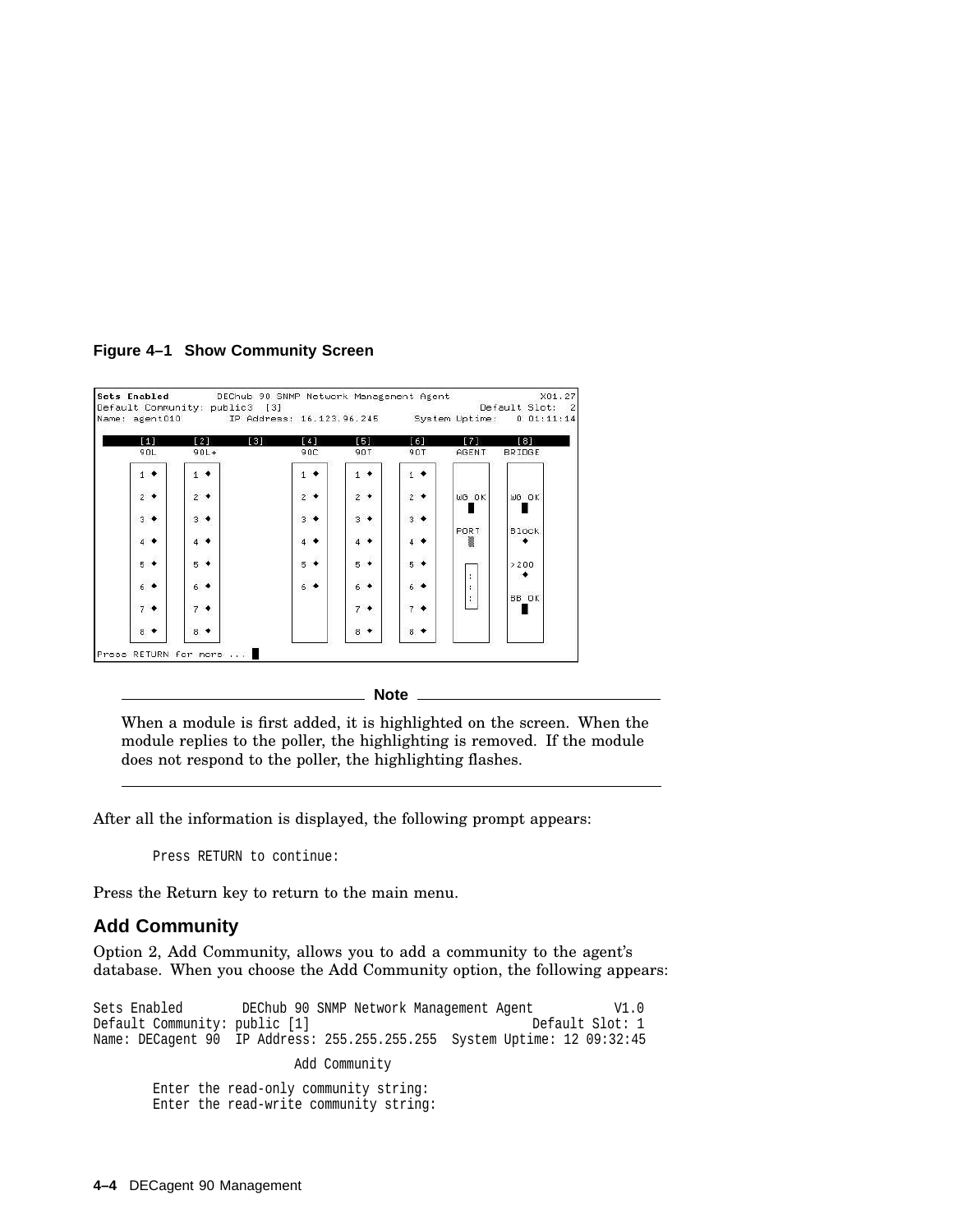[1] Standalone [2] 8-slot Hub [3] 16-slot Hub Enter the community type <2>:

Enter the appropriate information at the prompts and press the Return key.

**Note**

Each pair of community strings that you enter must be unique within the agent.

The community strings are case sensitive.

After the community strings are entered and you choose a community type, you will receive the same prompts as in the Add Module option. See the Add Module section for more information.

After each module is entered, the following prompt appears:

Add another module? <YES>

#### **Remove Community**

Option 3, Remove Community, allows you to remove a community from the agent's database. When you choose the Remove Community option, the following appears:

```
Sets Enabled DEChub 90 SNMP Network Management Agent V1.0
Default Community: public [1] Default Slot: 1
Name: DECagent 90 IP Address: 255.255.255.255 System Uptime: 12 09:42:45
                      Remove Community
Index Community Type Community Strings
[1] Standalone Read Only: Public
                         Read Write: Public
[2] Extended DEChub 90 Read Only: Public2
                         Read Write: Public2
Enter the community index <2>:
```
After you enter the community index, the following prompt appears:

```
Community [n] will be removed.
Are you sure?
```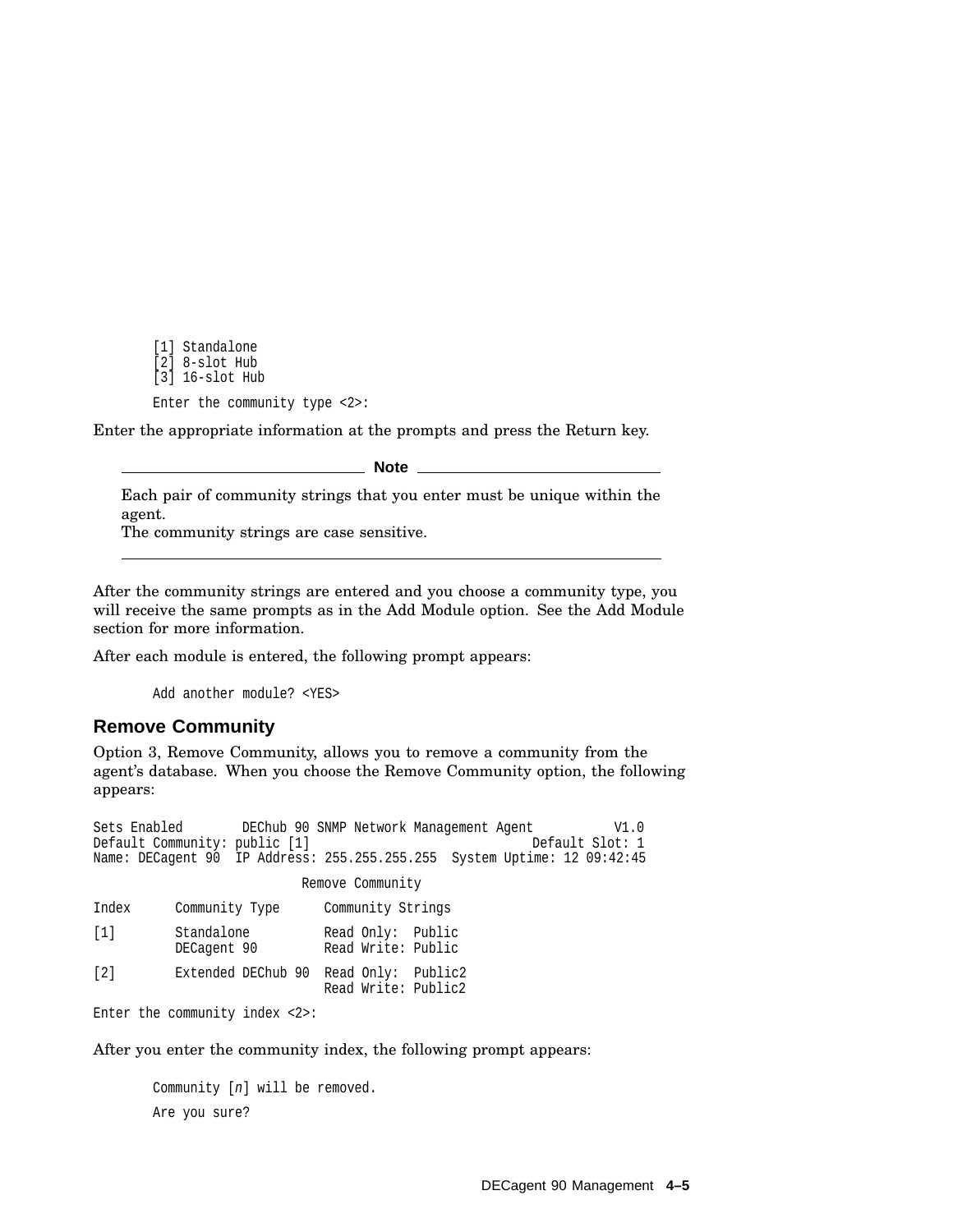Where *n* is the community index of the community you want to remove. Enter either Yes (Y) or No (N).

If you enter Yes, then the community will be removed. If you enter No, then the community will not be removed.

After you enter Yes or No, you will be asked if you want to remove another community.

**Note**

You cannot remove the community in which the DECagent 90 resides.

#### **Add Community Trap Addresses**

Option 4, Add Community Trap Addresses, allows you to add trap addresses to the community trap address table. The maximum number of entries is eight. When you choose the Add Community Trap Addresses option, the following appears:

```
Sets Enabled DEChub 90 SNMP Network Management Agent V1.0<br>Default Community: public [1] Default Slot: 1
Default Community: public [1]
Name: DECagent 90 IP Address: 255.255.255.255 System Uptime: 12 09:42:45
```
Add Community Trap Addresses:

There are no trap address set for this community.

You may enter up to 8 more trap addresses for this community.

Add trap address:

Enter the trap address using the following format:

aaa.bbb.ccc.ddd

A valid value in each field is 0 to 255 decimal.

#### **Remove Community Trap Addresses**

Option 5, Remove Community Trap Addresses, allows you to remove trap addresses from the community trap address table. When you choose this option, the following prompt appears:

Enter the trap address:

Enter the trap address using the following format:

aaa.bbb.ccc.ddd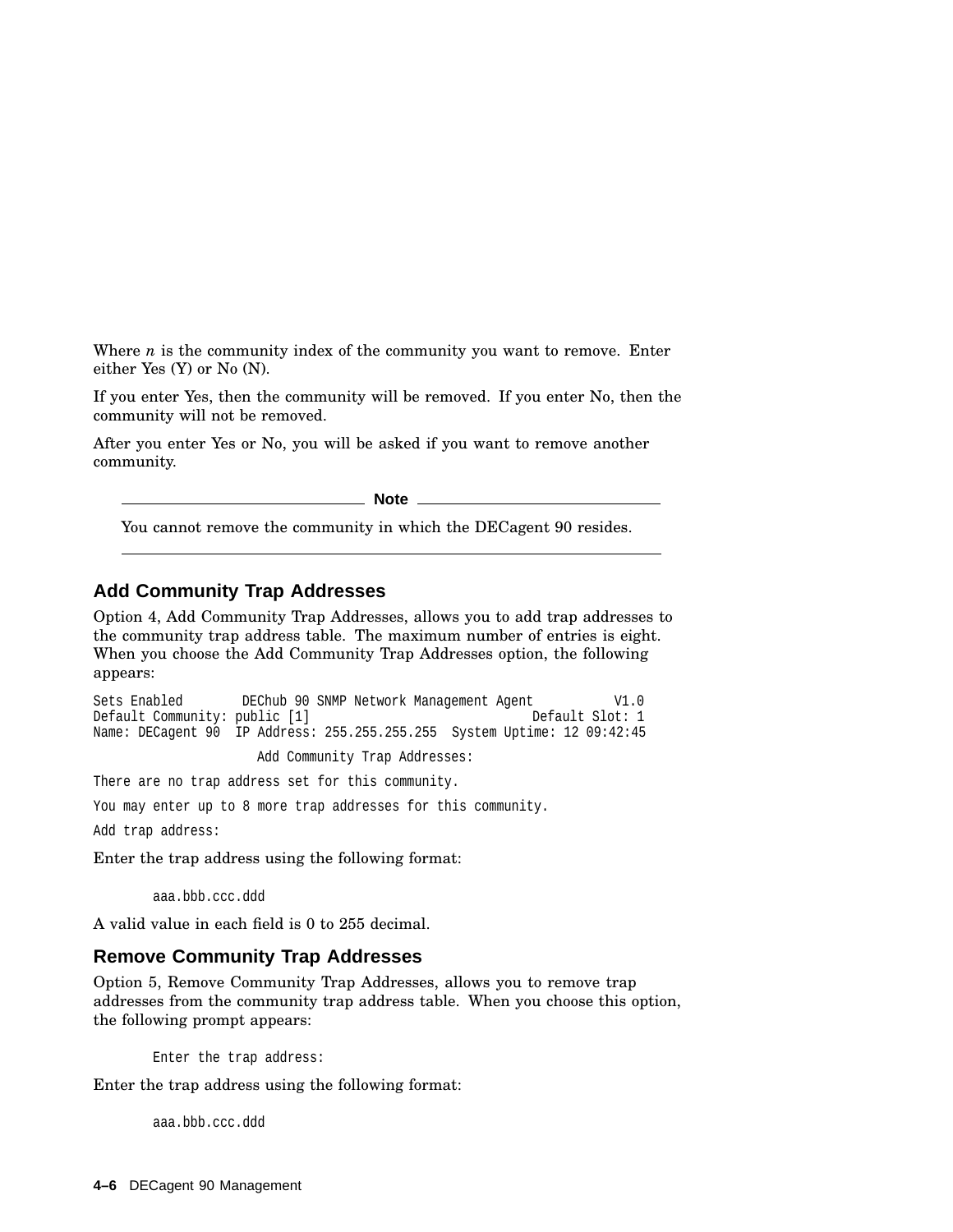A valid value in each field is 0 to 255 decimal.

#### **Change Community String**

Option 6, Change Community String, allows you to change the read-only and read/write community strings. When you choose this option, the following appears:

```
Sets Enabled DEChub 90 SNMP Network Management Agent V1.0<br>Default Community: public [1] Default Slot: 1
Default Community: public [1]
Name: DECagent 90 IP Address: 255.255.255.255 System Uptime: 12 10:42:45
                         Change Community String
               * * * * * * * * * * NOTICE * * * * * * * * * *
      Pressing only the RETURN key at the prompt for the new community
      string will result in that community string being set to null,
      effectively disabling access via that community string.
      You will not be allowed to set both community strings to null.
[1] Read-Only Community String
[2] Read-Write Community String
[3] Trap Community String
Enter your selection:
```
The following table describes the results of each selection.

| If you enter $\dots$ | Then the following prompt appears      |  |  |  |
|----------------------|----------------------------------------|--|--|--|
|                      | Enter the read-only community string:  |  |  |  |
| $\overline{2}$       | Enter the read-write community string: |  |  |  |
| 3                    | Enter the trap community string:       |  |  |  |

The maximum community string length is 32 characters.

**Note**

You may change one of the community strings to null (effectively disabling access through that community string) by pressing the Return key in response to the prompt. You cannot set both community strings to null.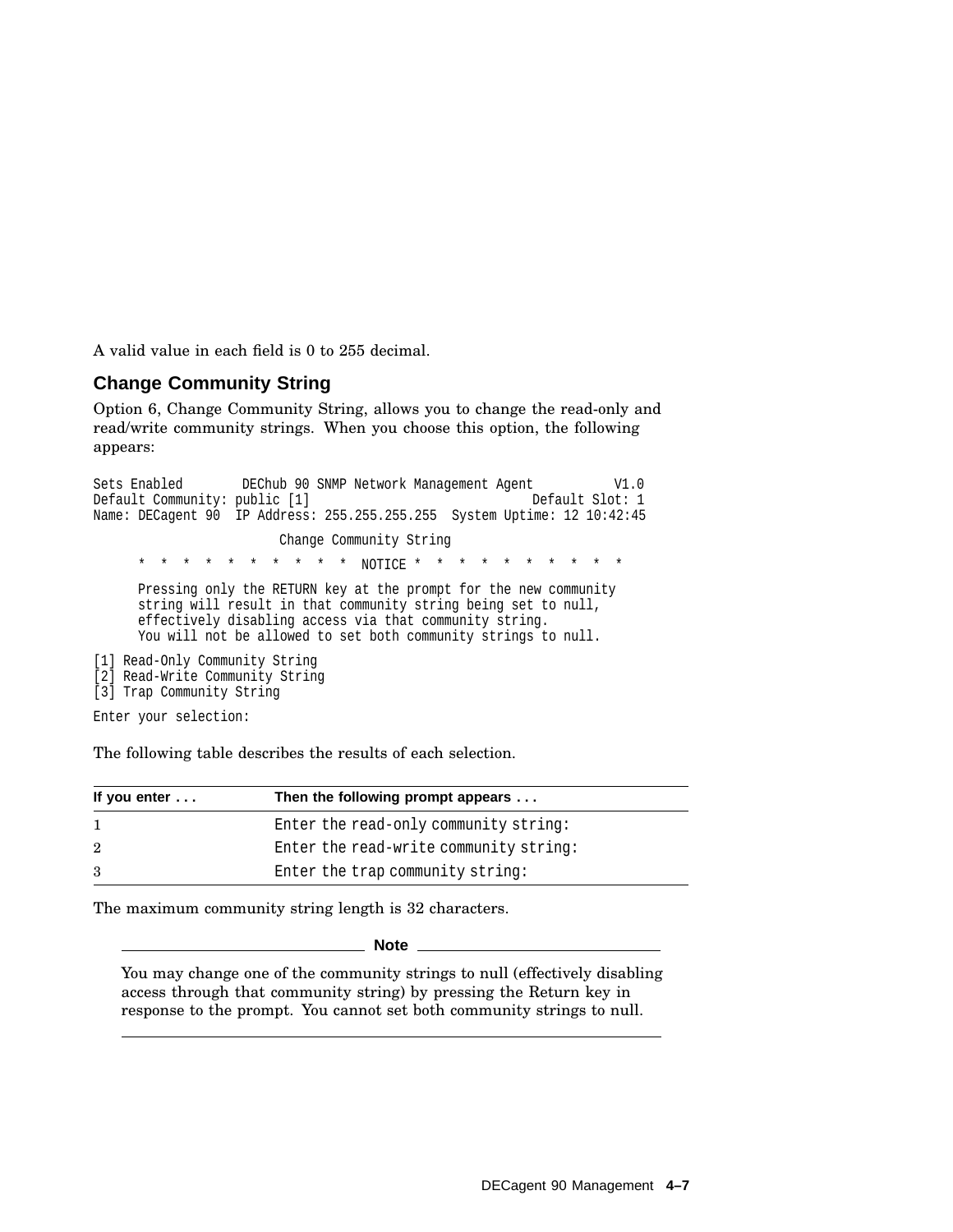#### **Change Community Size/Type**

Option 7, Change Community Size/Type, allows you to expand or shrink the size (number of slots) of an existing community. When you choose this option, the following appears:

Sets Enabled DEChub 90 SNMP Network Management Agent V1.0 Default Community: public [1] Default Slot: 1 Name: DECagent 90 IP Address: 255.255.255.255 System Uptime: 12 15:42:45 Change Community Size/Type Index Community Type Community Strings [1] Standalone Read Only: Public DECagent 90 Read Write: Public [2] Extended DEChub 90 Read Only: Public2 Read Write: Public2 Enter the community index <2>:

After you select an index, the following prompt appears:

```
[1] Standalone
[2] 8-slot Hub
[3] 16-slot Hub
Enter the community type:
```
#### **Change Default Community**

Option 8, Change Default Community, allows you to change the current default community. Several main menu selections operate by default. The default community is the community that is currently active. When you choose the Change Default Community option, the following appears:

Sets Enabled DEChub 90 SNMP Network Management Agent V1.0<br>Default Community: public [1] Default Slot: 1 Default Community: public [1] Name: DECagent 90 IP Address: 255.255.255.255 System Uptime: 12 16:49:45 Change Community Size/Type Index Community Type Community Strings [1] Standalone Read Only: Public Read Write: Public [2] Extended DEChub 90 Read Only: Public2 Read Write: Public2 Enter the community index <2>: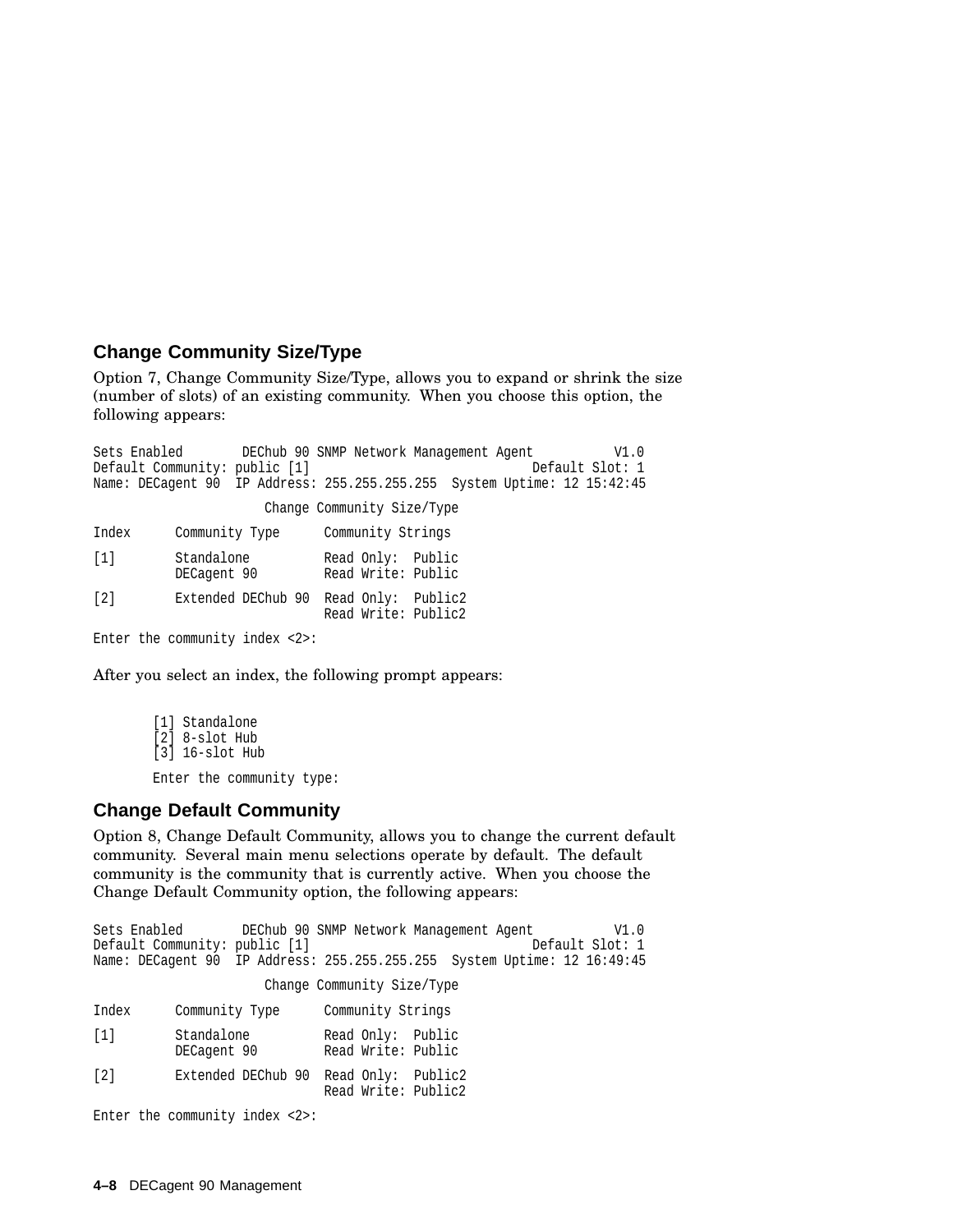#### **Set Agent IP Address**

Option 9, Set Agent IP Address, allows you to set the IP address for the DECagent 90. When you choose this option, the following appears:

Sets Enabled DEChub 90 SNMP Network Management Agent V1.0<br>Default Community: public [1] Default Slot: 1 Default Community: public [1] Name: DECagent 90 IP Address: 255.255.255.255 System Uptime: 12 17:42:45 Set Agent IP Address

Enter the IP address:

Enter the IP address using the following format:

aaa.bbb.ccc.ddd

A valid value in each field is 0 to 255 decimal.

To obtain the IP address from the bootp server, enter a zero (0) at this prompt. When the agent is powered-up, it will request the IP address from the bootp server.

#### **Enable/Disable SNMP Sets**

Option 10, Enable/Disable SNMP Sets, allows you to enable or disable SNMP Sets. When you choose this option, the state of the SNMP Sets is changed. For example, if the SNMP Sets are currently enabled, choosing this option will disable the SNMP Sets.

To determine the current state of SNMP Sets, check the upper-left corner of the screen. If "Sets Disabled" is flashing, then SNMP Sets are currently disabled. If SNMP Sets are enabled, "Sets Enabled" appears on the screen.

**Note**

The default state (factory setting) is Sets Enabled.

#### **Change System Information**

Option 11, Change System Information, allows you to set a node name for the DECagent 90 and change system information related to the MIB-II system group (sysName, sysLocation, and sysContact). The node name should be the same as the <alias> in the bootp table. When you choose this option, the following prompts appear: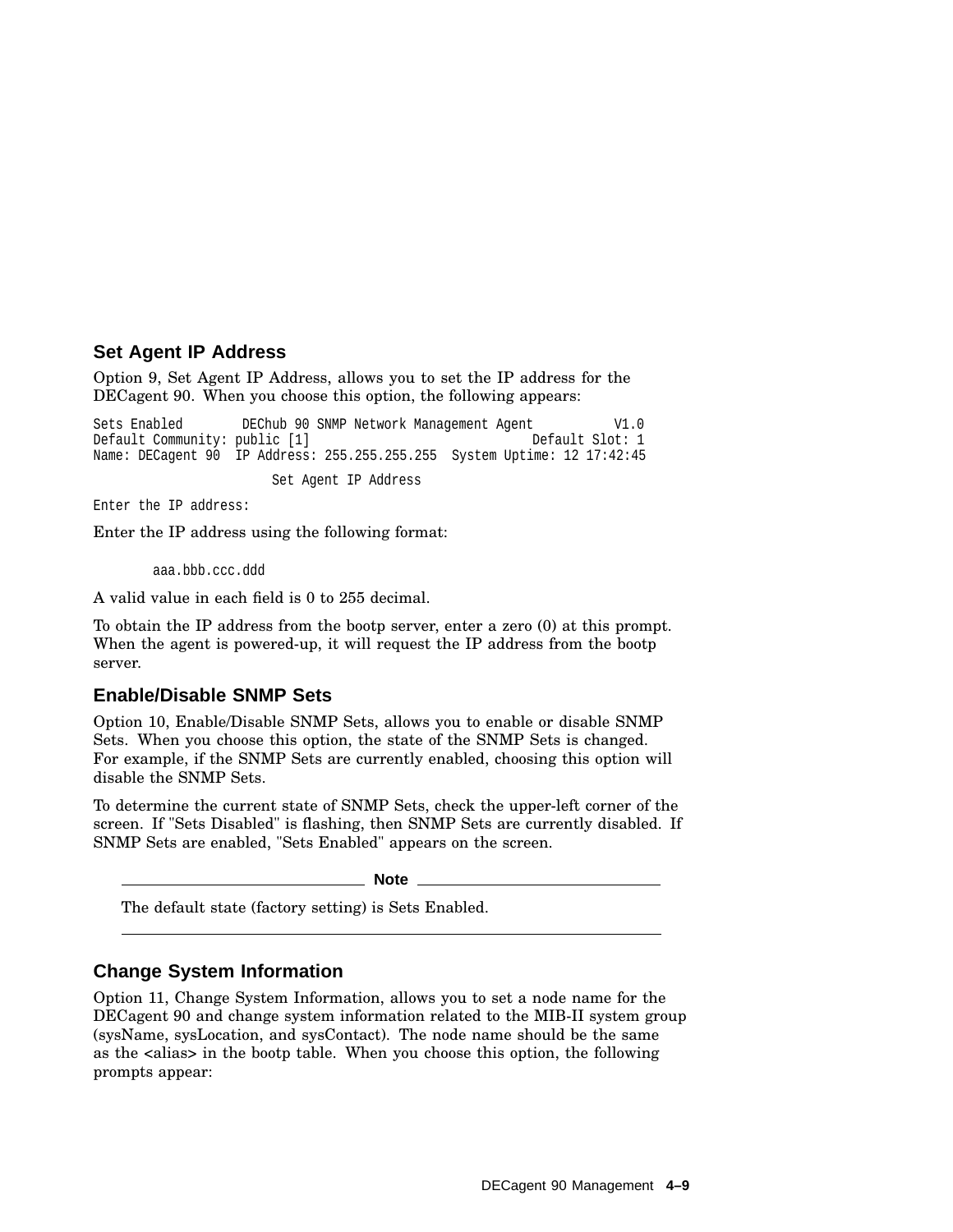Agent Node Name: System Name: System Location: System Contact:

The maximum node name length is 12 characters. The system strings can be up to 80 characters in length. To leave an item unchanged, press the Return key at any prompt. The agent node name appears on the third line of the console header. The remaining system information is community-specific and can be seen by choosing the Show Community option.

#### **Change Security Configuration**

Option 12, Change Security Configuration, allows you to change the console password and configure the console timeout feature. The next two sections describe how to use this option to change the console password and configure the console timeout value.

#### **Change Console Password**

Change Console Password allows you to change the console password. Passwords will not be echoed back to the screen when they are entered. The following information and prompts appear:

Sets Enabled DEChub 90 SNMP Network Management Agent V1.0 Default Community: public [1] Name: DECagent 90 IP Address: 255.255.255.255 System Uptime: 12 09:42:45 Change Security Configuration

Change Console Password? <NO>

If you do not want to change the console password, then press the Return key. To change the console password, enter Yes (Y) and press the Return key. The following prompts appear:

Old Password:

Enter the current console password.

New Password:

Enter the new console password.

Verify Password:

Enter the new console password again.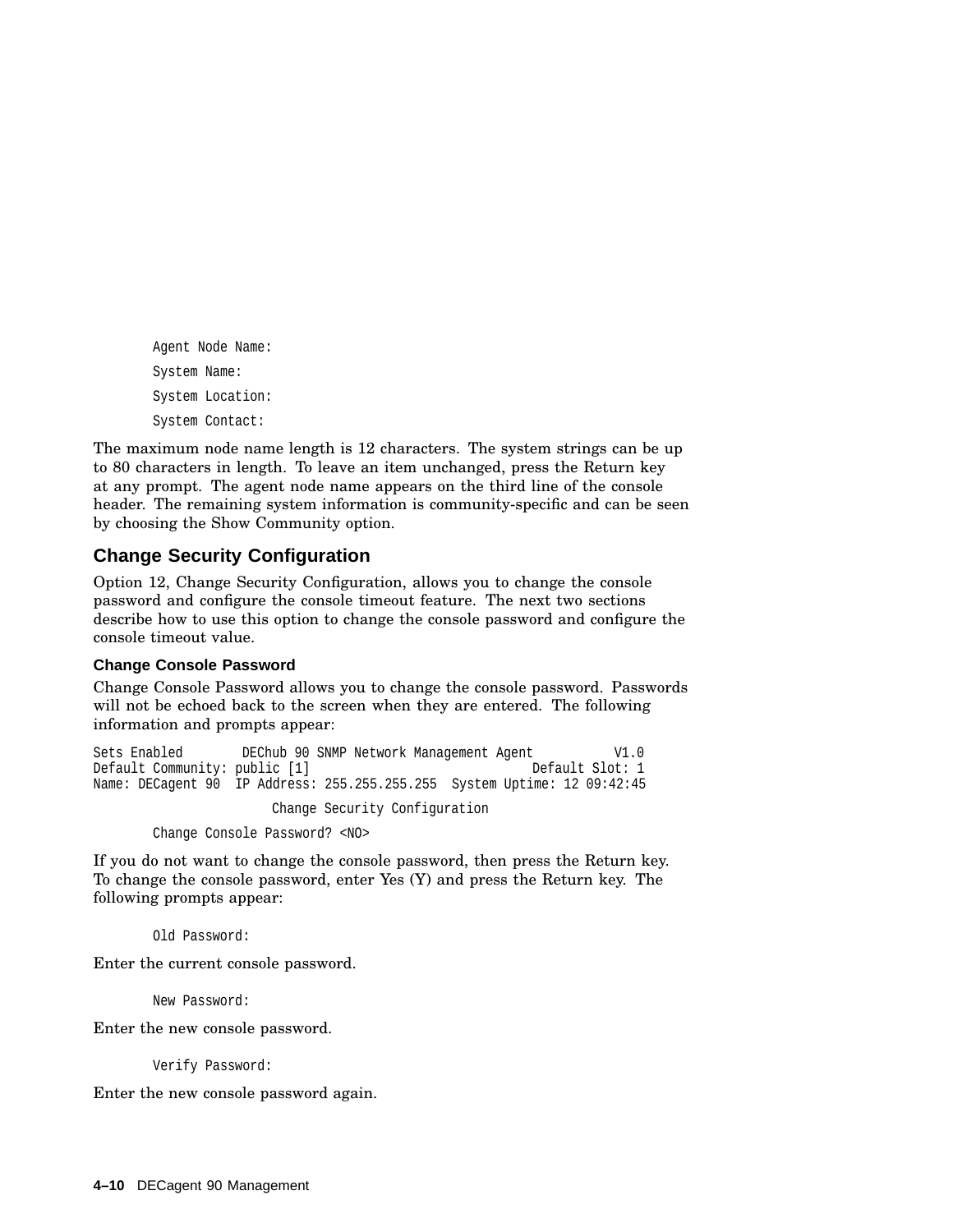The minimum password length is 6 characters. The maximum password length is 16 characters. Passwords are case sensitive.

#### **Configuring the Console Timeout Feature**

The Console Timeout feature allows you select a time, in minutes, after which, if there is no input at the console terminal, the console session is automatically terminated. If you are connected to the DECagent 90 by a modem, the telephone line is also disconnected. When you choose this option, the following prompt appears:

Change Console Timeout? <NO>

If you do not want to change the console timeout value, then press the Return key. To change the console timeout value, enter Yes (Y) and press the Return key.

If you enter Yes to change the console timeout value, then one of the following messages, indicating the current status of the console timeout feature, appears:

The console timeout feature is currently disabled. Enter a non-zero value to re-enable it.  $-$  or  $-$ The current console timeout value is <nn> minutes.

Where nn is the current timeout value (if enabled). If the console timeout feature is disabled, the console timeout value is zero (0). If the console timeout feature is currently enabled (that is, has a non-zero value), setting it to zero (0) will disable it.

Then the following prompt appears:

Enter the console timeout value (in minutes) <nn>:

Where nn is the current console timeout setting. Enter an integer value ranging from 0 through 720 decimal. This allows the console timeout to be disabled (0) or set to timeout anywhere from 1 minute to 12 hours.

**Note**

The console timeout feature is disabled at initial power-up (factory setting) and when you choose to reset the DECagent 90 to factory settings.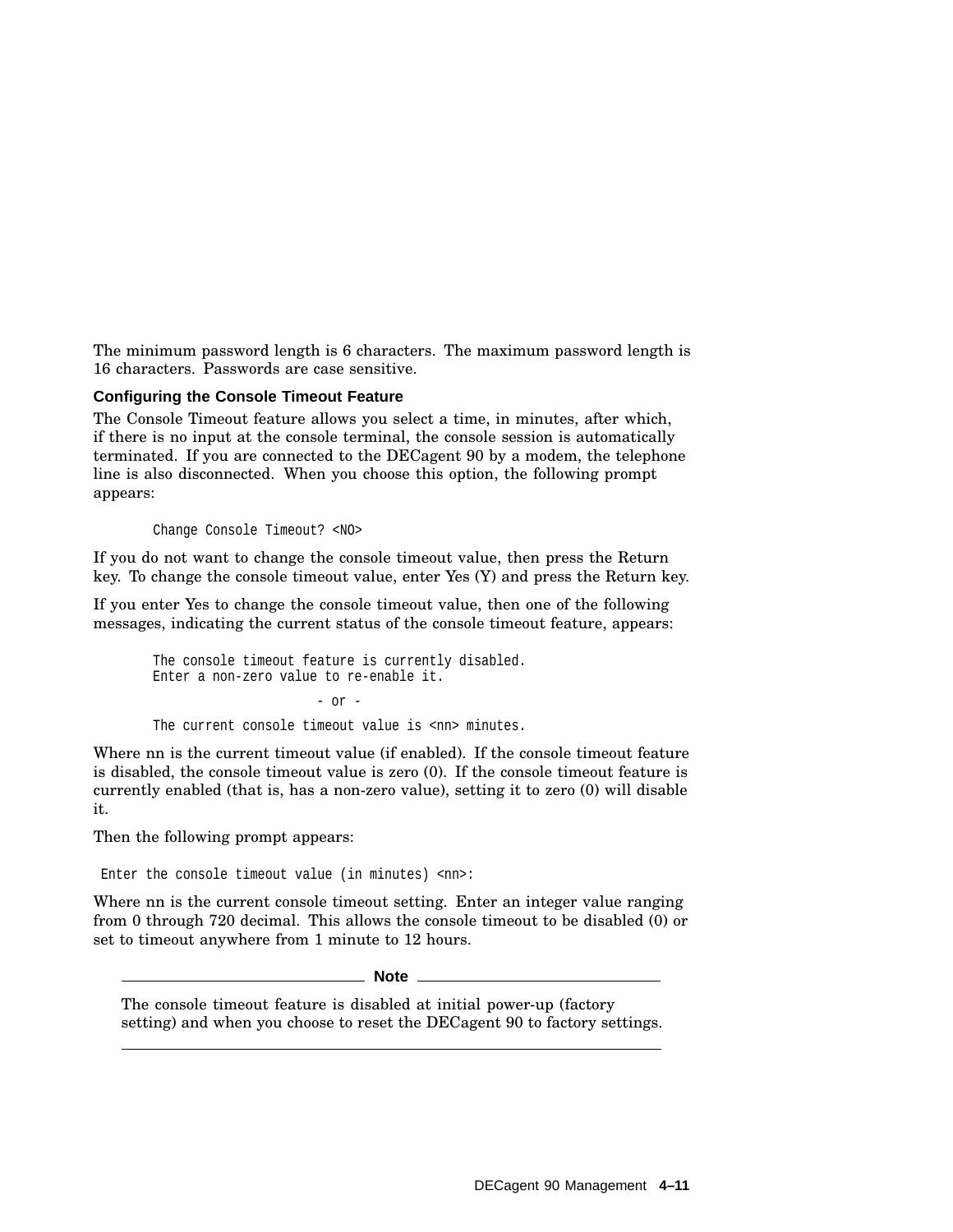#### **Show Module**

Option 13, Show Module, graphically displays module information on the screen. The module MAC address and the following module information, if applicable, appears:

Name: Repeater Alpha Polling: Disabled Interface: 2 Slot: 2 Password: Port 1: Alpha Port 1 : Enabled Port 5: Alpha Port 5 : Enabled<br>Port 2: Alpha Port 2 : Enabled Port 6: Alpha Port 6 : Enabled Port 6: Alpha Port 6: Enabled<br>Port 7: Alpha Port 7: Enabled Port 3: Alpha Port 3 : Enabled Port 7: Alpha Port 7 : Enabled<br>Port 4: Alpha Port 4 : Enabled Port 8: Alpha Port 8 : Enabled Port 4: Alpha Port 4: Enabled

If there is more than one module in the community, the following prompt appears:

Enter the slot number <nn>:

Enter the slot number and press the Return key. The module in that slot appears on the screen and the following prompt appears:

Show the next module? <YES>

If there is only one module in the community, that module is automatically displayed and the following prompt appears:

Press **RETURN** to continue:

Figure 4–2 shows a typical Show Module screen.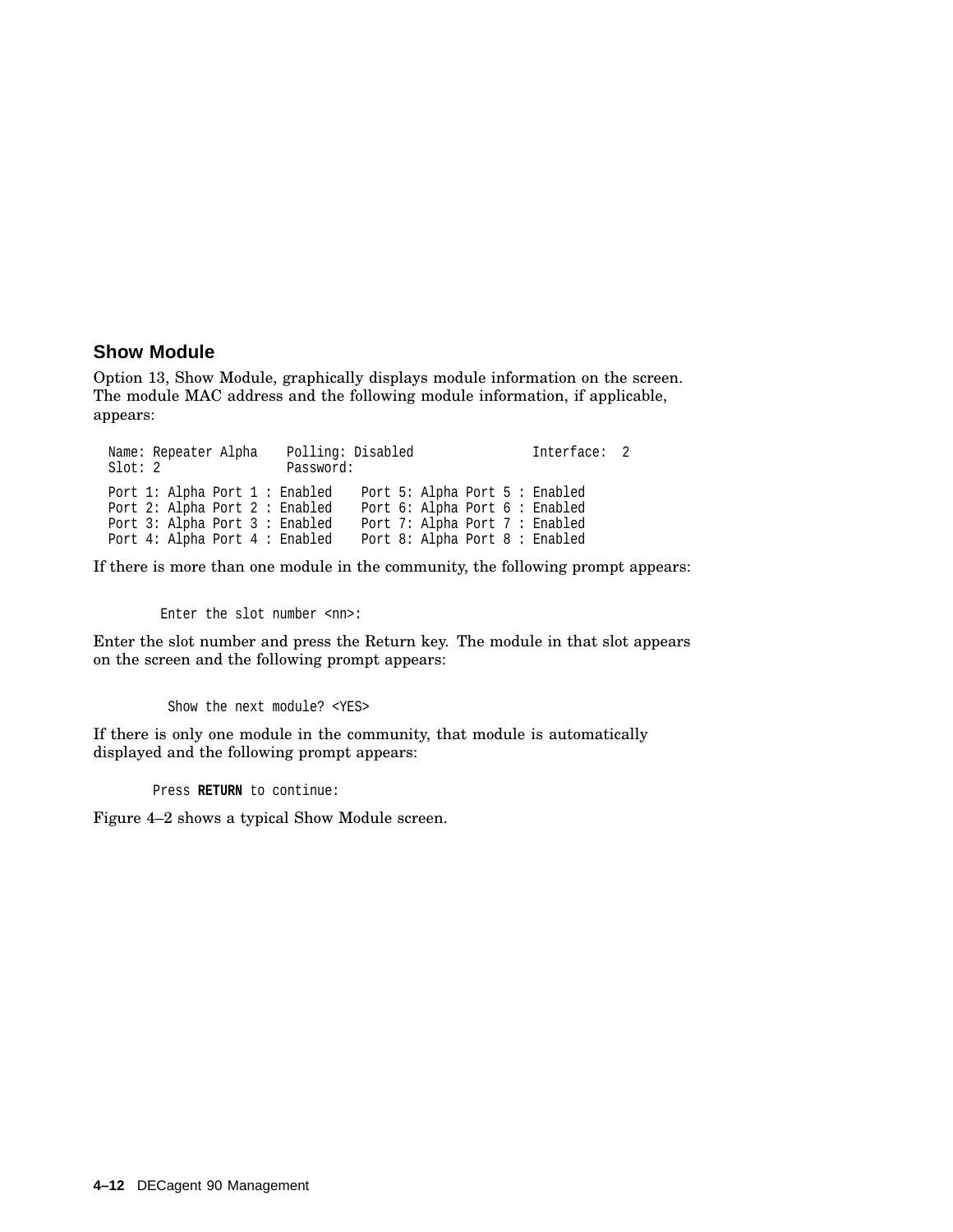#### **Figure 4–2 Show Module Screen**

|                  |                           | Sets Enabled DEChub 90 SNMP Network Management Agent<br>Default Community: public [1] |           |                  |              |                            | X01.27<br>Default Slot: 1 |   |
|------------------|---------------------------|---------------------------------------------------------------------------------------|-----------|------------------|--------------|----------------------------|---------------------------|---|
|                  |                           | Name: agent010 [P Address: 16.123.96.245   System Uptime: 0 03:54:01                  |           |                  |              |                            |                           |   |
|                  |                           |                                                                                       |           | Show Module      |              |                            |                           |   |
|                  | DECagent 90               |                                                                                       |           |                  |              |                            |                           |   |
|                  |                           |                                                                                       |           |                  | :::::::::::: |                            | $\circ$                   |   |
|                  |                           | $08 - 00 - 2B - 29 - 4D - 83$                                                         |           |                  |              | HW=X1.1 ROM=4.05 SW=X01.27 |                           |   |
|                  |                           |                                                                                       |           |                  |              |                            |                           |   |
| Name:<br>Slot: 1 |                           |                                                                                       | Password: | Polling: Enabled |              |                            | Interface:                | 6 |
|                  | Press RETURN to continue: |                                                                                       |           |                  |              |                            |                           |   |
|                  |                           |                                                                                       |           |                  |              |                            |                           |   |
|                  |                           |                                                                                       |           |                  |              |                            |                           |   |
|                  |                           |                                                                                       |           |                  |              |                            |                           |   |
|                  |                           | Enter CTRL-C or ESC to return to the main menu                                        |           |                  |              |                            |                           |   |

#### **Add Module**

Option 14, Add Module, allows you to add a module to a community. The Add Module option lists all the slots in the current default community and indicates whether or not a module occupies that slot. When you choose the Add Module option, a screen similar to the following appears:

```
Sets Enabled DEChub 90 SNMP Network Management Agent V1.0<br>Default Community: public [1] Default Slot: 1
Default Community: public [1]
Name: DECagent 90 IP Address: 255.255.255.255 System Uptime: 12 09:42:45
                                   Add Module
1: DECrepeater 90C 7: DECagent 90 13: DECrepeater 90T
2: DECrepeater 90C 8: DECbridge 90 14: DECrepeater 90T<br>3: DECrepeater 90C 9: DECrepeater 90T 15: Empty
3: DECrepeater 90C 9: DECrepeater 90T<br>4: DECserver 90L 10: DECrepeater 90T
4: DECserver 90L 10: DECrepeater 90T 16: Empty<br>5: Empty 11: DECrepeater 90T
                           11: DECrepeater 90T
6: Empty 12: DECrepeater 90T
```
Enter the slot number <nn>:

Where nn is the first empty slot number. Enter a slot number in the range 1 through 8 for a hub and 1 through 16 for an extended hub. After you enter a slot number, the following appears on the screen: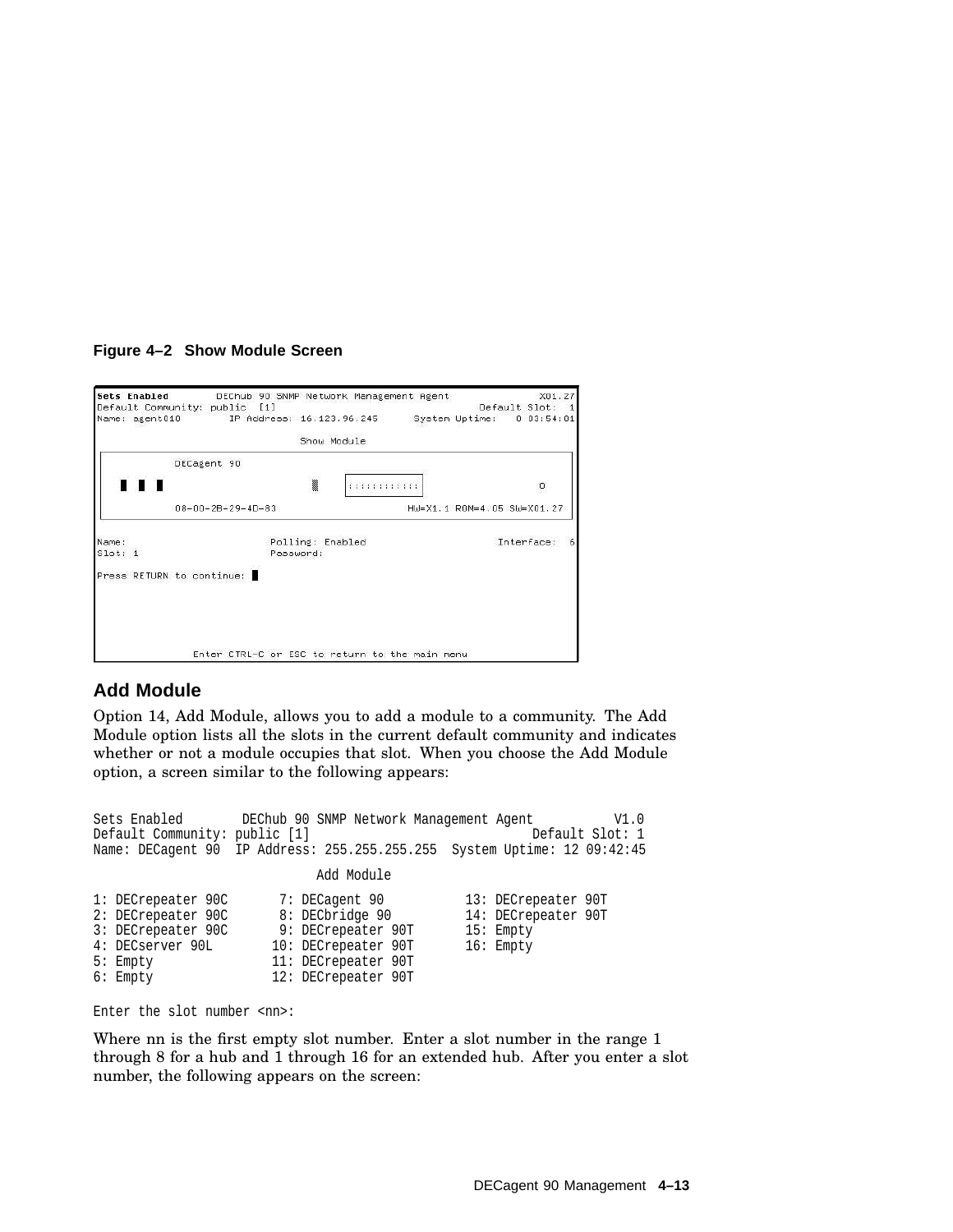[1] DECbridge 90 (Work Group Bridge) [6] DECserver 90L [2] DECrepeater 90T (Twisted Pair) [7] DECserver 90L+<br>[3] DECrepeater 90C (Coax) [8] DECserver 90TL [3] DECrepeater 90C (Coax) [4] DECrepeater 90A (AUI/Fiber-Optic) [9] Empty [5] DECrepeater 90FL (Fiber-Optic)

Enter the module type:

A DECbridge 90 module must reside in slot 7 or 8.

If you choose module type [1] DECbridge 90 and you select a slot number other than 7 or 8, then the following message appears:

The bridge must reside in either slot 7 or 8.

Since at least one of the slots in which the bridge may be placed is currently empty, do you wish to put the bridge there? <YES>

Enter the slot number <n>:

Where n is either 7 or 8, depending on which slot is empty. Enter either 7 or 8 to place the bridge in that slot.

**Note** \_\_\_

If only one slot is empty, you will be asked only for a module type.

If applicable, the following prompt appears:

Enter the MAC address:

The acceptable formats are as follows:

uu-vv-ww-xx-yy-zz uu:vv:ww:xx:yy:zz uuvvwwxxyyzz

where uu, vv, ww, xx, yy and zz are hexadecimal numbers in the range 00 through *FF*.

After you respond to all of the prompts, the module is added to the community, and the following prompt appears:

Add another module? <YES>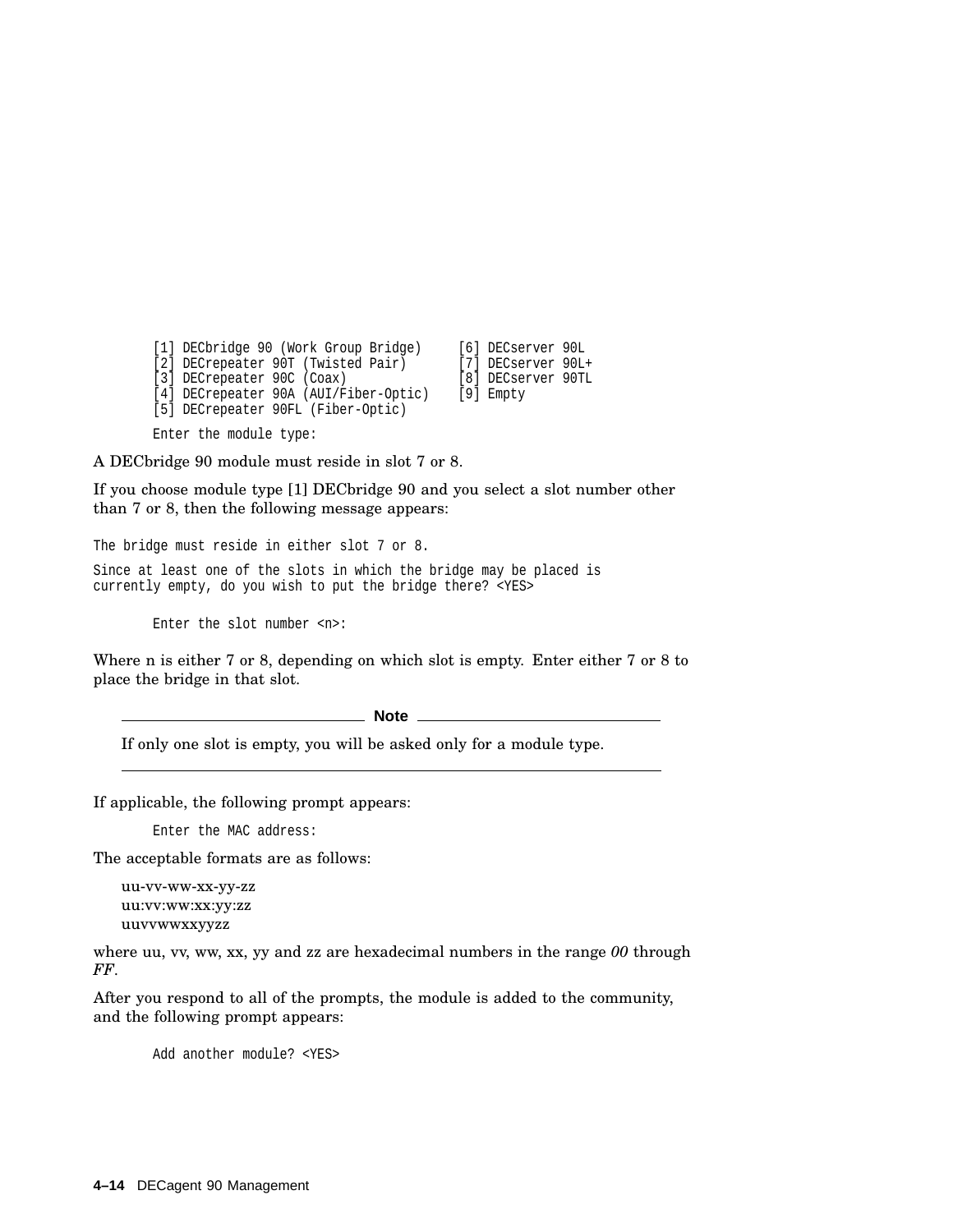#### **Remove Module**

Option 15, Remove Module, allows you to remove a module from a community. The Remove Module option lists all the slots in the current default community. It indicates whether or not a module occupies that slot. When you choose the Remove Module option, the following appears:

Sets Enabled DEChub 90 SNMP Network Management Agent V1.0 Default Community: public [1] Name: DECagent 90 IP Address: 255.255.255.255 System Uptime: 12 09:42:45 Remove Module 1: DECrepeater 90C 7: DECagent 90 13: DECrepeater 90T<br>2: DECrepeater 90C 8: DECbridge 90 14: DECrepeater 90T 2: DECrepeater 90C 8: DECbridge 90 14: DECrepeater 90T<br>3: DECrepeater 90C 9: DECrepeater 90T 15: Empty 3: DECrepeater 90C 9: DECrepeater 90T 15: Empty<br>4: DECserver 90L 10: DECrepeater 90T 16: Empty 10: DECrepeater 90T 5: Empty 11: DECrepeater 90T 6: Empty 12: DECrepeater 90T

Enter the slot number:

You will then be asked to verify that you want to remove the module from the slot; a prompt similar to the following appears:

> DECrepeater 90C will be removed from slot 1. Are you sure?

If you enter Yes (Y) at this prompt, then the module in that slot is removed from the community. If you enter No (N), then the module is not removed from the slot. Then, the following prompt appears:

Remove another module? <YES>

**Note**

If only one slot is occupied you will not be asked for a slot number, but for confirmation to remove that module.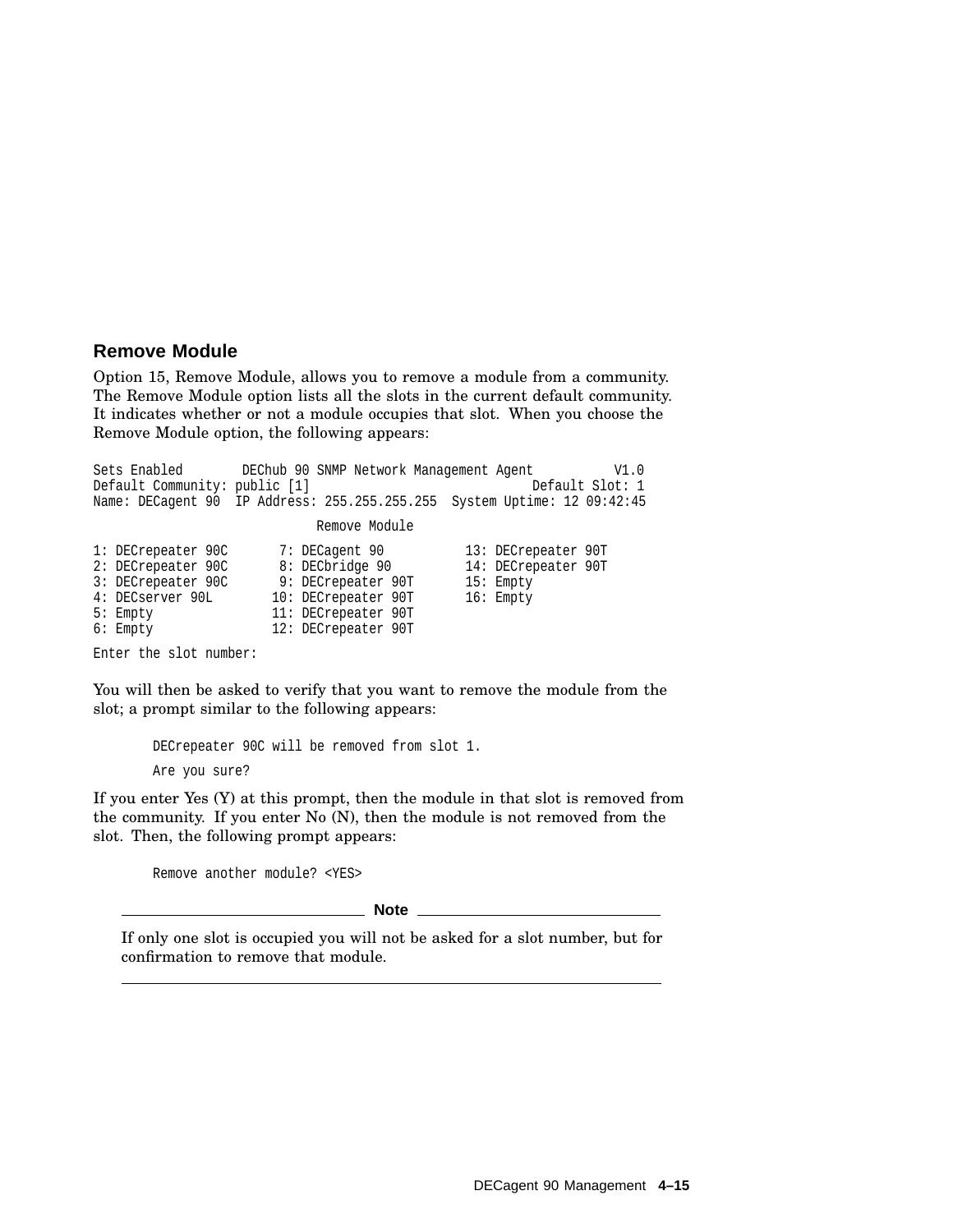#### **Move Module**

Option 16, Move Module, allows you to move a module within a community. The Move Module option lists all the slots in the current default community. It indicates whether or not a module occupies that slot. When you choose this option, the following appears:

Sets Enabled DEChub 90 SNMP Network Management Agent V1.0 Default Community: public [1] Default Slot: 1 Name: DECagent 90 IP Address: 255.255.255.255 System Uptime: 12 09:42:45 Remove Module 1: DECrepeater 90C 7: DECagent 90 13: DECrepeater 90T<br>2: DECrepeater 90C 8: DECbridge 90 14: DECrepeater 90T 14: DECrepeater 90T 3: DECrepeater 90C 9: DECrepeater 90T 15: Empty 10: DECrepeater 90T 5: Empty 11: DECrepeater 90T 6: Empty 12: DECrepeater 90T

Move from slot number:

After you enter a slot number, the following prompt appears:

Move to slot number:

After you enter a slot number, another prompt appears:

Move another module? <YES>:

#### **Change Module MAC Address**

Option 17, Change Module MAC Address, allows you to change the MAC address of a module in a community. The Change Module MAC Address option lists all the slots in the current default community. It indicates whether or not a module occupies that slot. When you choose this option, the following appears:

Sets Enabled DEChub 90 SNMP Network Management Agent V1.0 Default Community: public [1] Name: DECagent 90 IP Address: 255.255.255.255 System Uptime: 12 09:42:45 Change Module MAC Address 1: DECrepeater 90C 7: DECagent 90 13: DECrepeater 90T 2: DECrepeater 90C 8: DECbridge 90 14: DECrepeater 90T 3: DECrepeater 90C 9: DECrepeater 90T 15: Empty 4: DECserver 90L 10: DECrepeater 90T 16: Empty 5: Empty 11: DECrepeater 90T<br>6: Empty 12: DECrepeater 90T 12: DECrepeater 90T

Enter the slot number:<n>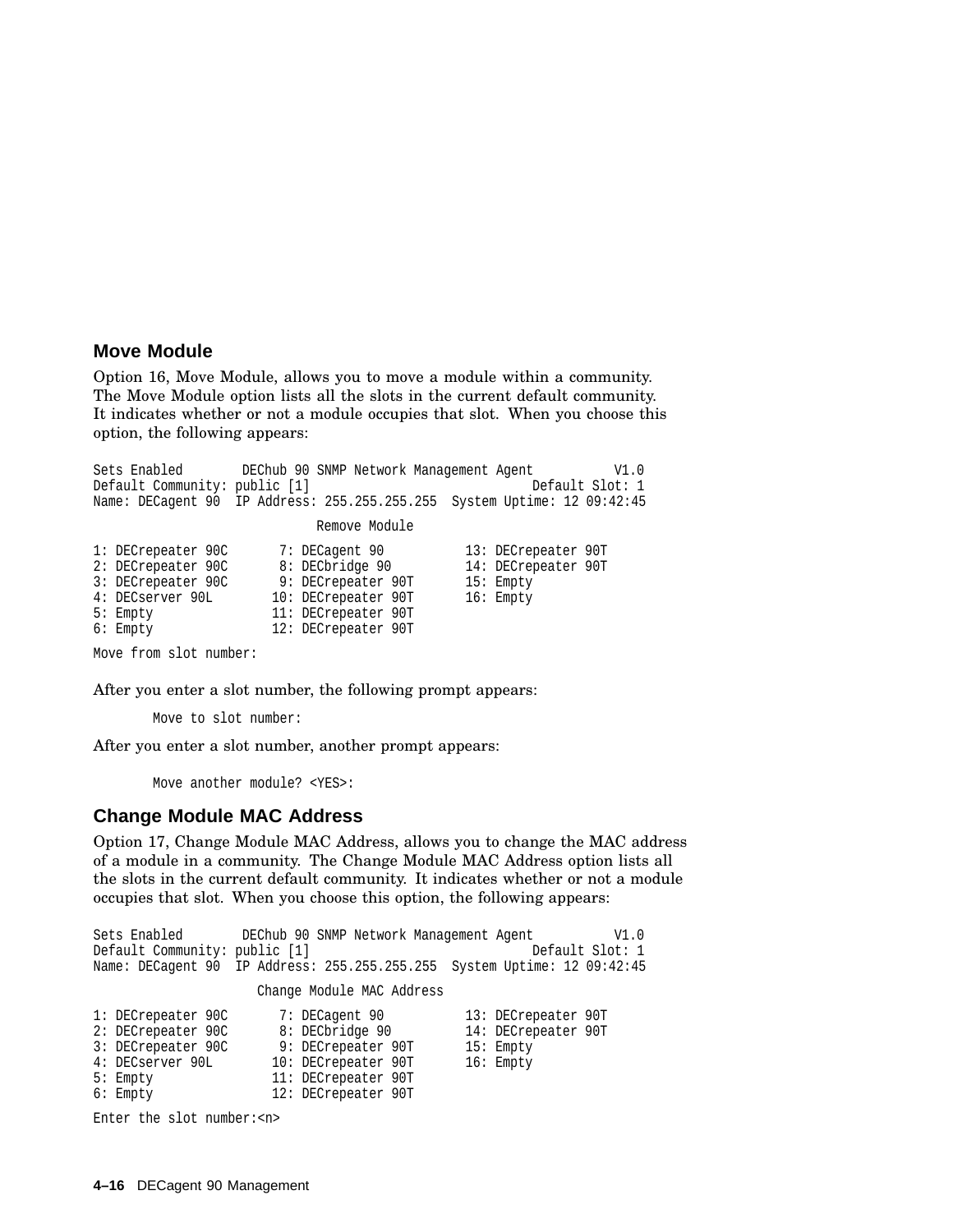Where n is the first slot which contains a module whose MAC address may be changed.

After you enter the slot number, the following prompt appears:

Enter the MAC address <xx-xx-xx-xx-xx-xx>:

Where  $\langle xx-xx-xx-xx-xx\rangle$  is the current MAC address of the module.

The acceptable formats are as follows:

```
uu-vv-ww-xx-yy-zz
uu:vv:ww:xx:yy:zz
uuvvwwxxyyzz
```
where uu, vv, ww, xx, yy and zz are hexadecimal numbers in the range *00* through *FF*.

After you respond to the prompt, the new module MAC address is stored.

#### **Connect**

Option 18, Connect, allows you to connect to a remote device using the MOP console carrier. When you choose this option, the following appears:

Sets Enabled DEChub 90 SNMP Network Management Agent V1.0<br>Default Community: public [1] Default Slot: 1 Default Community: public [1] Name: DECagent 90 IP Address: 255.255.255.255 System Uptime: 12 09:42:45 Connect

Enter the MAC address:

To connect to a device, enter the MAC address of the device.

The acceptable formats are as follows:

```
uu-vv-ww-xx-yy-zz
uu:vv:ww:xx:yy:zz
uuvvwwxxyyzz
```
where uu, vv, ww, xx, yy and zz are hexadecimal numbers in the range *00* through *FF*.

If a connection is successfully established, you will be connected to that device. For more information about what to do after a connection is established, refer to the owner's manual for the device to which you are connected.

To disconnect the session, press Ctrl/D.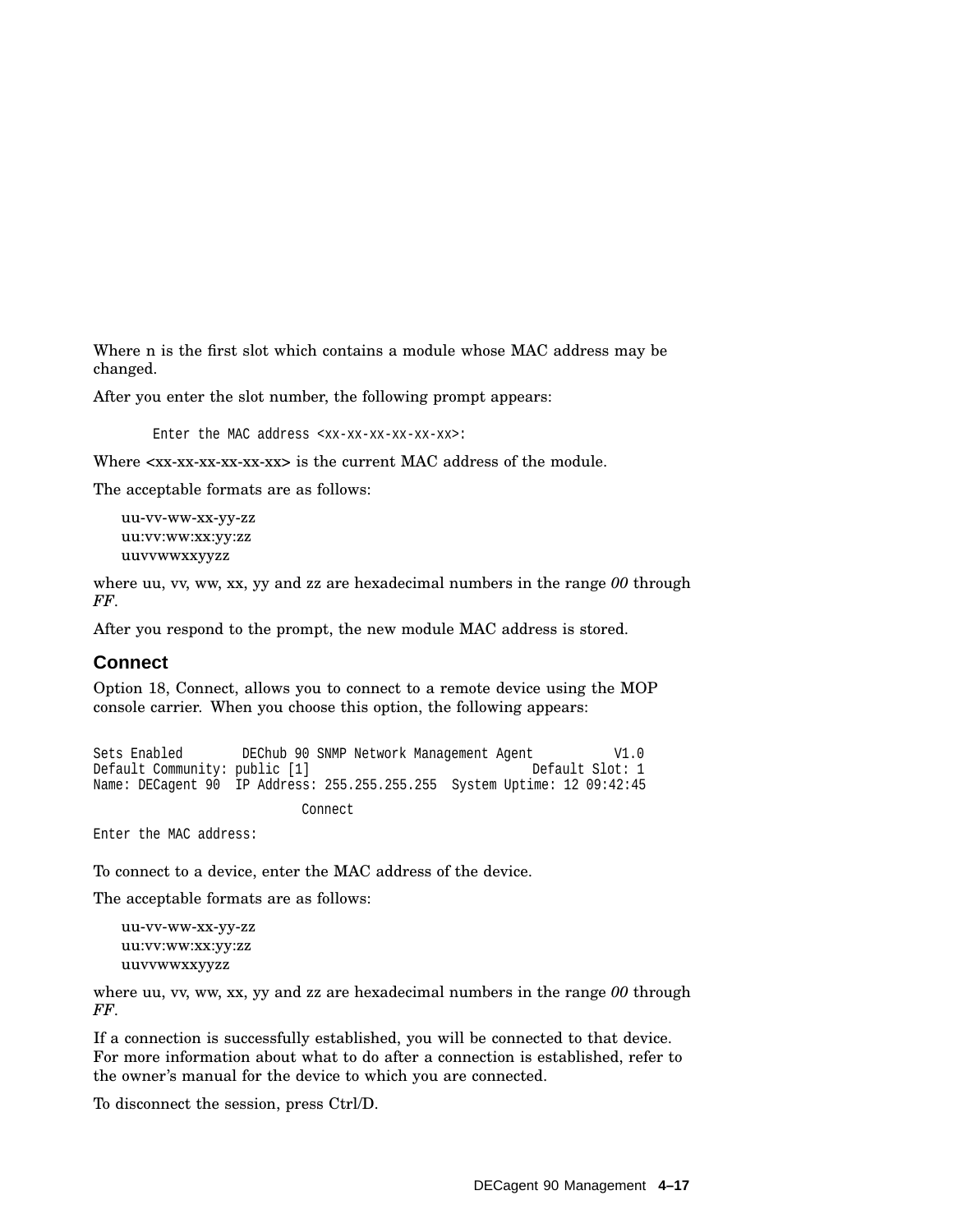#### **Loop**

Option 19, Loop, allows you to perform connection testing to other devices on the network. When you choose this option, the following appears:

```
What type of loopback do you wish to perform?
[1] ISO 802.2 XID Poll
```
[2] ISO 802.2 XID Loopback [3] MOP V3 Loopback [4] MOP V4 Loopback Enter the type of loopback: Enter the MAC address:

Depending on the type of loopback selected, the following may appear:

Enter the size of the test pattern <10>:

The test pattern size is the number of bytes which will be used in the loopback test packet. The size can range from 1 to 1500.

For loopback types [3] and [4], the following also appears:

```
Enter the number of loops <1>:
```
Entering a number larger than 1 will result in being prompted for that number of MAC addresses through which the loopback will be performed. The first MAC address entered will be the first destination of the loop test packet. The test packet will then be sent to the next MAC address and so on, until all MAC address have been utilized. The test packet is then sent back to the originating MAC address.

#### **Show Counters**

Option 20, Show Counters, allows you to view the DECagent 90 MOP counters. When you choose this option, the following appears:

```
Enter the MAC address <xx-xx-xx-xx-xx-xx>:
```
Where  $\langle$ xx-xx-xx-xx-xx> is the MAC address of either the DECagent 90 or the last device for which counters were requested.

The acceptable formats are as follows:

uu-vv-ww-xx-yy-zz uu:vv:ww:xx:yy:zz uuvvwwxxyyzz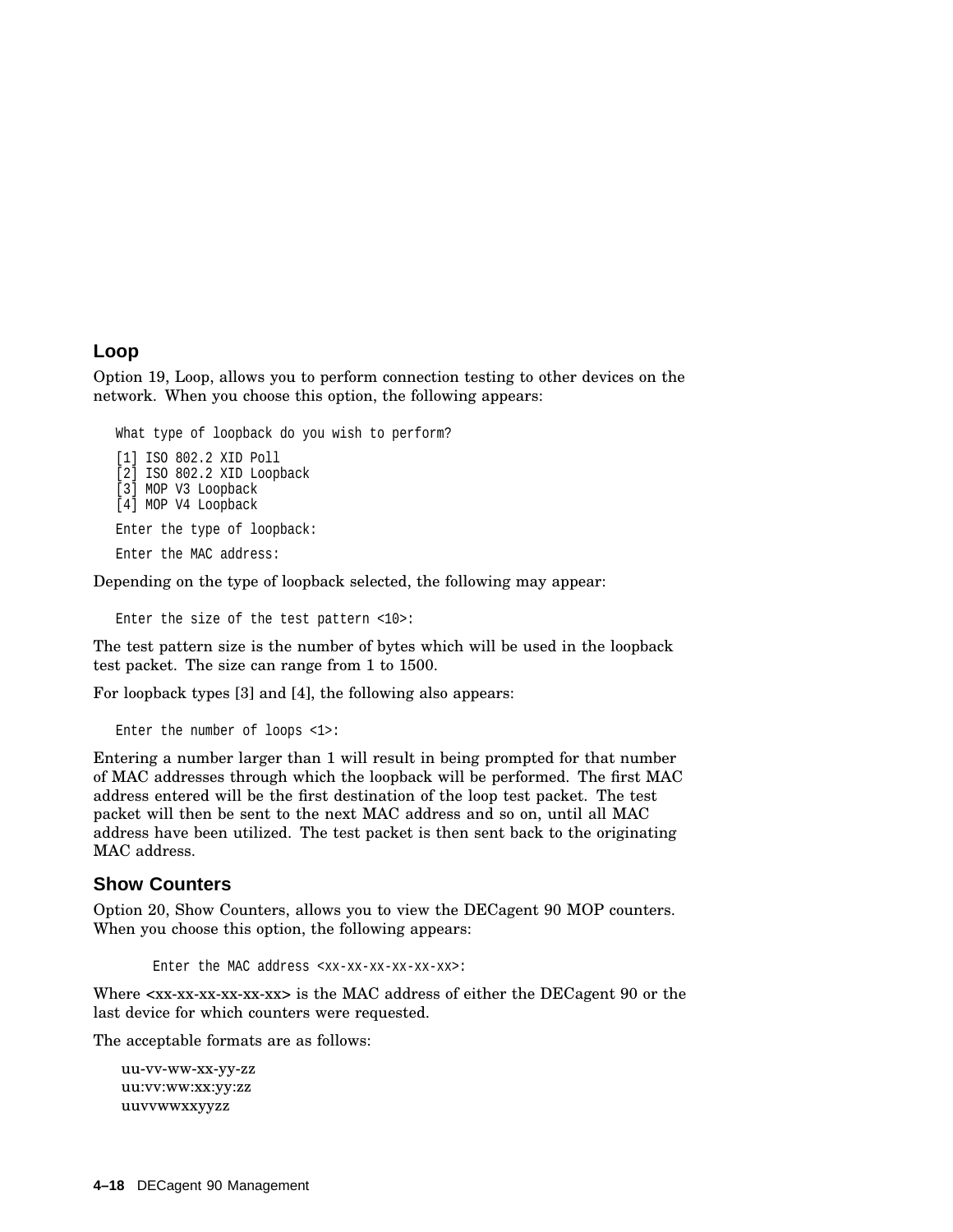Where uu, vv, ww, xx, yy, zz are hexadecimal numbers in the range *00* through *FF*.

After you enter the MAC address, the following appears:

Enter the MOP version (3 or 4) <3>:

The counters will then appear on the screen, automatically updating every few seconds or so. Examples of the displays for both MOP V3 and MOP V4 counters are shown next. The <xx-xx-xx-xx-xx-xx> is the MAC address that you entered at the Enter the MAC Address prompt.

#### MOP V3 Counters for xx-xx-xx-xx-xx-xx

| Seconds since last zeroed | $\mathbf x$  | Send failure              | $\mathbf x$  |
|---------------------------|--------------|---------------------------|--------------|
|                           |              | Excessive collisions      | $\star$      |
| Bytes received            | X            | Carrier check failed      | $\star$      |
| Bytes sent                | $\mathbf{x}$ | Short circuit             | $\star$      |
| Frames received           | $\mathbf x$  | Open circuit              | $^\star$     |
| Frames sent               | X            | Frame too long            | $\star$      |
| Multicast bytes received  | $\mathbf{x}$ | Remote failure to defer   | $\star$      |
| Multicast frames received |              | x Receive failure         | X            |
| Frames sent               |              | Block check error         | $\star$      |
| Initially deferred        | X            | Framing error             | $\star$      |
| Single collision          | X            | Frame too long            | $\star$      |
| Multiple collisions       | X            | System buffer unavailable | X            |
| Unrecognized frame dest'n |              | x User buffer unavailable | $\mathbf{x}$ |
| Data overrun              | X            |                           |              |

MOP V4 Counters for xx-xx-xx-xx-xx-xx

| Time since counter creation |                             |                             |              |
|-----------------------------|-----------------------------|-----------------------------|--------------|
| ddd hh:mm:ss.ccc            |                             | Send failure                |              |
|                             |                             | Excessive collisions        | $\mathbf{x}$ |
| Bytes received              | $\mathbf{x}$                | Carrier check failed        | X            |
| Bytes sent                  | $\mathbf x$                 | Short circuit               | X            |
| Frames received             | $\mathbf x$ and $\mathbf x$ | Open circuit                | X            |
| Frames sent                 | $\mathbf x$                 | Frame too long              | X            |
| Multicast bytes received    | $\mathbf{x}$                | Remote failure to defer     | X            |
| Multicast frames received   |                             | x Receive failure           |              |
| Frames sent                 |                             | Block check error           | X            |
| Initially deferred          | $\mathbf{x}$                | Framing error               | X            |
| Single collision            | X                           | Frame too long              | X            |
| Multiple collisions         | $\mathbf{x}$                | System buffer unavailable   | X            |
| Unrecognized frame dest'n   |                             | x User buffer unavailable   | $\mathbf{x}$ |
| Data overrun                | $\mathbf{x}$                | Collision detect check fail | X            |

To exit the Show Counters display, press Ctrl/C or the ESC key.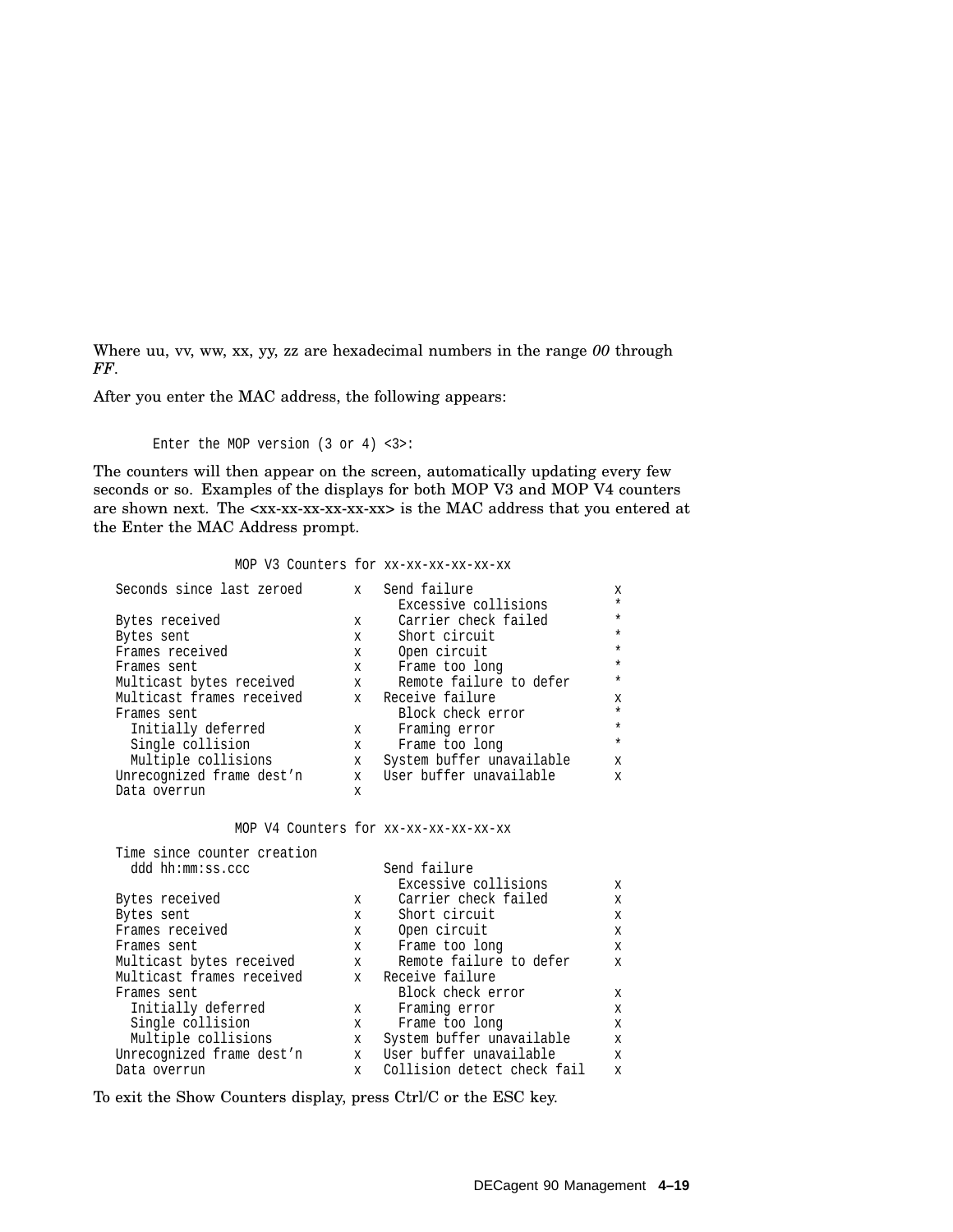Note that for MOP V3 counters, the *Send Failure* and *Receive Failure* counters are totals for that counter type. An asterisk (\*) next to a failure type indicates that type is part of the total. Totals for individual failure types are not kept by MOP V3 for these counters.

**Note**

The DECserver 90 modules do not support MOP Version 4.

#### **Restore Factory Settings**

Option 21, Restore Factory Settings, allows you to restore factory settings. It has the same effect as when you power up the DECagent 90 and press the reset button at the same time. When you choose this option, the following warning message and prompt appears:

Restore Factory Settings  $*$  \*  $*$  warning warning warning warning  $*$  \* \* \* \* \* \* \* Restoration of factory settings will destroy all the information the DECagent 90 knows about all communities. What will remain is a community of one, a standalone DECagent 90. Are you sure you want to do this? <NO>

**Caution**

If you enter Yes (Y) at the prompt, all settings that you have made are destroyed, and the factory default settings are restored.

#### **Reset the Agent**

Option 22, Reset the Agent, allows you to reset the agent. When you choose this option, the following appears:

Reset the Agent \* \* \* \* \* \* \* WARNING WARNING WARNING WARNING WARNING \* \* \* \* \* \* \* Resetting the agent will result in a restart of the console session. Are you sure you want to do this? <NO>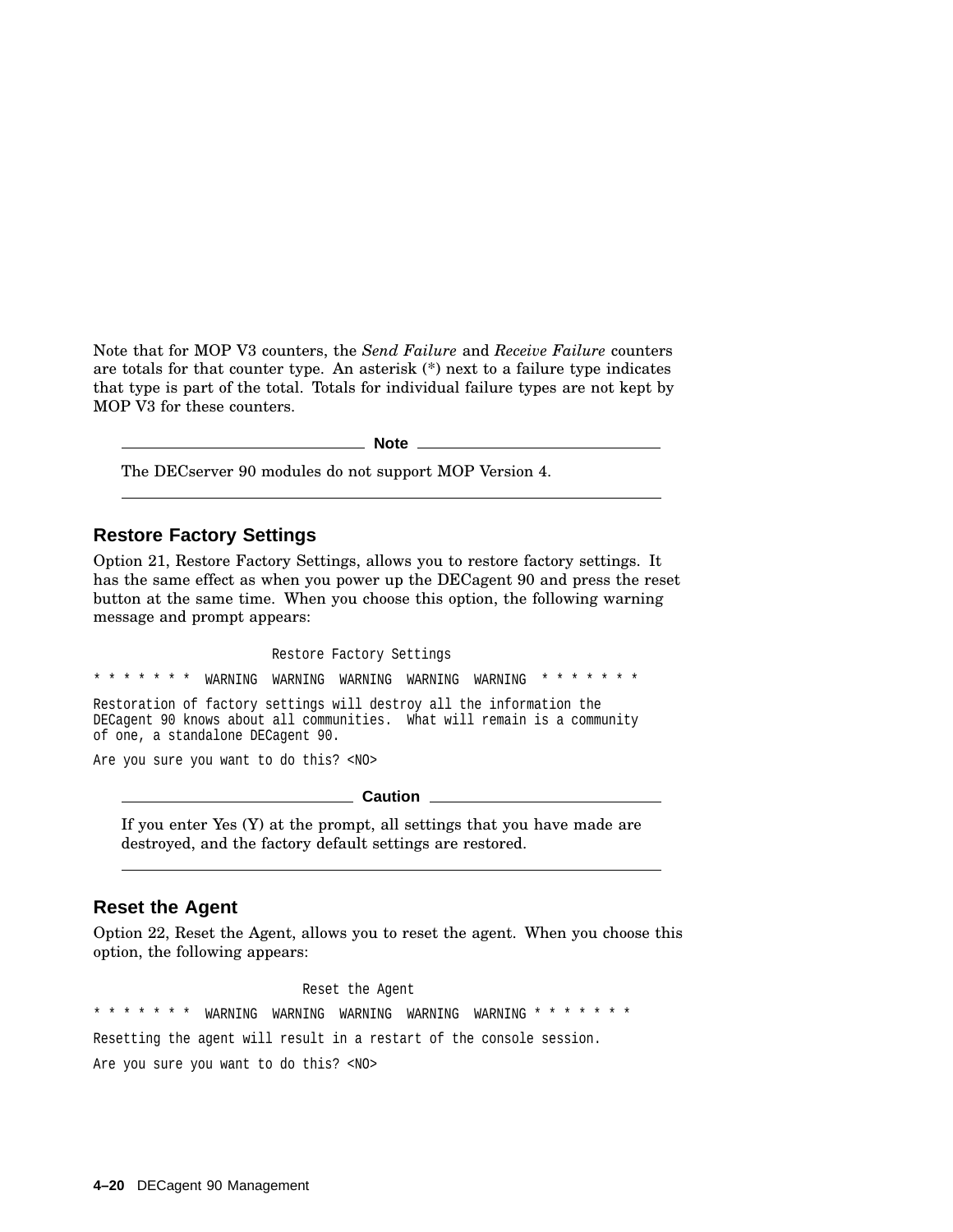#### **Exit**

Option 23, Exit, allows you to exit the console. When you choose this option, the console session is terminated and the following appears:

Console session terminated ...

If you are connected to the session by a modem, then the phone line is also disconnected. After you exit, you must wait a minimum of 5 seconds before you try to re-establish a connection. Press the Return key to reconnect to the console. You must then supply the correct password to gain access to the console.

# **Upgrading the DECagent 90**

The DECagent 90 can be upgraded in the field (on site). Operational code is stored in flash RAM and is downline loaded using the MOP protocol. A downline load host triggers the DECagent 90 to request a downline load of a specified software image. The image is initially loaded into a "landing pad" area of RAM. After the transfer is complete and the software checksum is verified, the DECagent 90 transfers the new image into flash RAM. The DECagent 90 then resets and cycles through power-up.

The upgrade procedure is non-destructive. Programmable information pertaining to the DECagent 90 and its clients is preserved.

#### **Loading from a VAX Host**

This section describes how to downline load the flash image through an Ethernet network from a VAX host.

#### **VAX Host Node Setup**

Check to see if the VAX host is set up to allow downline loads. Circuit service must be enabled.

To set up the VAX host for downline loading, use the following procedure:

1. Enter ncp by entering the following:

\$ **mcr ncp** Return

2. At the ncp prompt, enter the following:

ncp> **sho circ qna-0 char** Return

**Note**

Use the appropriate Ethernet circuit. For example, sva, bna, qna, and so on.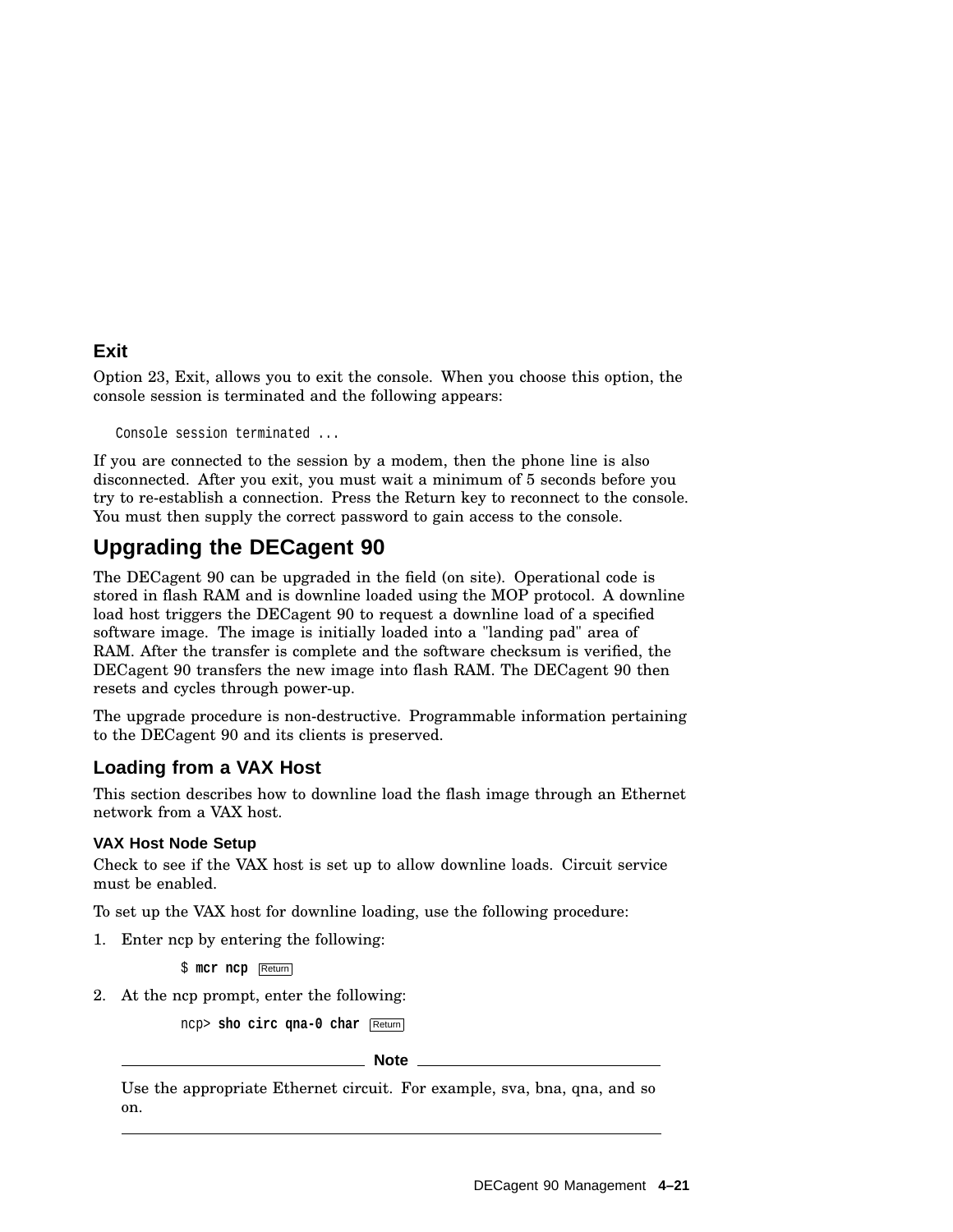3. To set the service to ON, enter the following commands:

**Caution**

When you set the service to ON, you are turning off the network! You must have system privileges and be knowledgeable in system management. If you are on a production system, we recommend that you let the system manager do this step.

> ncp> **set cir qna-0 state off** Return ncp> **set cir qna-0 service enabled** Return ncp> **set cir qna-0 state on** Return

4. Exit out of ncp and downline load the firmware file, denma.exe, into mom\$load by entering the following command:

\$ **copy denma.exe mom\$load:** Return

#### **Downline Loading the Firmware File**

The downline loading is performed through the command console interface (CCI). To access CCI, use the following procedure:

1. Connect a terminal to the front panel connector of the DECagent 90.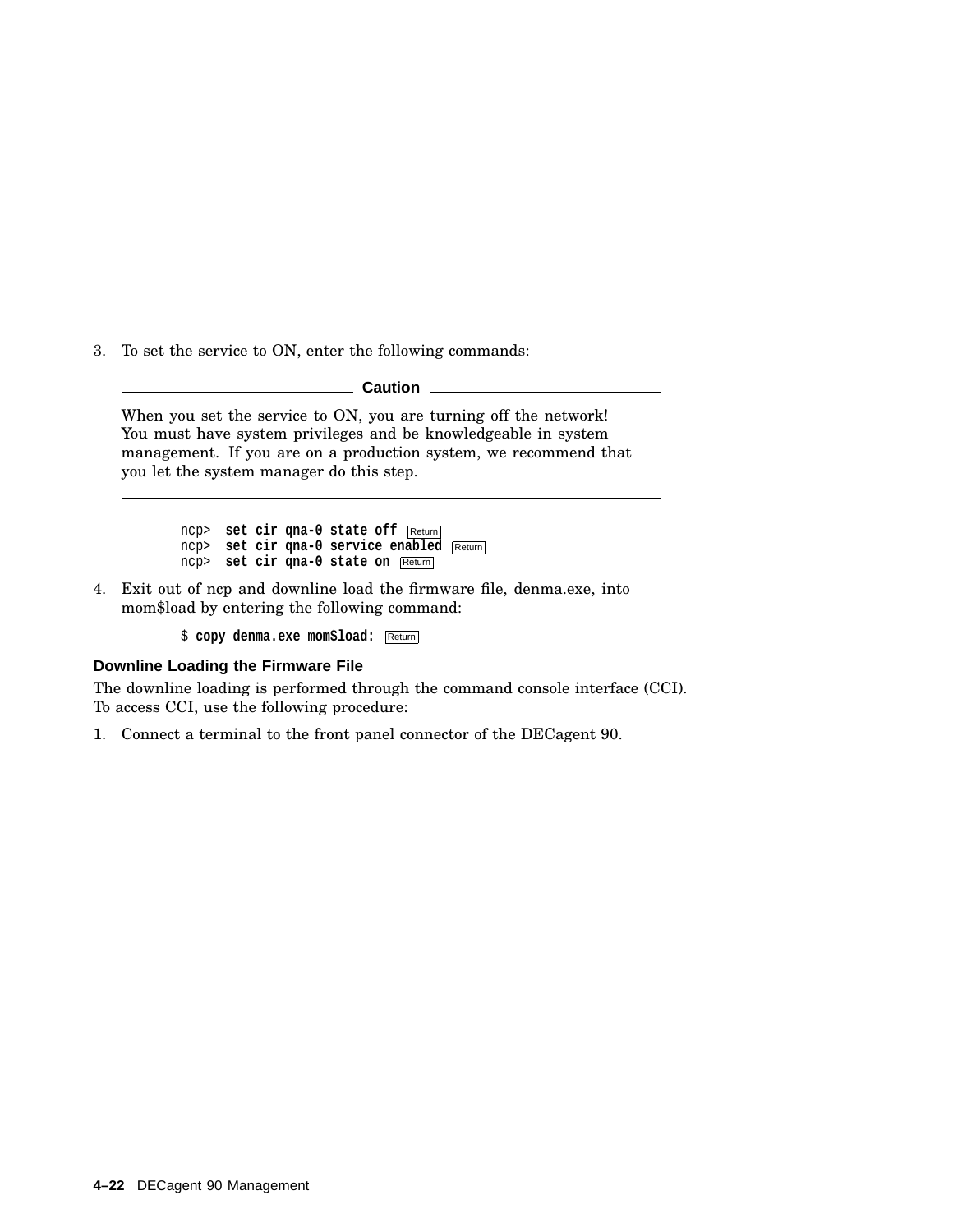The communication parameters should be set as follows:

- 9600 baud
- 8 bits
- No parity
- 1 stop bit
- 2. Physically power cycle the DECagent 90. (Remove and replace the agent.)
- 3. Before the self-test LED lights, and 10 seconds after power-up, press Ctrl/I on the terminal keyboard.
- 4. At the CCI> prompt, enter the following command:

CCI> **load denma.exe** Return

The following appears on the screen:

```
Attempting to locate load host
Host AA-00-04-00..... located
Requesting load from host...
Loading from load host...
Image verification in progress.
Image load completed.
Attempting crc check on image loaded.
CCI>
```
The DECagent 90 is now loaded with its firmware image. The following message appears if there was an error in the load process. Try loading again.

Invalid load image...

The following message appears if the DECagent 90 could not locate a load host:

DENMA -901- Initializing DECagent 90. DENMA -953- Attempting to locate load host [ISO8802] DENMA -953- Attempting to locate load host [ETHERNET] DENMA -951- DENMA will retry operation in 4 seconds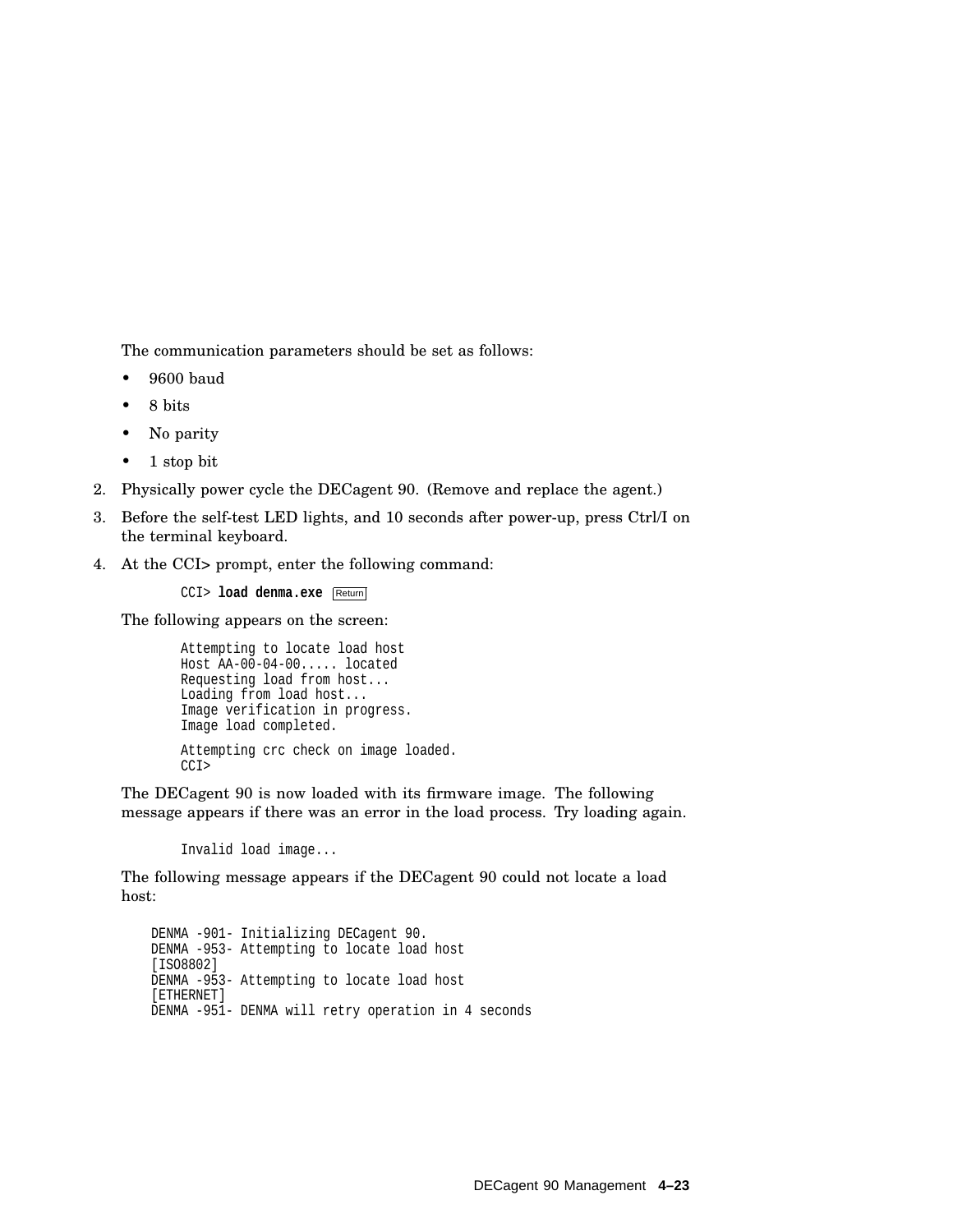This could happen for any of the following reasons:

- The load host you set up is not logically connected to the DECagent 90. Make sure that they are on the same LAN and can communicate with each other.
- The load host is not properly set up. See the VAX Host Node Setup section.
- The DECagent 90 is faulty. Call your Digital Services Engineer.
- 5. To start the module you can do one of the following:
	- At CCI> console prompt, enter this command: start 200000
	- Turn the power to the module off, then turn it back on.

#### **Loading from an ULTRIX Host**

This section describes how to downline load the flash image through an Ethernet network from an ULTRIX host.

#### **ULTRIX Host Node Setup**

Check to see if the ULTRIX host is set up to allow downline loads. The mop\_mom process must be running.

To set up the ULTRIX host for downline loading, use the following procedure:

1. At the # prompt, enter the following command:

# **ps -ax |grep mop\_mom** Return

The following is a typical response. If you see only the grep mop mom then, you need to start the mop\_mom process.

721 ? I 0:10 mop\_mom (mop\_mom process is running )<br>6189 p4 S 0:00 grep mop mom  $0:00$  grep mop\_mom

2. To start the grep mop\_mom, enter the following command:

# **/etc/mop\_mom** Return

This will start the mop mom process if it's available on your system. If it is not available on your system, contact your system manager.

3. Copy the firmware file, denma.exe, into the /usr/lib/mop directory, by entering the following command:

# **cp denma.exe /usr/lib/mop** Return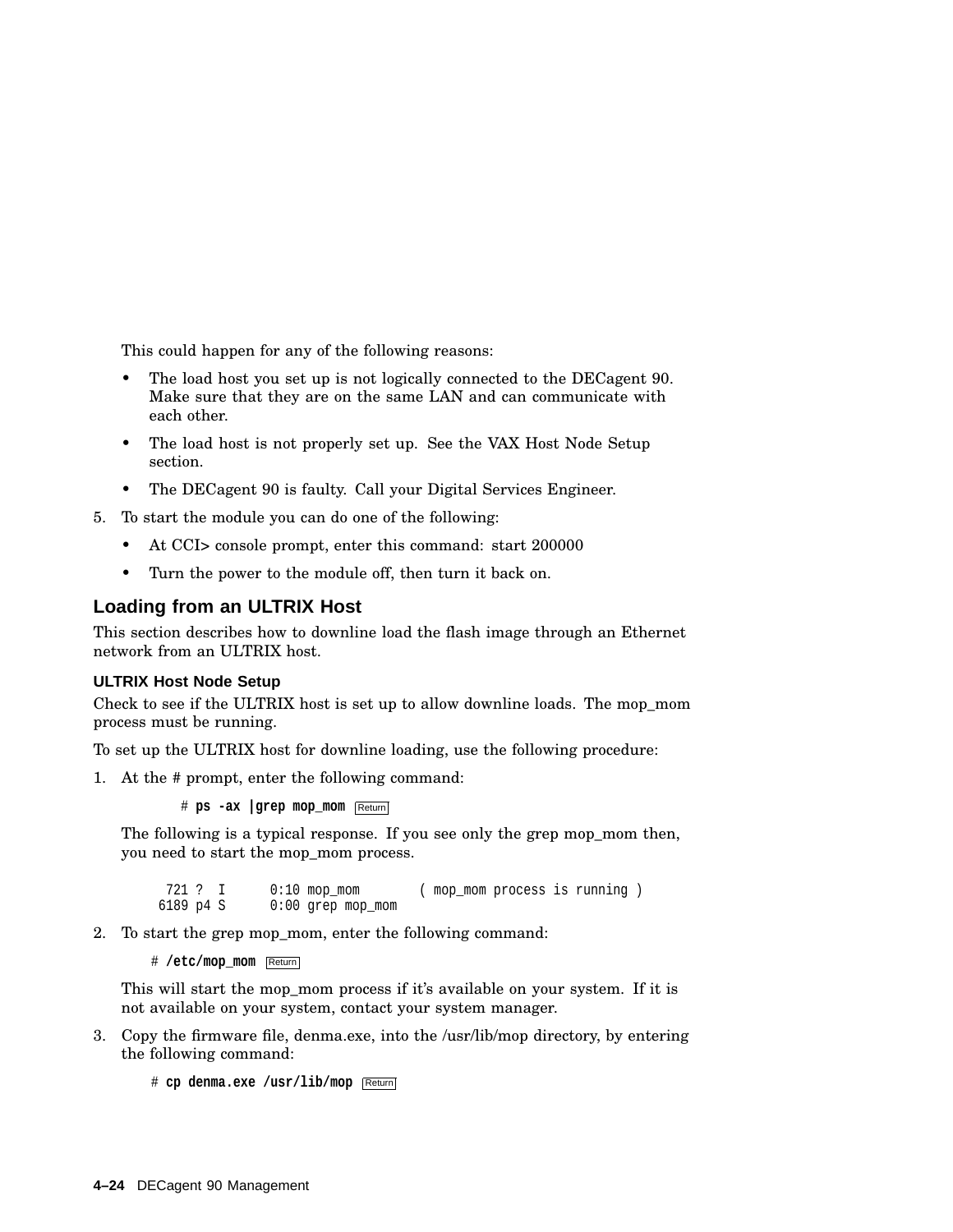#### **Downline Loading the Firmware File**

The downline loading is performed through CCI. To access CCI, use the following procedure:

1. Connect a terminal to the front panel connector of the DECagent 90.

The communication parameters should be set as follows:

- 9600 baud
- 8 bits
- No parity
- 1 stop bit
- 2. Physically power cycle the DECagent 90. (Remove and replace the agent.)
- 3. Before the self-test LED lights, and 10 seconds after power-up, press Ctrl/I on the terminal keyboard.
- 4. At the CCI> prompt, enter the following command:

CCI> **load denma.exe** Return

The following appears on the terminal:

```
Attempting to locate load host
Host AA-00-04-00..... located
Requesting load from host...
Loading from load host...
Image verification in progress.
Image load completed.
Attempting crc check on image loaded.
CCI>
```
The DECagent 90 is now loaded with its firmware image. The following message appears if there was an error in the load process. Try loading again.

Invalid load image...

The following message appears if the DECagent 90 could not locate a host:

DENMA -901- Initializing DECagent 90. DENMA -953- Attempting to locate load host [ISO8802] DENMA -953- Attempting to locate load host [ETHERNET] DENMA -951- DENMA will retry operation in 4 seconds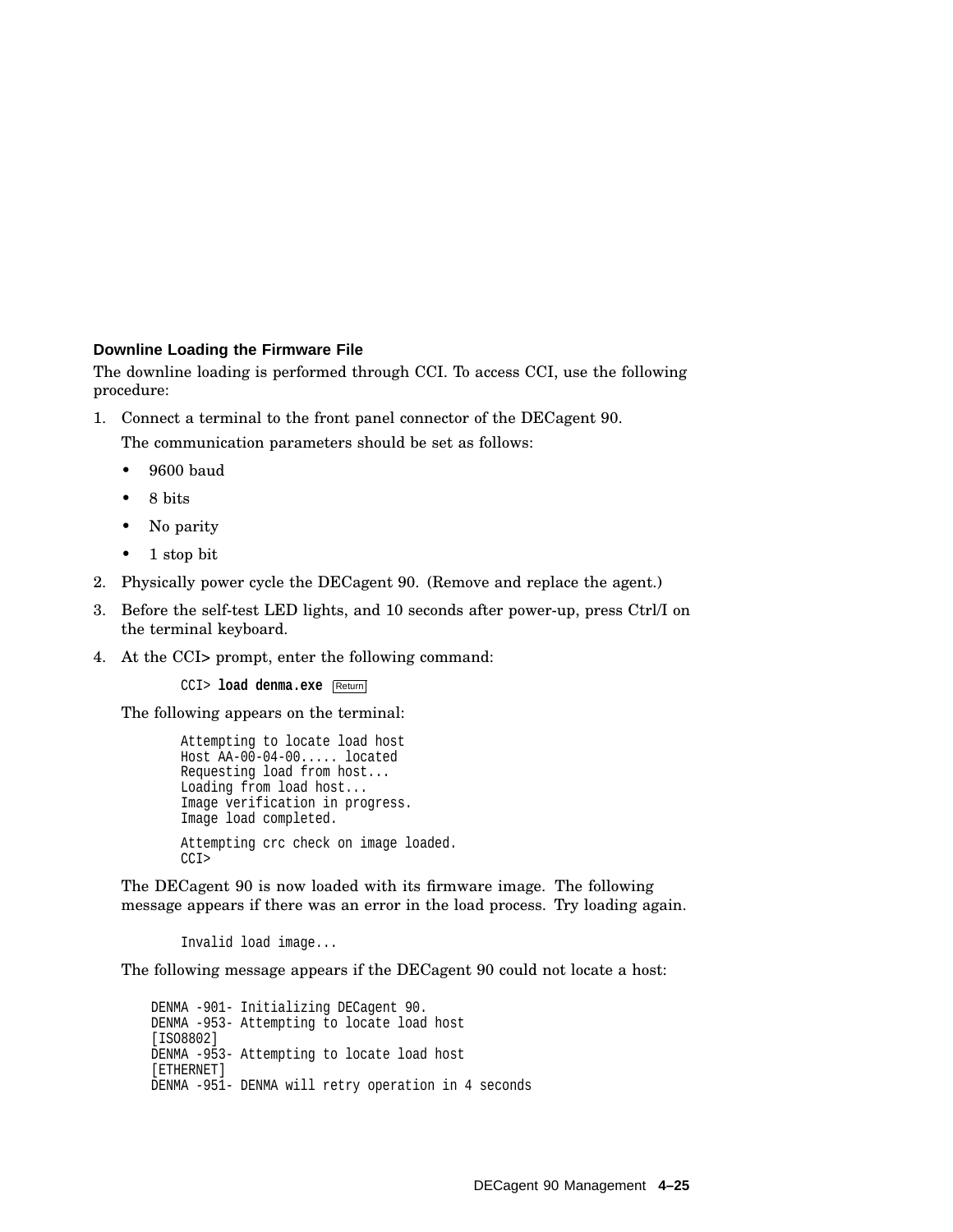This could happen for any of the following reasons:

- The load host you set up is not logically connected to the DECagent 90. Make sure that they are on the same LAN and can communicate with each other.
- The load host is not properly set up. See the ULTRIX Host Node Setup section.
- The DECagent 90 is faulty. Call your Digital Services Engineer.
- 5. To start the module you can do one of the following:
	- At CCI> console prompt, enter this command: start 200000
	- Turn the power to the module off, then turn it back on.

#### **Trap-PDU**

Traps are not supported in Version 1.0 of the DECagent 90.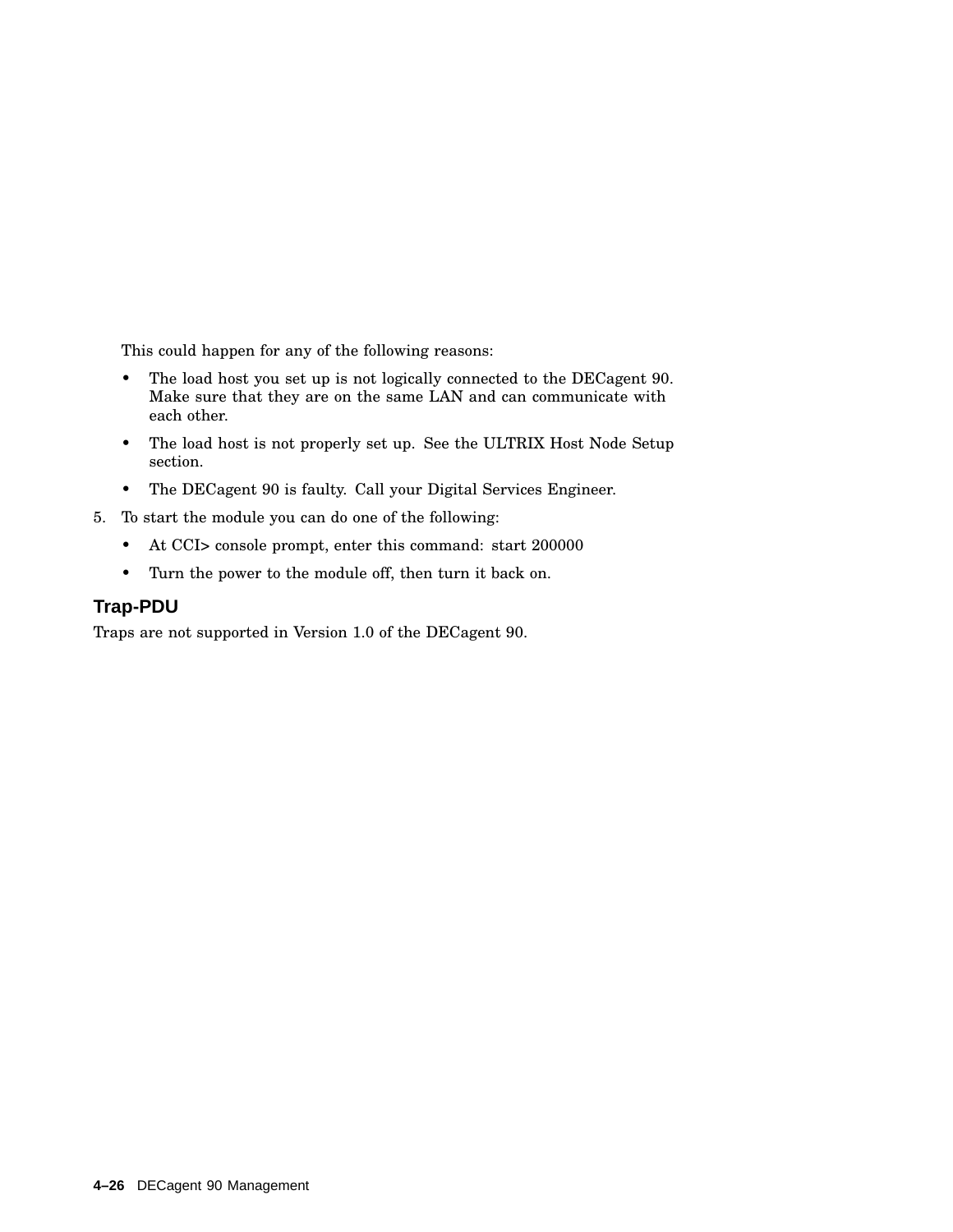# **5 Troubleshooting**

# **Introduction**

This chapter provides troubleshooting information for the DECagent 90 when used as a standalone unit or installed in a DEChub 90 backplane.

#### **Before You Start**

- 1. Verify the installation of the DECagent 90. Installation must meet the configuration rules given in Chapter 3.
- 2. Note the fault condition.
- 3. Isolate the problem.

Use Table 5–1 to troubleshoot a standalone DECagent 90. Use Table 5–2 to troubleshoot a DECagent 90 installed in a DEChub 90 backplane.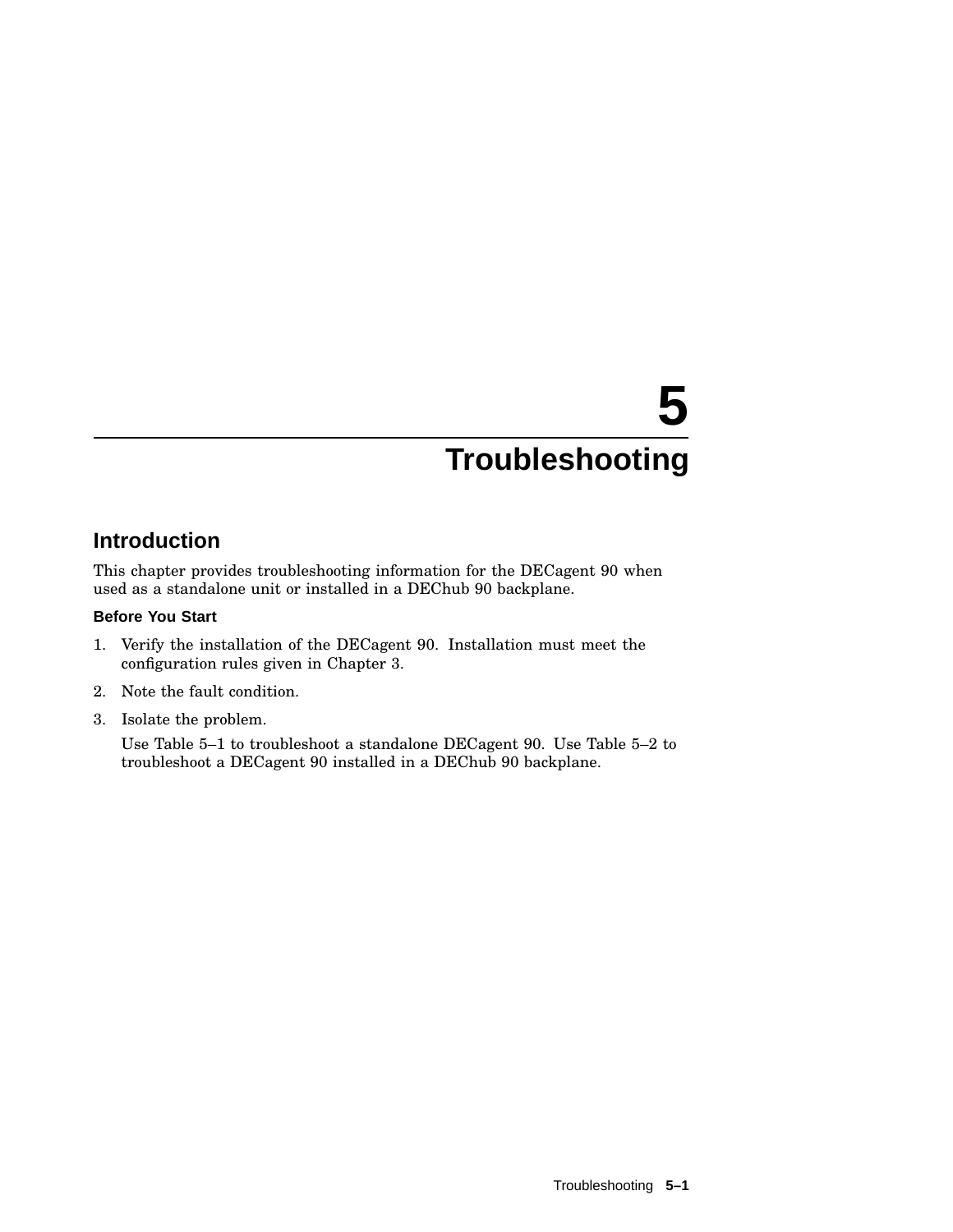# **DECagent 90 Standalone Troubleshooting**

Use Table 5–1 to troubleshoot a standalone DECagent 90.

| lf                                  | Then                                                                                                                        | Do this                                                                                                                                                                                                                |
|-------------------------------------|-----------------------------------------------------------------------------------------------------------------------------|------------------------------------------------------------------------------------------------------------------------------------------------------------------------------------------------------------------------|
| All LEDs are off.                   | Check the ac power<br>connection.                                                                                           | Check that the power supply is<br>properly plugged into the power<br>outlet. Check the power to the<br>power outlet.                                                                                                   |
|                                     | Check the power supply.                                                                                                     | Check the 7-pin connector to the<br>power supply. If the connections<br>are okay, replace either the power<br>supply (for 120 V operation) or both<br>the power supply cord and power<br>supply (for 220 V operation). |
| All LEDs flicker.                   | The DECagent 90 is not<br>receiving the correct<br>voltages.                                                                | Connect the DECagent 90 to the<br>correct power supply.                                                                                                                                                                |
| The network activity<br>LED is off. | There is low network<br>activity or no network<br>activity.                                                                 | Ensure that network activity is<br>present and that the segment is<br>properly terminated.                                                                                                                             |
|                                     | If the network activity<br>LED still fails to<br>illuminate.                                                                | Turn the agent off and on by<br>unplugging and replugging the<br>power supply. Check that the<br>network activity LED comes on<br>momentarily.                                                                         |
|                                     | If the network activity<br>LED illuminates<br>momentarily, the<br>network activity LED<br>portion of testing has<br>passed. | Replace the agent.                                                                                                                                                                                                     |
|                                     | If the network LED fails<br>to illuminate.                                                                                  | Replace the agent.                                                                                                                                                                                                     |

**Table 5–1 Troubleshooting a DECagent 90 Standalone Unit**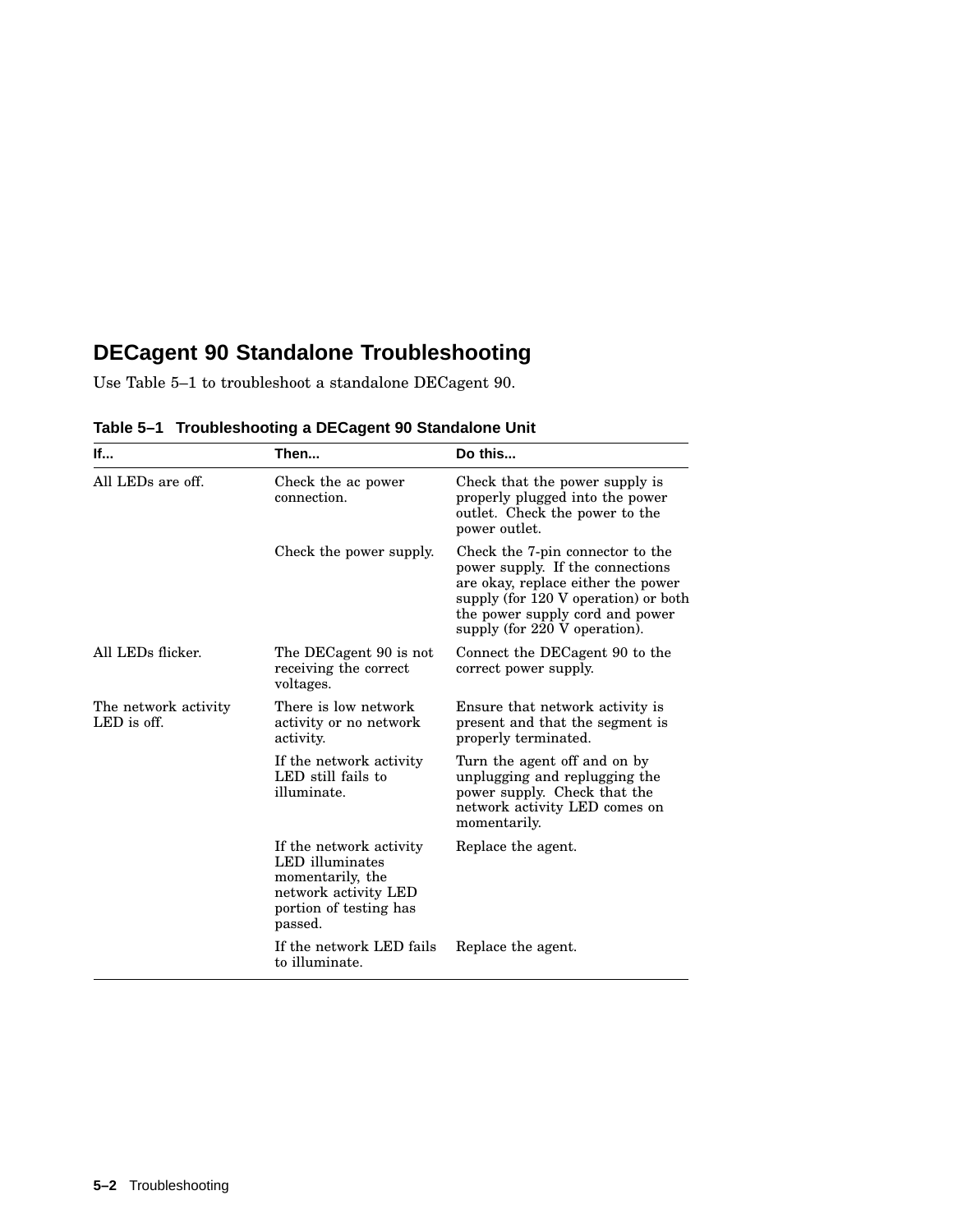# **DECagent 90 Backplane Configuration Troubleshooting**

Use Table 5–2 to troubleshoot a DECagent 90 installed in a DEChub 90 backplane.

| lf                    | Then                                                                                                                                                                         | Do this                                                                                                                                                             |
|-----------------------|------------------------------------------------------------------------------------------------------------------------------------------------------------------------------|---------------------------------------------------------------------------------------------------------------------------------------------------------------------|
| The power LED is off. | The DECagent 90 is not<br>receiving $+12$ V.                                                                                                                                 | Check the power LED on the<br>DEChub 90 power supply.                                                                                                               |
|                       | If the power LED on<br>the DEChub 90 is off,<br>there is a problem with<br>the DEChub 90 power<br>supply.                                                                    | See the troubleshooting procedures<br>in the DEChub 90 Owner's<br>Manual.                                                                                           |
|                       | If the power LED on<br>the DEChub 90 power<br>supply is on, are other<br>component power LEDs<br>off? If other components<br>are on, the DECagent 90<br>has a power problem. | Ensure that the agent is in slot<br>7 or 8. If the agent is in the<br>correct slot, try re-seating the<br>DECagent 90 in either the same<br>slot or the other slot. |
|                       | If the power LED on<br>the DEChub 90 power<br>supply is on, are other<br>component power LEDs<br>off? If other components<br>are off, the DEChub 90<br>has a power problem.  | See the troubleshooting procedures<br>in the DEChub 90 Owner's<br>Manual.                                                                                           |
|                       | If the power LED turns<br>on when re-seated<br>in the same slot, the<br>DECagent 90 was not<br>properly seated.                                                              | Make sure that the DECagent 90<br>is properly seated in the slot.                                                                                                   |
|                       | If the power LED turns<br>on when re-seated<br>in another slot, the<br>problem is with the<br>DEChub 90.                                                                     | See the troubleshooting procedures<br>in the DEChub 90 Owner's<br>Manual.                                                                                           |
|                       |                                                                                                                                                                              | (continued on next page)                                                                                                                                            |

**Table 5–2 Troubleshooting a DECagent 90 in a DEChub 90 Backplane**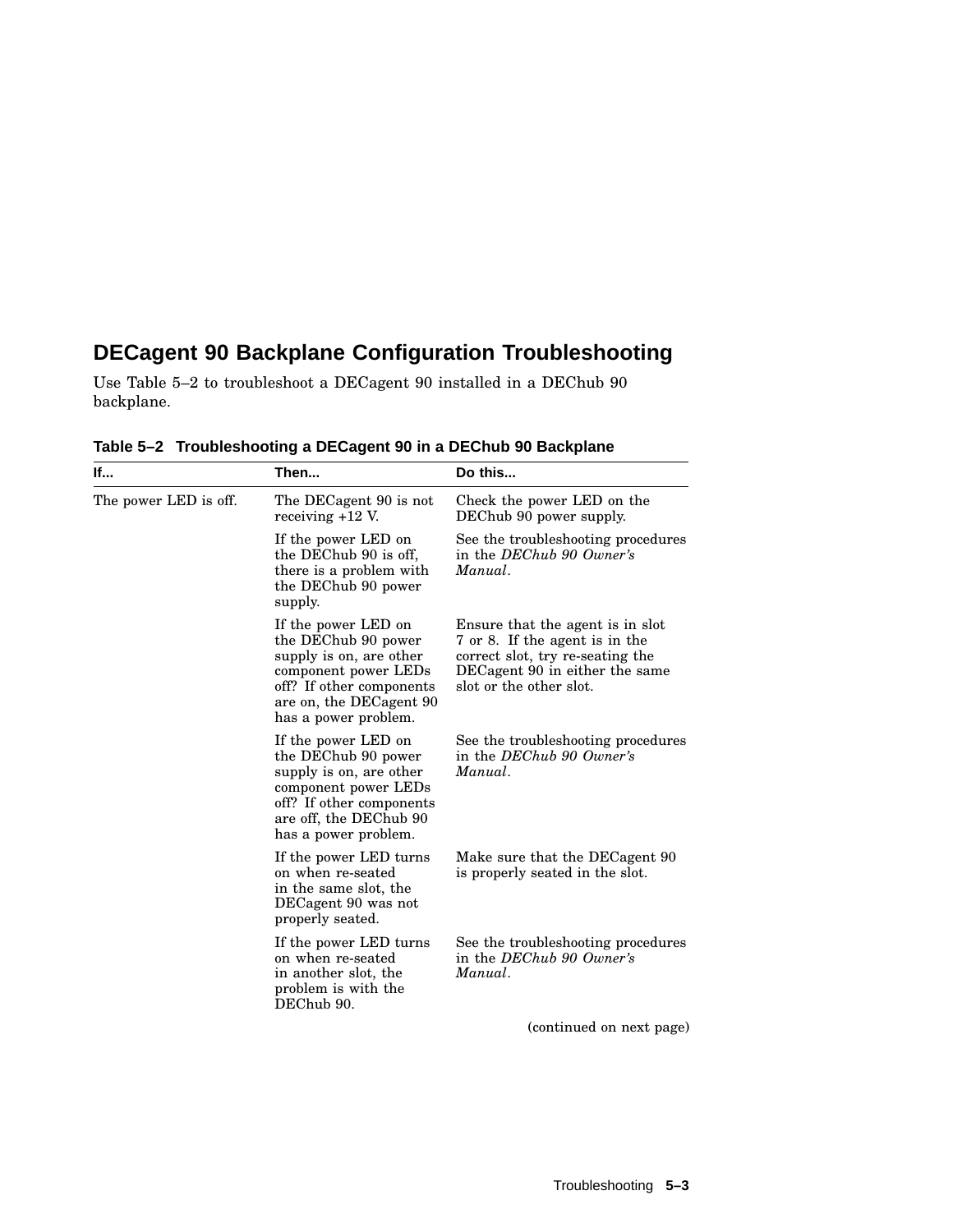| If                                         | Then                                                                                                                              | Do this                                                                                          |
|--------------------------------------------|-----------------------------------------------------------------------------------------------------------------------------------|--------------------------------------------------------------------------------------------------|
|                                            | If the DECagent 90<br>does not turn on in<br>a known good slot,<br>the DECagent 90 is<br>defective.                               | Replace the DECagent 90.                                                                         |
| The port 0 network<br>activity LED is off. | The DECagent 90 or<br>any other unit in the<br>DEChub 90 may not be<br>connected to an active<br>segment.                         | Connect a known active segment to<br>a port (other than port 0) on any<br>unit in the DEChub 90. |
|                                            | If the DECagent 90 is<br>connected to a known<br>active segment and<br>the port 0 LED is off.<br>the DECagent 90 is<br>defective. | Replace the DECagent 90.                                                                         |

**Table 5–2 (Cont.) Troubleshooting a DECagent 90 in a DEChub 90 Backplane**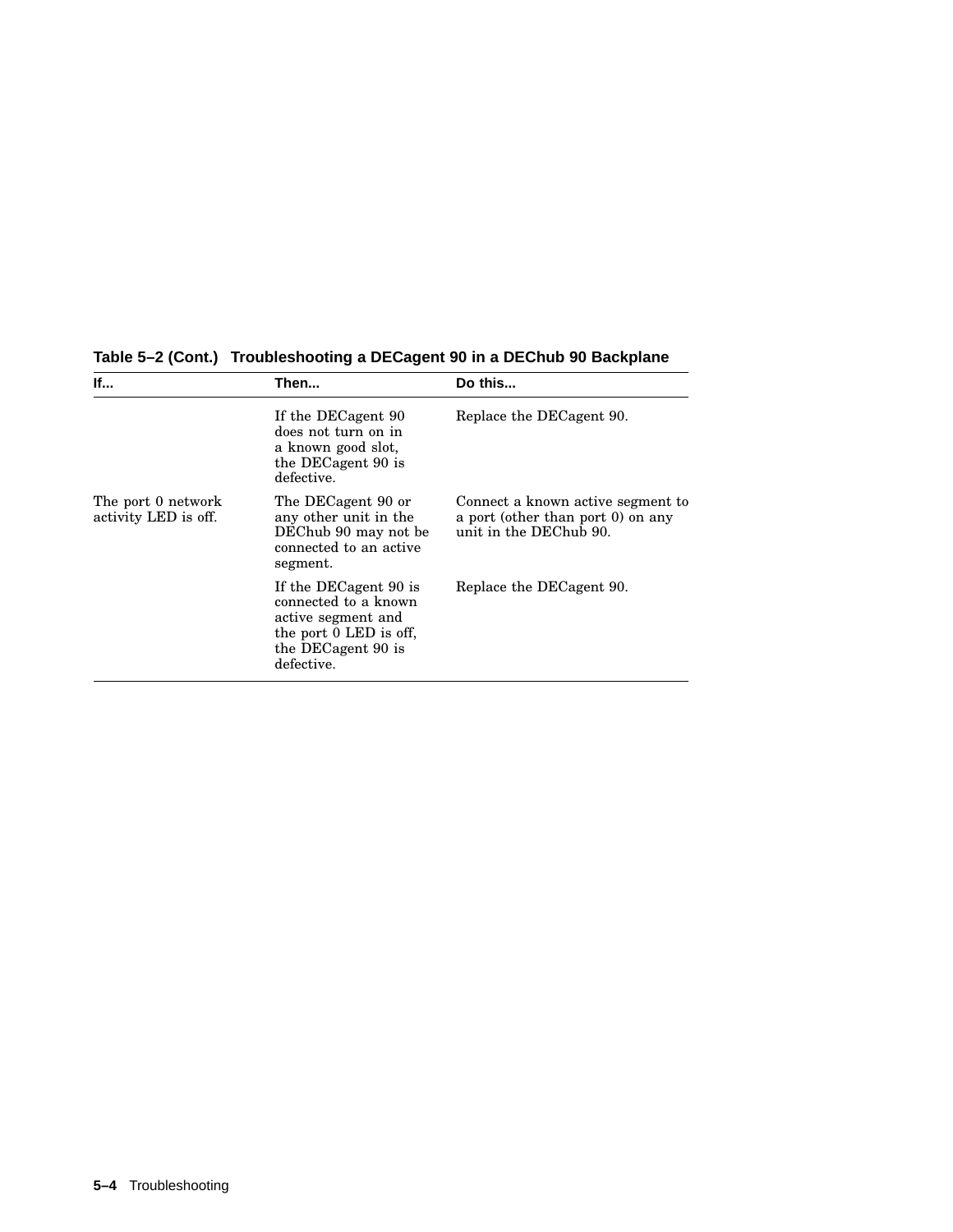# **A Specifications and Parts**

# **Introduction**

This appendix provides the following specifications for the DECagent 90:

- Physical dimensions
- Environmental specifications
- Electrical specifications
- Console connector pin out

The appendix also lists the replacement parts for the DECagent 90.

# **Physical Dimensions**

The following table lists the physical dimensions of the DECagent 90:

| <b>Dimension</b> | <b>Measurement</b>                   |
|------------------|--------------------------------------|
| Height           | $3.5 \text{ cm } (1.4 \text{ in})$   |
| Width            | $28.0 \text{ cm } (11.0 \text{ in})$ |
| Depth            | 14.0 cm $(5.5 \text{ in})$           |
| Weight           | $.77 \text{ kg} (1.7 \text{ lb})$    |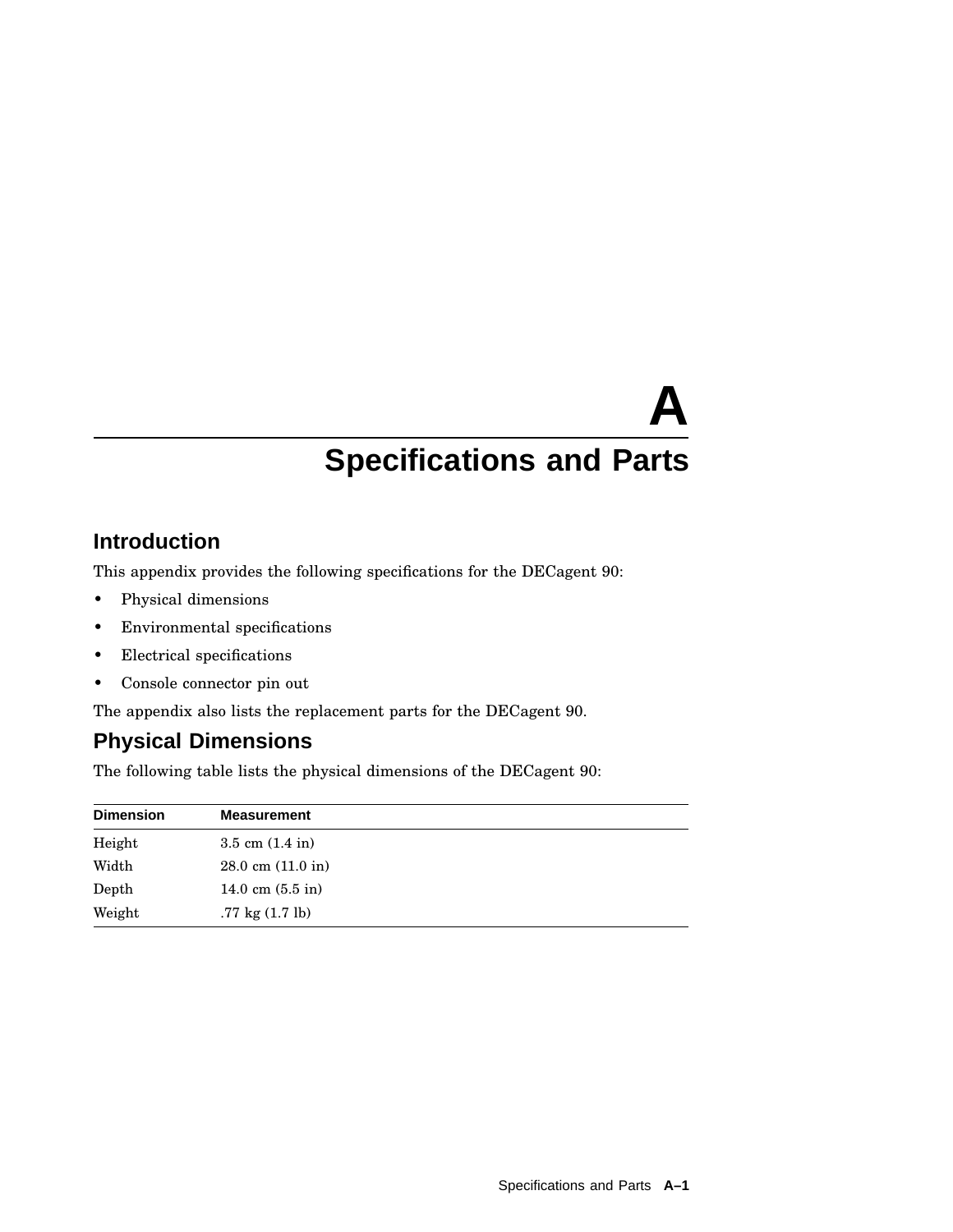# **Environmental Specifications**

The DECagent 90 is designed to operate in an office environment or equipment room environment, such as telephone closets or satellite equipment rooms. It is not intended to operate in a sealed environment.

#### **Operating Environment**

The following table provides the operating environment specifications:

| <b>Condition</b>       | Value                                                                                                                       |
|------------------------|-----------------------------------------------------------------------------------------------------------------------------|
| Temperature            | $5^{\circ}$ C to $50^{\circ}$ C (41 $^{\circ}$ F to 122 $^{\circ}$ F)                                                       |
| Maximum rate of change | $20^{\circ}$ C/hr (36 $^{\circ}$ F/hr)                                                                                      |
| Relative humidity      | $10\%$ to $95\%$ (non-condensing)                                                                                           |
| Wet-bulb temperature   | $32^{\circ}$ C (90 $^{\circ}$ F) maximum                                                                                    |
| Dew point              | $2^{\circ}$ C (36 $^{\circ}$ F) minimum                                                                                     |
| Altitude               | Sea level to $2.4 \text{ km}$ (8000 ft)                                                                                     |
| Air flow               | Convectively cooled. A minimum of 10 cm (4 in) of space must<br>be provided on both ends of the unit for adequate air flow. |

## **Shipping Environment**

The following table provides the shipping environment specifications:

| <b>Condition</b>  | Value                                                                              |  |
|-------------------|------------------------------------------------------------------------------------|--|
| Temperature       | -40 <sup>o</sup> C to 66 <sup>o</sup> C (-40 <sup>o</sup> F to 151 <sup>o</sup> F) |  |
| Relative humidity | $10\%$ to $95\%$ (non-condensing)                                                  |  |
| Altitude          | Sea level to $4.9 \text{ km}$ $(16,000 \text{ ft})$                                |  |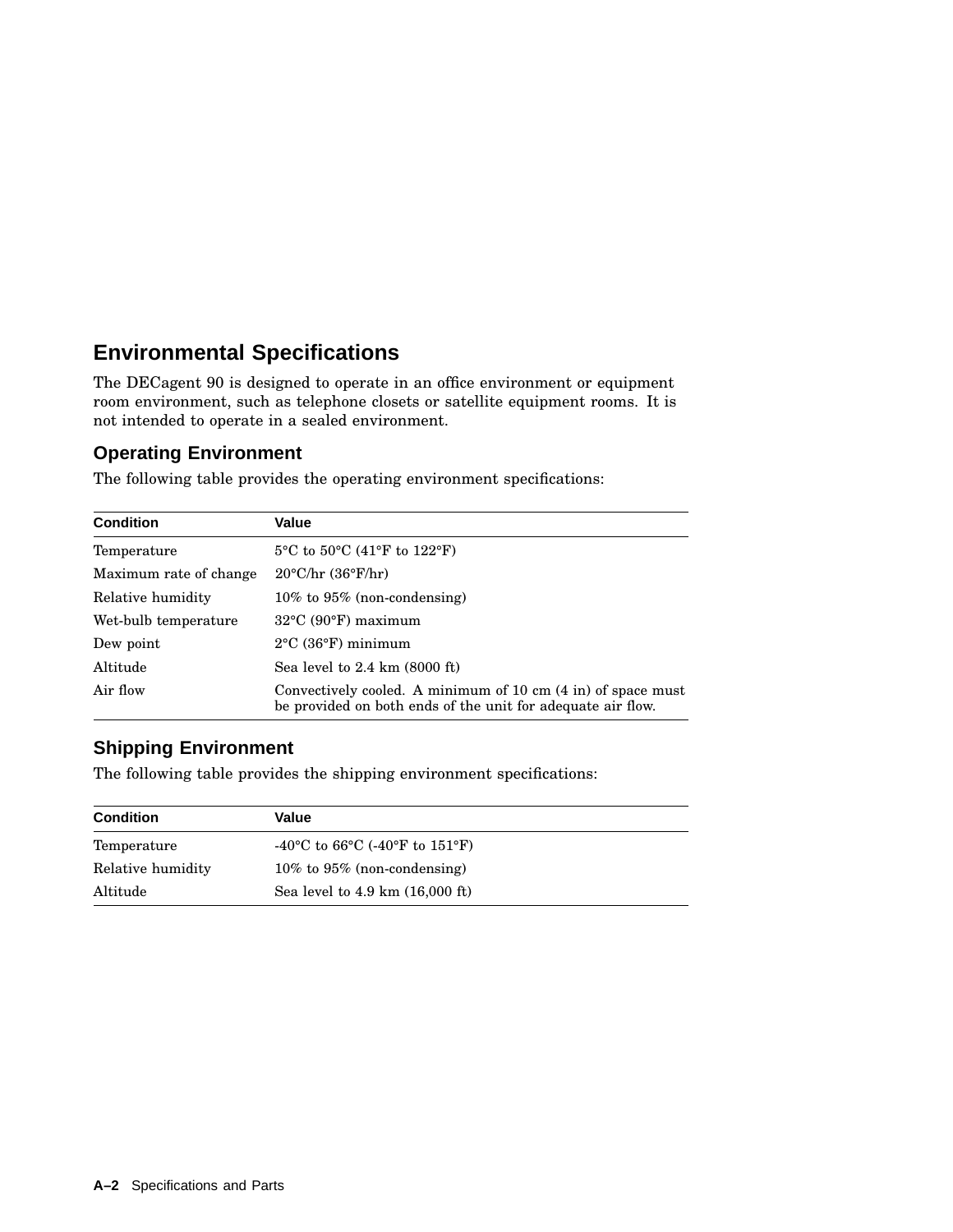# **Electrical Specifications**

The standalone DECagent 90 has a separate self-contained power supply and a power cord.

## **Power Supply**

The following table provides the power supply specifications:

| <b>Specification</b>    | Value                                |
|-------------------------|--------------------------------------|
| Voltage (domestic)      | 104 Vac to 128 Vac (nominal 120 Vac) |
| Voltage (international) | 208 Vac to 256 Vac (nominal 240 Vac) |
| AC cord length          | 6ft                                  |
| Current at 120 volts    | .25A                                 |
| Current at 240 volts    | .125 A                               |
| Frequency               | $50$ Hz to $60$ Hz                   |
| Power consumption       | 9 W                                  |
| Output voltage 1        | 5.1 Vdc                              |
| Output voltage 2        | 12.0 Vdc                             |
| DC cord length          | 8 ft                                 |
| Output current          | 1.8 <sub>A</sub>                     |

### **Input Voltage**

The following table provides the input voltage specifications:

| <b>Specification</b> | Value                      |  |
|----------------------|----------------------------|--|
| Input voltages       | 12.0 Vdc, 4.75 to 5.25 Vdc |  |
| Input current        | 1.0 A                      |  |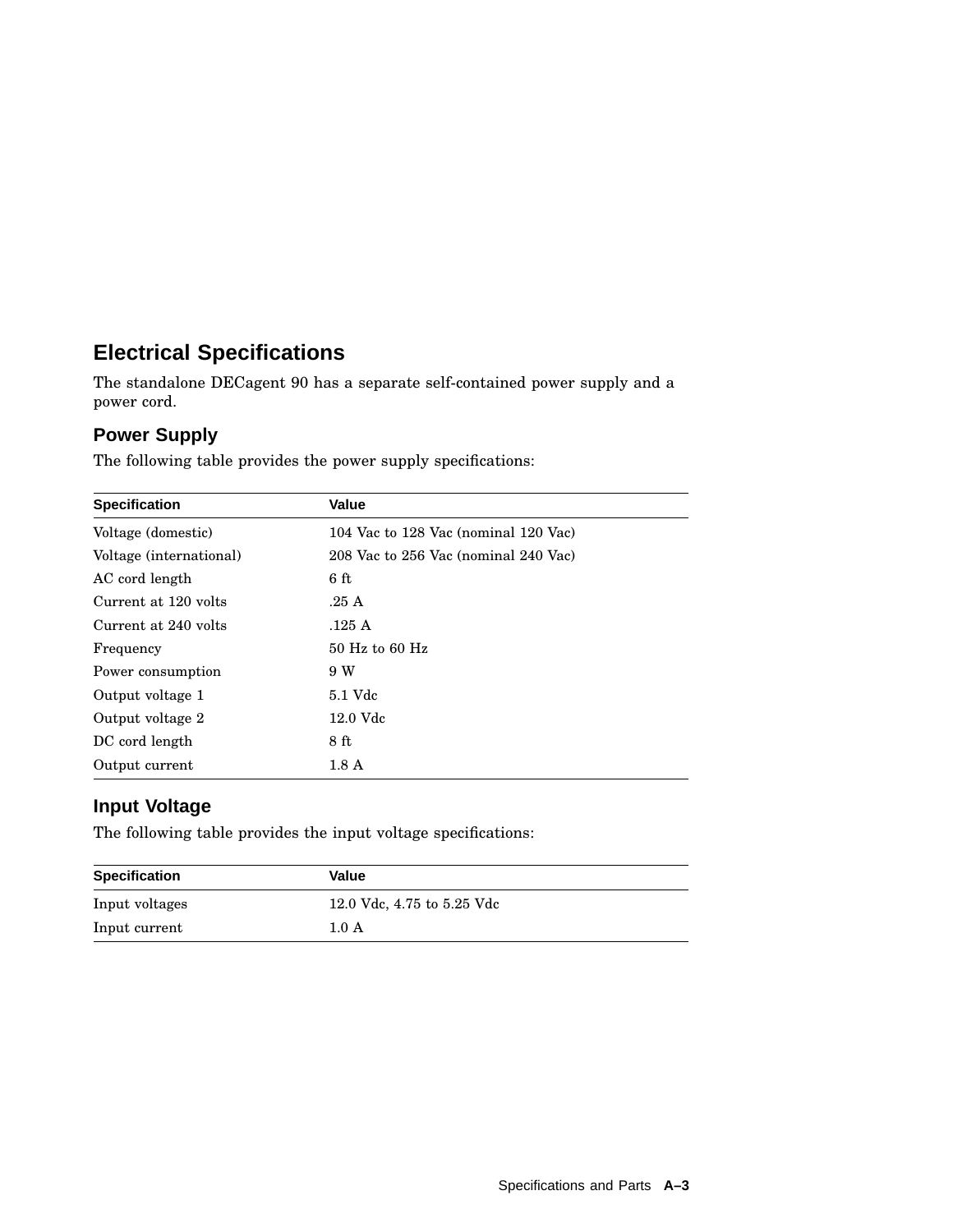# **Console Connector Pin Out (RS-232/DB25)**

| <b>Pin</b>     | <b>Signal</b>         | Pin | <b>Signal</b>             |
|----------------|-----------------------|-----|---------------------------|
| 1              | Protective Ground     | 14  |                           |
| $\overline{2}$ | Transmit Data         | 15  |                           |
| 3              | Receive Data          | 16  |                           |
| 4              | Request to Send (RTS) | 17  |                           |
| 5              | Clear to Send (CTS)   | 18  |                           |
| 6              | Data Set Ready (DSR)  | 19  |                           |
| 7              | Signal Ground (GND)   | 20  | Data Terminal Ready (DTR) |
| 8              | Carrier Detect (CD)   | 21  |                           |
| 9              |                       | 22  | Ring Indicator (RI)       |
| 10             |                       | 23  |                           |
| 11             |                       | 24  |                           |
| 12             |                       | 25  |                           |
| 13             |                       |     |                           |

The following table provides the console connector pin out:

# **Replacement Parts**

The following table lists the replacement parts and order numbers for the DECagent 90:

| <b>Replacement Part</b>   | <b>Order Number</b> |
|---------------------------|---------------------|
| DECagent 90               | DENMA-MA            |
| Power supply, 110/220 Vac | H7827-AA            |
| Rear cover                | H0342-AA            |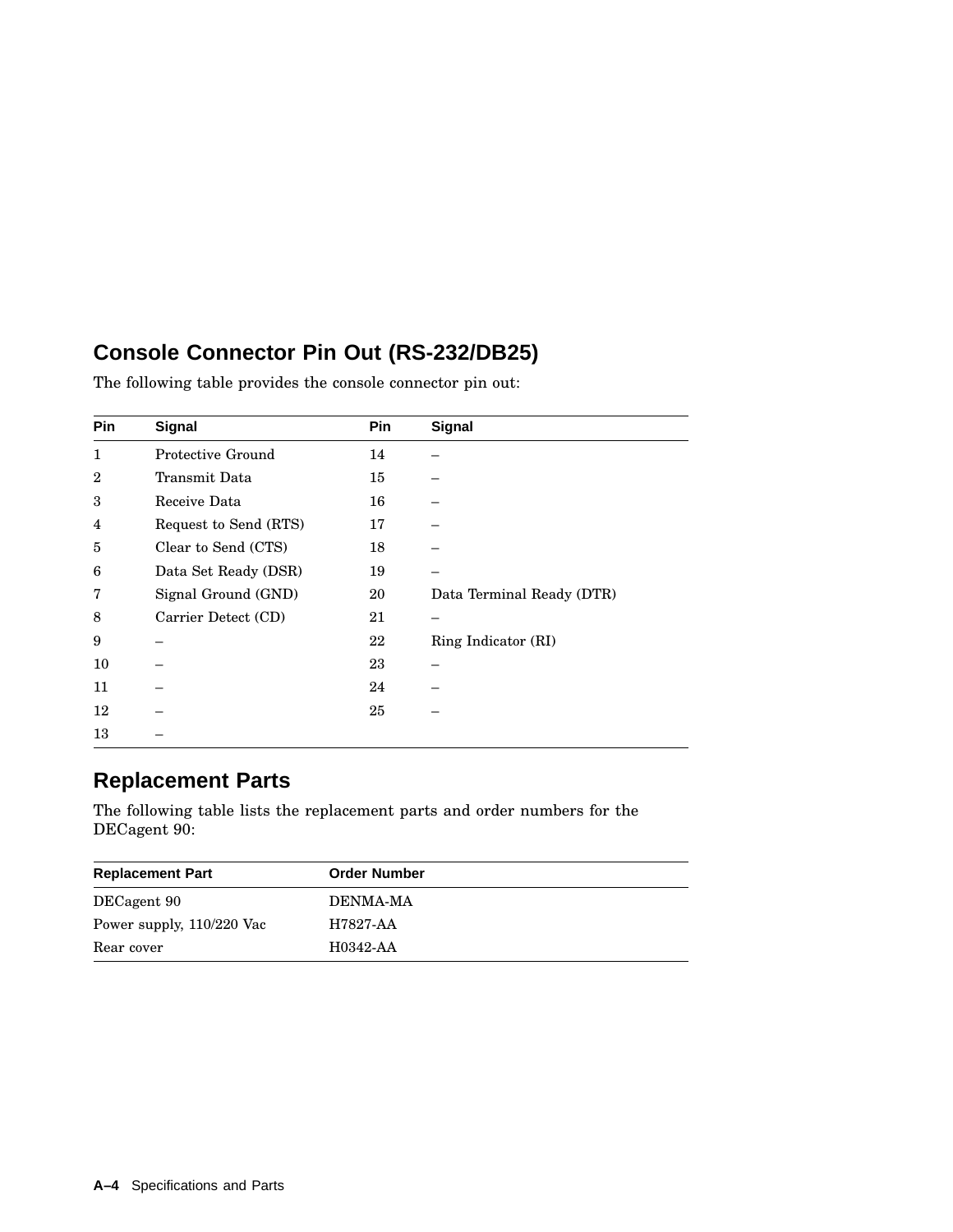# **B**

# **Console Messages**

# **Introduction**

This appendix describes the informational and error messages that you might receive at the console.

# **Informational Messages**

The following section lists the informational messages that might appear at the console.

#### **Adding module to slot 'nn'.**

This message appears when you are adding modules to a community and there is only one empty slot.

#### **Changing the MAC address of the 'module type' in slot 'nn'.**

This message appears when a MAC address is in the process of being changed.

#### **Community ['nn'] added. Now adding modules ...**

This message appears when a community has been added to the agent's database.

#### **Community ['nn'] removed.**

This message appears when a community has been removed from the agent's database.

#### **Community ['nn'] will be removed.**

This message appears when a community is about to be removed from the agent's database. You will be prompted to confirm the removal.

#### **Community size changed to 'nn'.**

This message appears when a community size has been successfully changed to the value indicated.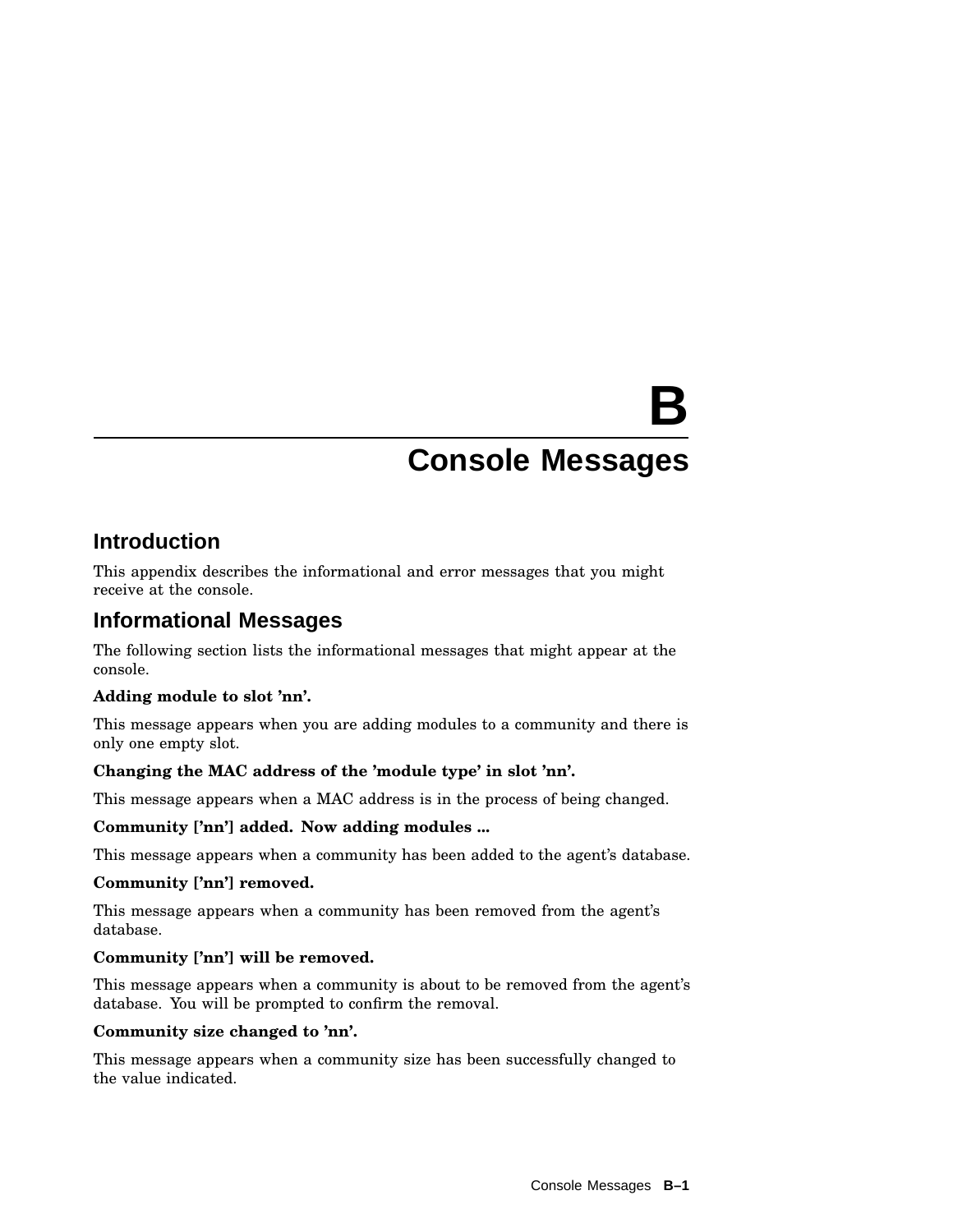#### **Connecting ...**

This message appears when the agent is attempting to establish a MOP console carrier session to another module via the Connect option.

#### **Console session terminated ...**

This message appears when the console is being exited.

#### **Factory settings are being restored ...**

This message appears when the agent is restoring the original factory settings. The agent will automatically restart and the console session must be reestablished.

#### **If a bridge will be part of this community, adding it now will allow the auto-discovery mechanism to discover other modules in the community.**

This message appears after you choose the Add Community option, to allow you to add a bridge to the community before other modules. If a bridge will be part of the community, adding it first will allow the auto-discovery mechanism to attempt to locate others modules in the hub.

#### **'module type' added to slot 'nn'.**

This message appears when a module has been added to the indicated slot in the default community.

#### **'module type' moved from slot 'xx' to slot 'yy'.**

This message appears after you choose the Move Module option, when a module has been moved to another slot. The module type and slots, whose contents have changed, appear in the message.

#### **'module type' removed from slot 'nn' ...**

This message appears when a module has been removed from the community. The module type and slot number appear in the message.

#### **Moving the 'module type' ...**

This message appears after you choose the Move Module option and there is only one module in the community. You will be prompted only for the slot where you want to move the module. The module type appears in the message.

#### **No changes made.**

This message appears when a command has been aborted by pressing either the Return or Enter key without supplying any information, or under certain circumstances when Ctrl/C or ESC is pressed.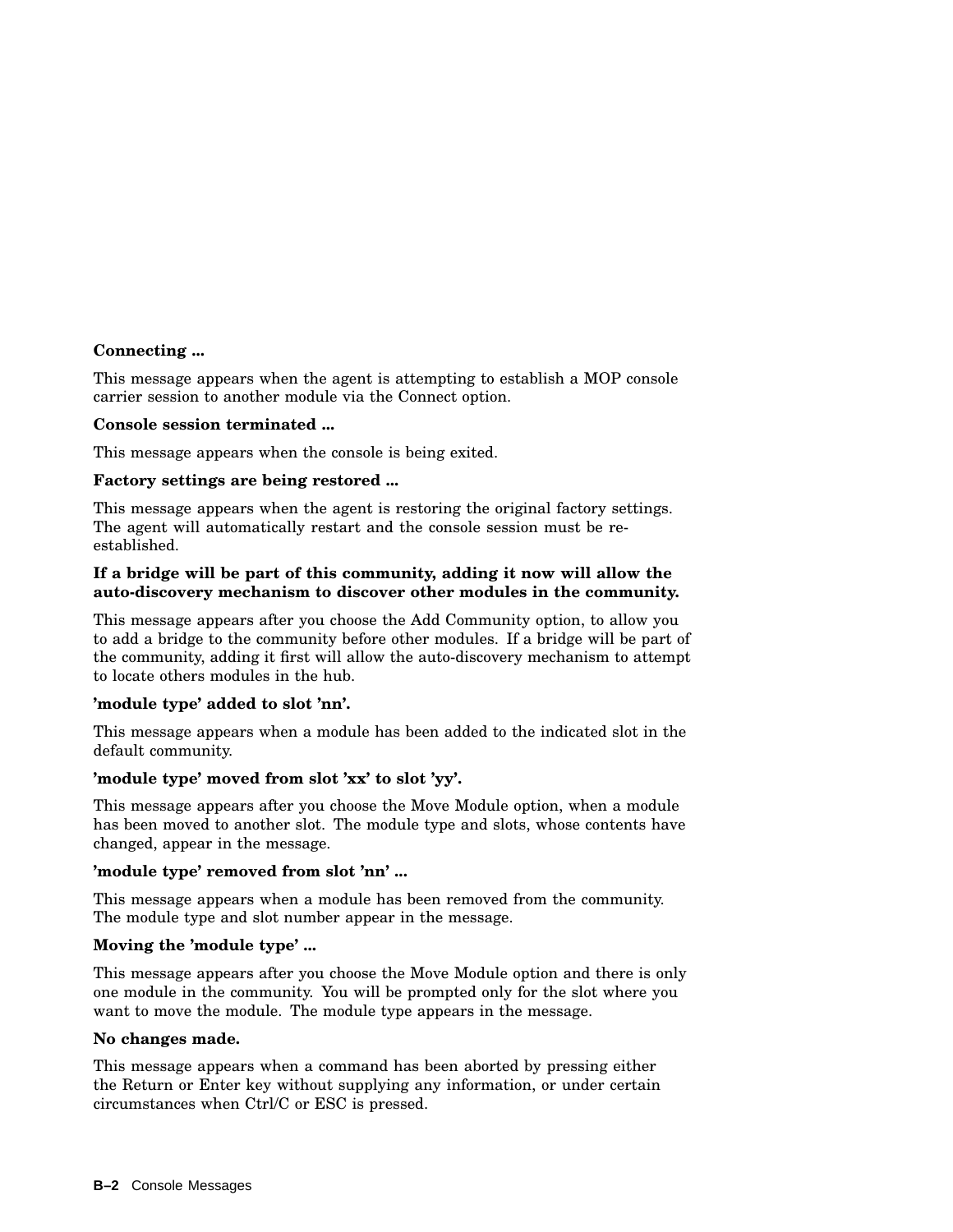#### **No modules remain in this community.**

This message appears after you choose the Remove Module option, when you have removed the last module from the community. You will then be asked whether or not you want to remove the community as well.

#### **No modules were added to this community.**

This message appears after you choose the Add Community option, when you enter a valid set of community strings and select a hub type, but abort using Ctrl/C or ESC, without adding any modules. Essentially, you have created an empty community.

#### **No user input for 'nn' minutes. Console session terminated ...**

This message appears when the console timeout period has expired. This occurs when there is no user input at the console terminal for the specified period of time. The console automatically disconnects itself after the timeout period has expired, and you must restart the console session by entering the console password. No data is lost when the console is disconnected this way.

#### **Now that the former standalone 'module type' is in a hub, it must now be moved to an appropriate slot.**

This message appears when you have changed the community size of a standalone agent or bridge so that it resides in a hub or extended hub. You are prompted for one of the slots to which the module can be moved.

#### **Password changed.**

This message appears when the console password is changed.

#### **Pressing only the RETURN key at the prompt for the new community string will result in that community string being set to null, effectively disabling access via that community string. You will not be allowed to set both community strings to null.**

This message appears after you choose the Change Community String option, to remind you that you cannot set both community strings to null.

#### **Resetting the DECagent 90 will restart the console session.**

This message appears after you choose the Reset the Agent option. This system allows you to abort or continue to reset the agent.

#### **Restoration of factory settings will destroy ALL the information the DECagent 90 knows about all communities and modules. What will remain is a community of one, a standalone DECagent 90.**

This message appears after you choose the Restore Factory Settings option.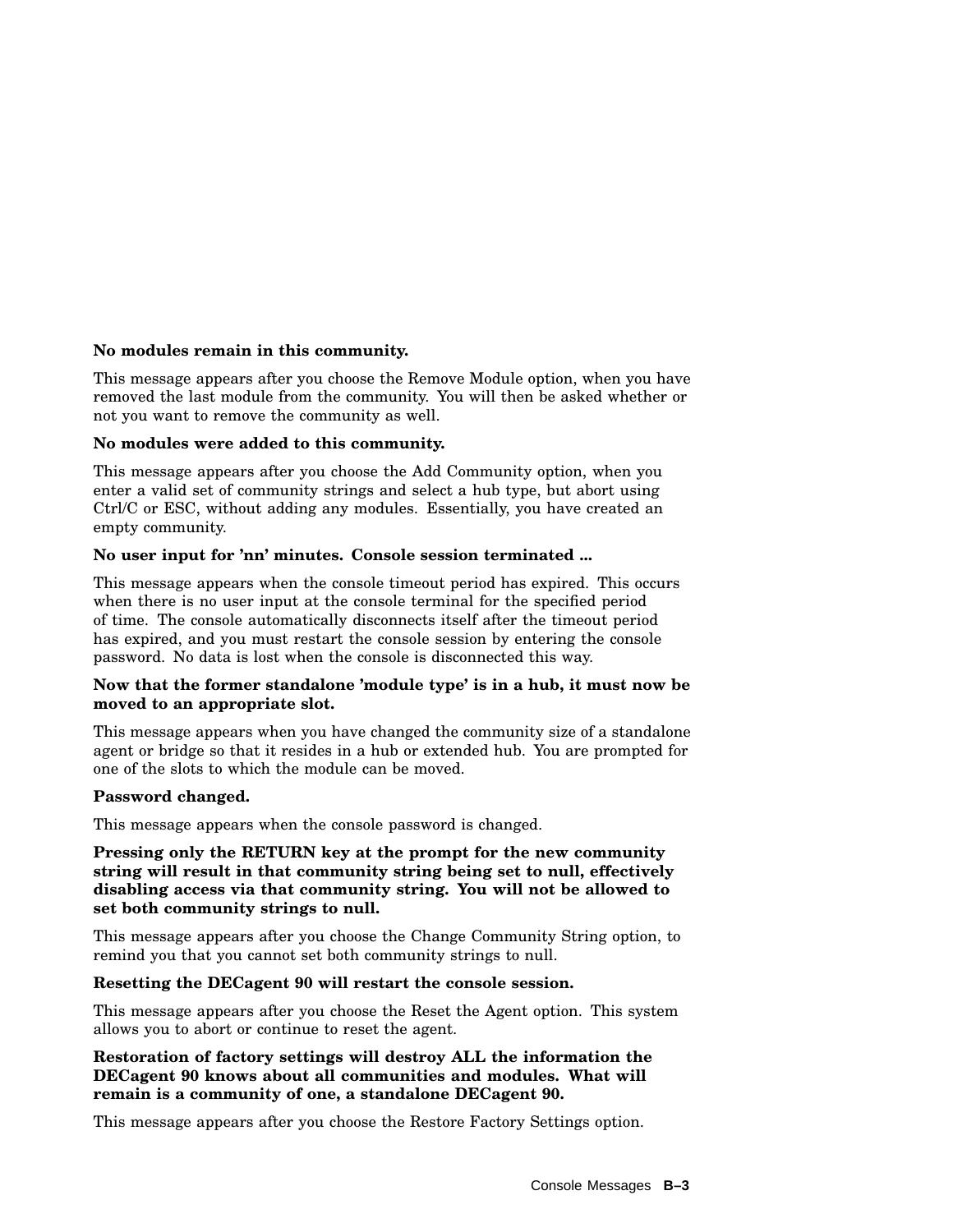#### **Setting the DECagent 90's IP address to zero (0) will cause the DECagent 90 to be reset. Upon restart, the DECagent 90 will request its IP address from the bootp server.**

This message appears when you attempt to set the agent's IP address to zero (0.0.0.0). You will be prompted to reset the agent so that the IP address can be obtained from the bootp server.

#### **Standalone 'module type' added as community ['nn'].**

This message appears when you have successfully added a standalone module as a community to the agent's database.

#### **The agent is being reset ...**

This message appears when the agent is asked to perform a reset. The agent automatically restarts and the console session must be re-established.

#### **The console password has not been set. You must enter a console password now.**

This message appears at initial power-up of the module, or when the password reset switch is pressed in conjunction with module power-up. You are prompted to enter a console password which will be used as a security mechanism for access to the console menu.

#### **The console timeout feature is currently disabled. Enter a non-zero value to re-enable it.**

This message appears during the Change Console Timeout option of the Change Security Configuration option to indicate that the console timeout feature is currently disabled.

#### **The console timeout feature has been disabled.**

This message appears when you have entered a console timeout value of zero (0) to disable the console timeout feature during the Change Console Timeout option of the Change Security Configuration option.

#### **The console timeout has been set to 'nn' minutes.**

This message appears when you have entered a non-zero console timeout value during the Change Console Timeout option of the Change Security Configuration option.

#### **The current console timeout value is 'nn' minutes.**

This message appears after you choose the Change Console Timeout option of the Change Security Configuration option. This message indicates the current setting of the console timeout value.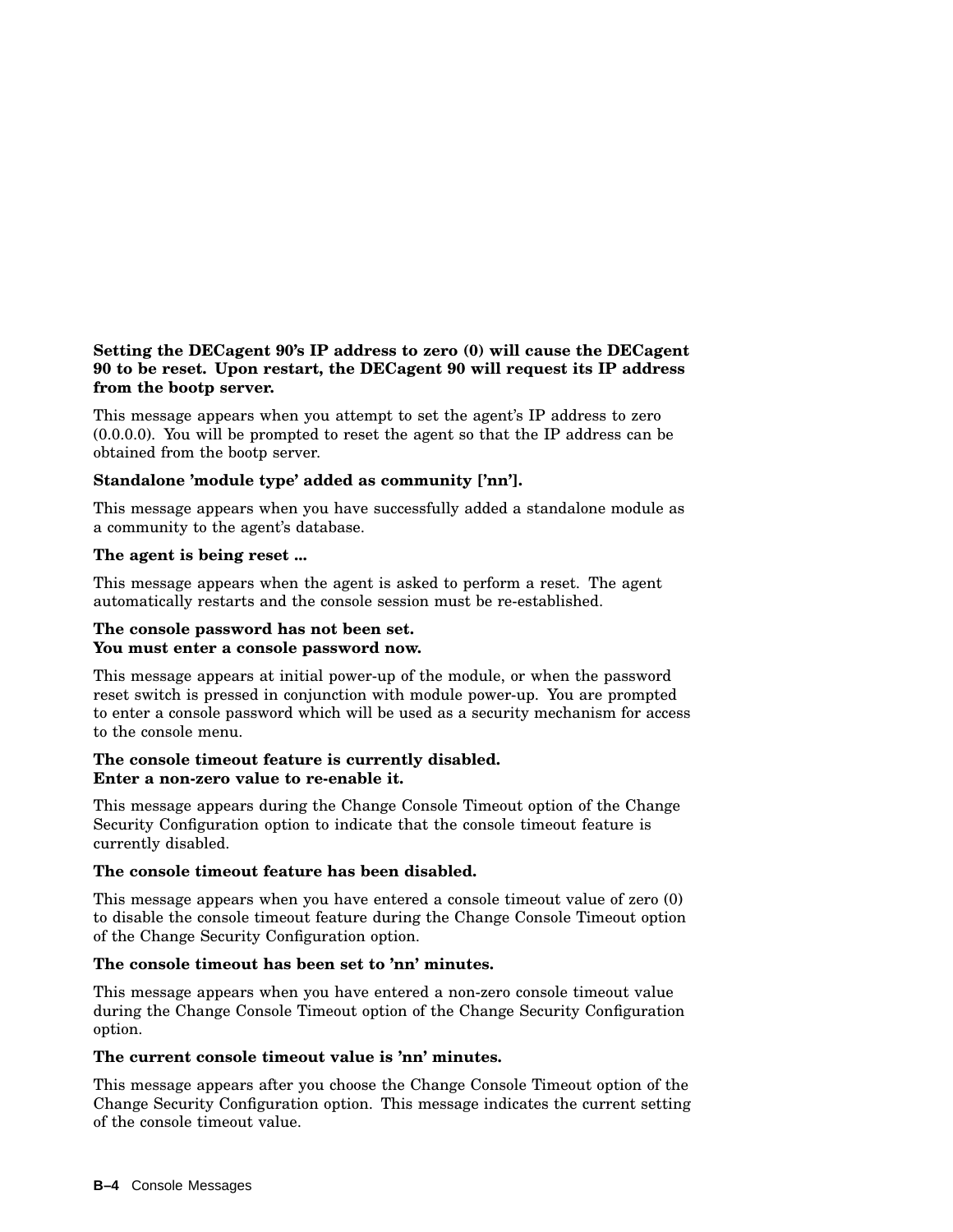#### **Use the 'Move Module' command to vacate the desired slot.**

This message appears after you choose the Add Module option, when you have attempted to add an agent or bridge to an inappropriate slot, but one of the appropriate slots could be made available by using the Move Module option.

#### **You may enter 1 more trap address for this community.**

#### **You may enter up to 'nn' more trap addresses for this community.**

One of these messages appears after you choose the Add Community Trap Addresses option, to inform you of the number of available trap table entries.

#### **You must use the Move Module command to move the 'module type' to an appropriate slot.**

This message appears after you choose the Change Community Size/Type option when you have been prompted to move an agent or a bridge to another slot and you have pressed Ctrl/C or ESC to abort the move. You should move the module to an appropriate slot before attempting to change the community size.

# **Error Messages**

The following section lists the error messages that might appear at the console.

#### **A module was found in slot 'nn'. 'nn' modules were found in slots 'xx' through 'yy'.**

One of these messages accompanies the "Unable to change community size" message issued when you choose the Change Community Size/Type option, to indicate the reason why the agent was unable to change the community size.

#### **A 'module type' in slot 'xx' of community ['nn'] has MAC address xx-xxxx-xx-xx-xx**

This message appears when you attempt to add a module to a community and the specified MAC address is discovered in another module elsewhere in the agent's database. You should check the other module to be sure that the MAC address is correct. Duplicate MAC addresses are not allowed.

#### **A trap address cannot be the DECagent 90's IP address.**

This message appears when you attempt to add a trap address to a community that is the same as the agent's IP address. You cannot specify that traps generated by the agent be sent to the agent.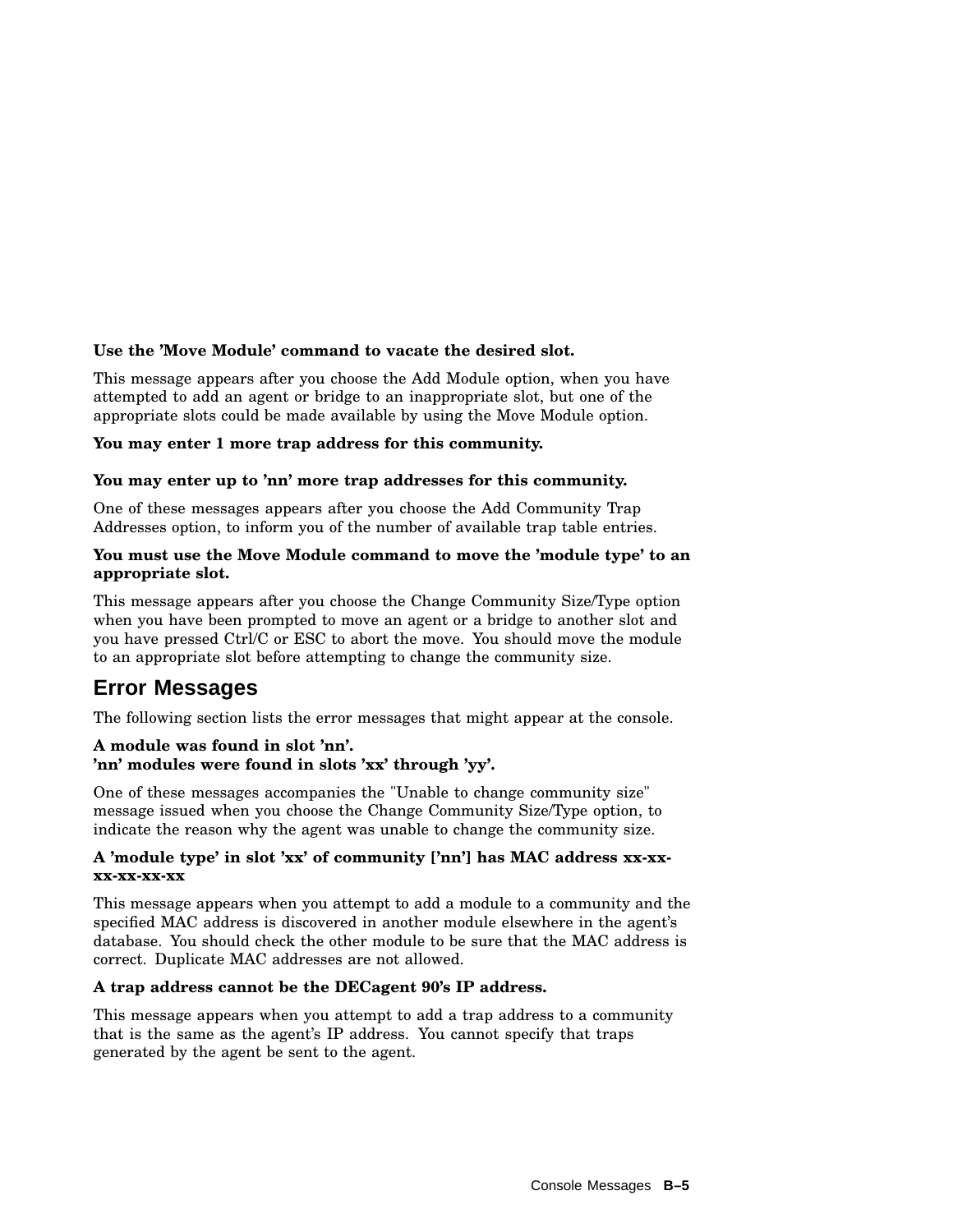#### **All slots to which the 'module type' could be moved are currently occupied. Movement of the 'module type' is not possible at this time.**

This message appears when you have attempted to move an agent or bridge within a community and no slot is vacant.

#### **Both community strings cannot be null. Please try again.**

This message appears when you have attempted to set both community strings of a community to null.

#### **Community ['nn'] not found. Please try again.**

This message appears when you have selected a community which does not exist in the agent's database. The community index is contained in the message. You are prompted to re-enter the community index.

#### **Community string is not unique. Please try again.**

This message appears when you have specified a community string in response to the Add Community or Change Community String options, and the community string is already in use by another community.

#### **Error adding community. Insufficient system resources.**

This message appears when you have attempted to add a community, and an agent resource, such as memory, has been exhausted.

#### **Error adding module. Insufficient system resources.**

This message appears when you have attempted to add a module to a community, and an agent resource, such as memory, has been exhausted.

#### **Error during loopback. Insufficient system resources.**

This message appears when you have attempted a MOP loopback to another node, and an agent resource, such as memory, has been exhausted.

#### **Error obtaining MOP counters. Insufficient system resources.**

This message appears after you choose the Show Counters option, if system resources are not available.

#### **Invalid agent node name. Please try again.**

This message appears when an invalid agent node name has been entered. The accompanying message indicates the reason. You are prompted to re-enter a valid node name.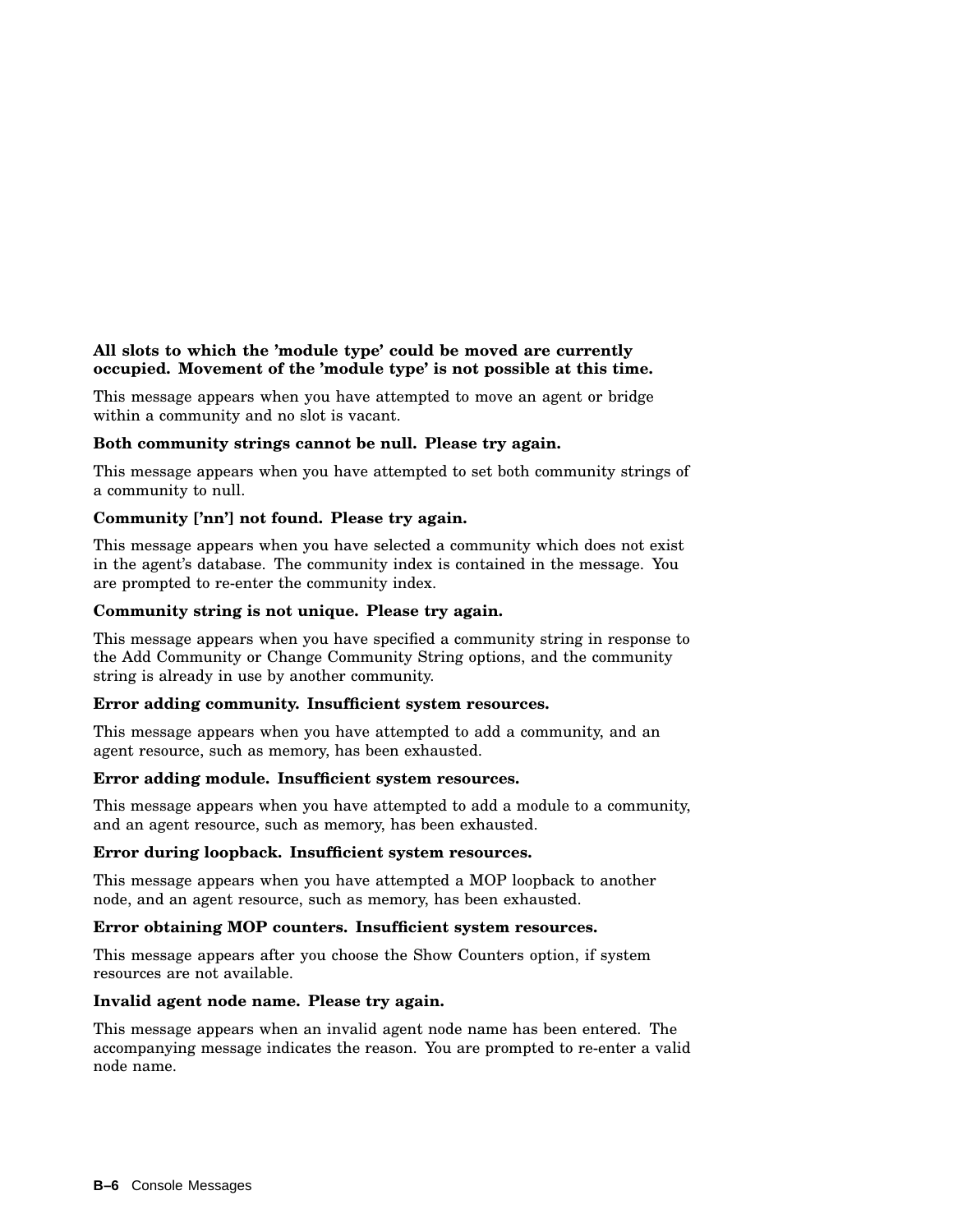#### **Invalid system name. Please try again.**

This message appears when an invalid system name has been entered. The accompanying message indicates the reason. You are prompted to re-enter a valid system name.

#### **Invalid system location. Please try again.**

This message appears when an invalid system location has been entered. The accompanying message indicates the reason. You are prompted to re-enter a valid system location.

#### **Invalid system contact. Please try again.**

This message appears when an invalid system contact has been entered. The accompanying message indicates the reason. You are prompted to re-enter a valid system contact.

#### **Invalid 'read-only/read-write' community string. Please try again.**

This message appears when an invalid community string has been entered. You are prompted to re-enter a valid community string.

#### **Invalid console password. Please try again.**

This message appears when an invalid password has been entered. You are prompted to re-enter a valid password.

#### **Invalid IP address. Please try again.**

This message appears when an invalid IP address has been entered. You are prompted to re-enter a valid IP address.

#### **Invalid MAC address. Please try again.**

This message appears when an invalid MAC address has been entered. You are prompted to re-enter a valid MAC address.

#### **Invalid trap address. Please try again.**

This message appears when an invalid trap address has been entered. You are prompted to re-enter a valid trap address.

#### **Invalid number. Range is 'xx'-'yy'. Please try again.**

This message appears when an invalid number has been entered. You are prompted to re-enter a valid number in the specified range.

#### **Module movement is not possible.**

This message accompanies another message regarding the state of the current default community when you attempt to move a module within the community.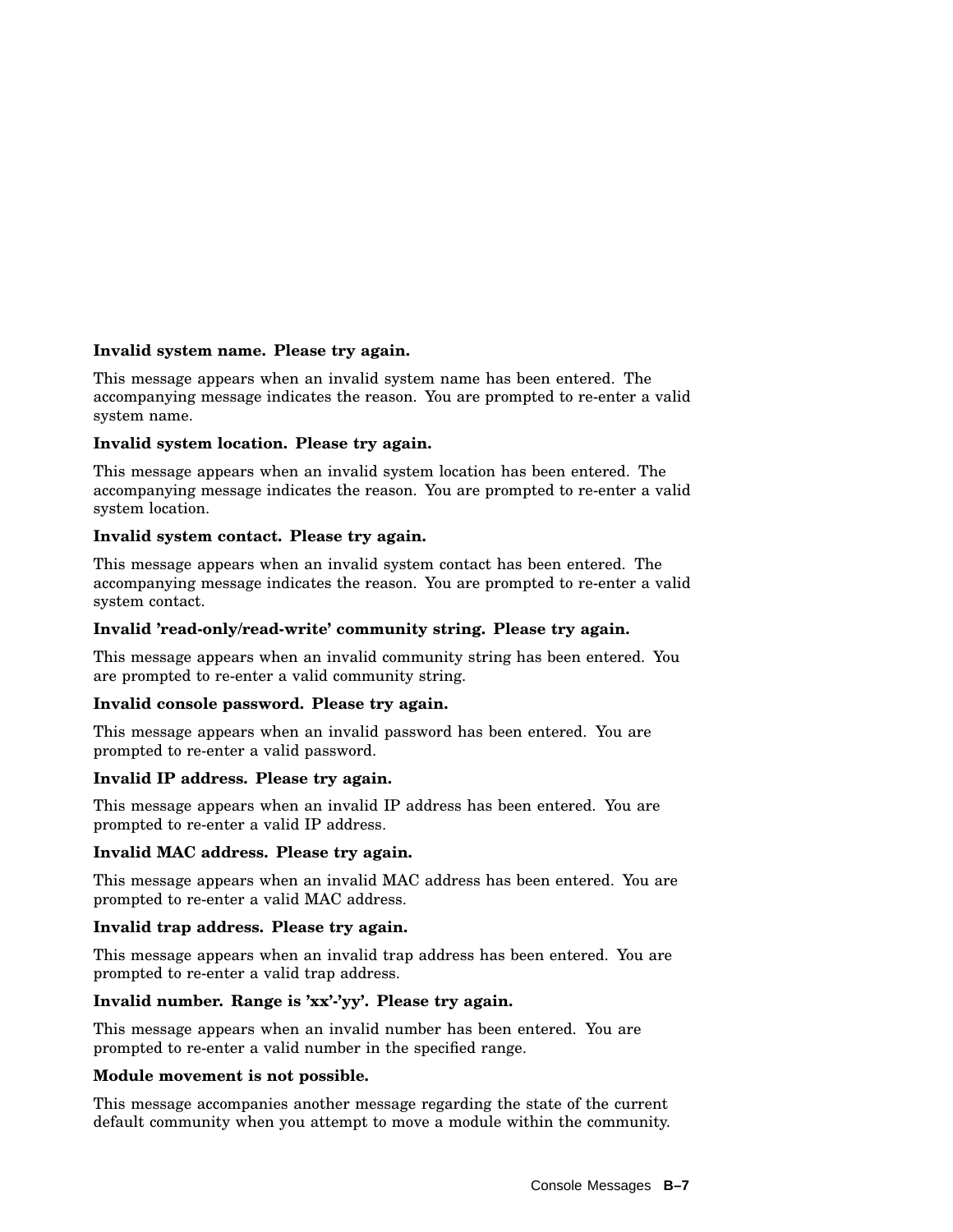#### **No default community selected.**

This message appears after you choose the Show Community option, with the Full option, and you have not selected a default community.

#### **No module in this community has a changeable MAC address.**

This message appears after you choose the Change Module MAC Address option, and the default community does not have any modules whose MAC address can be changed.

#### **Password retry count exceeded.**

This message appears when you have attempted to change the console password and have not entered the correct password 3 times.

#### **Password too long. Maximum password length is 16.**

This message appears when the password you entered is more than 16 characters long.

#### **Password too short. Minimum password length is 6.**

This message appears when the password you entered was less than 6 characters.

#### **Password verification failed.**

This message appears when you change the console password. At the verification prompt you typed something different than what you typed at the new password prompt.

#### **Please respond with YES or NO.**

This message appears when you incorrectly respond to a YES or NO query.

#### **Slot 'nn' is empty.**

This message appears when you attempt to move or remove a module from an empty slot.

#### **Slot 'nn' is not empty.**

This prompt appears when you attempt to add or move a module to a slot that is already occupied.

#### **String too long. Maximum string length is 'nn'.**

This message appears along with the Invalid agent node name... or Invalid system... messages to indicate that the string entered was too long. Re-enter a string that is less than or equal to the specified maximum length.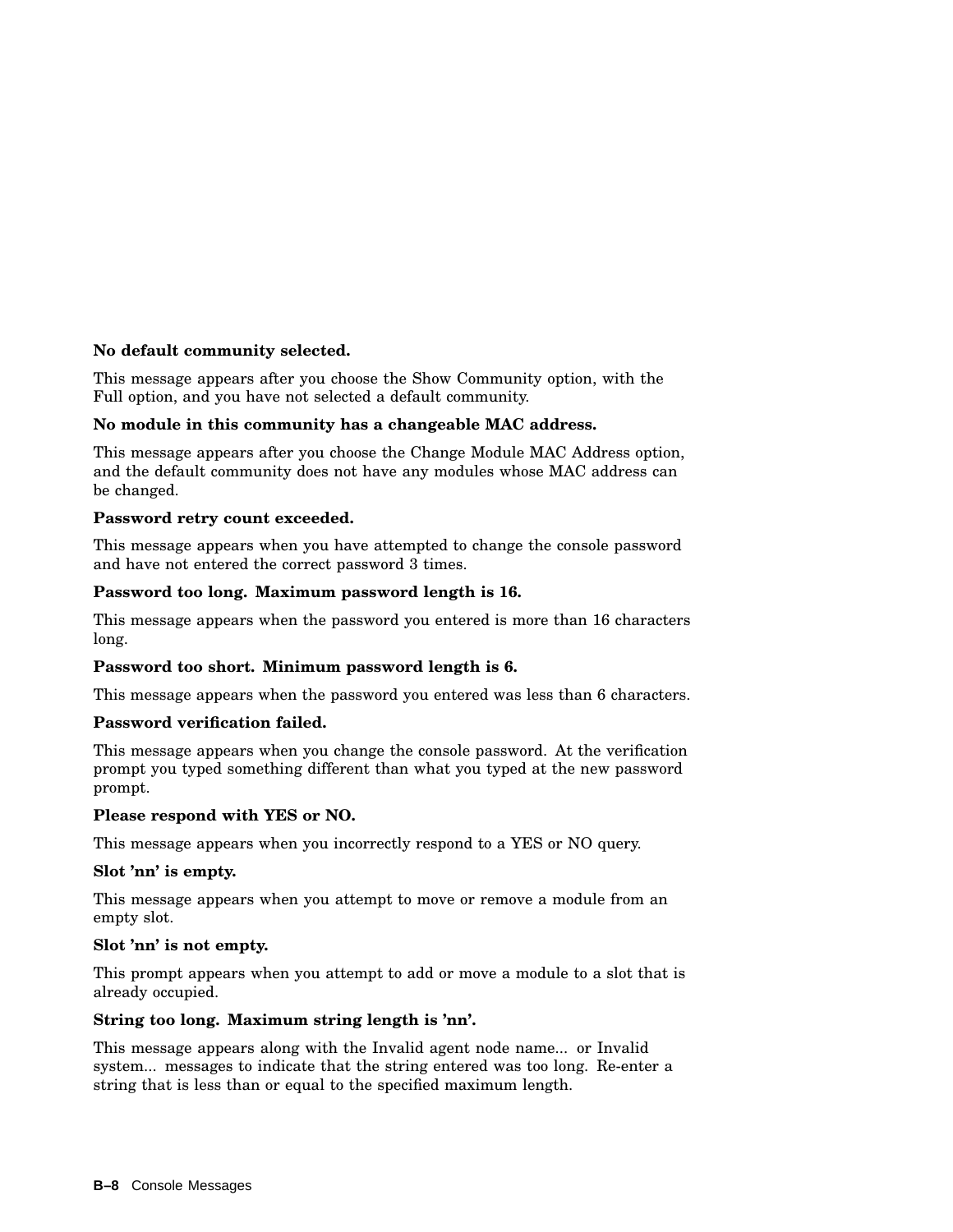#### **The DECagent 90's community is the only community. You cannot remove the community in which the DECagent 90 resides.**

This message appears when you attempt to remove a community and the agent's community is the only one in the database.

#### **The DECagent 90 resides in this standalone community. It cannot be removed.**

This message appears when you attempt to remove a module from a standalone community which contains the agent.

#### **The DECagent 90 must reside only in slot 7 or 8, 15 or 16.**

This message appears when you attempt to add or move a DECagent 90 to a slot other than slot 7, 8, 15 or 16.

#### **The DECagent 90 resides in slot 'nn'. It cannot be removed from the community.**

This message appears when you attempt to remove the agent from the community.

#### **The DECbridge 90 must reside only in slot 7 or 8. Use the 'Move Module' command to vacate the desired slot.**

This message appears when you attempt to add or move a bridge within a hub to a slot other than slots 7 and 8.

#### **The 'module type' does not have a MAC address.**

This message appears when you attempt to change the MAC address of a module which does not have a MAC address.

#### **The new console password is the same as the old console password.**

This message appears when you attempt to set the console password to be the same as the previously stored console password.

#### **The read-only community string is set to null. You cannot set the read-write community string to null also.**

#### **The read-write community string is set to null. You cannot set the read-only community string to null also.**

One of these messages appears when you attempt to set to null a community string whose counterpart is null already.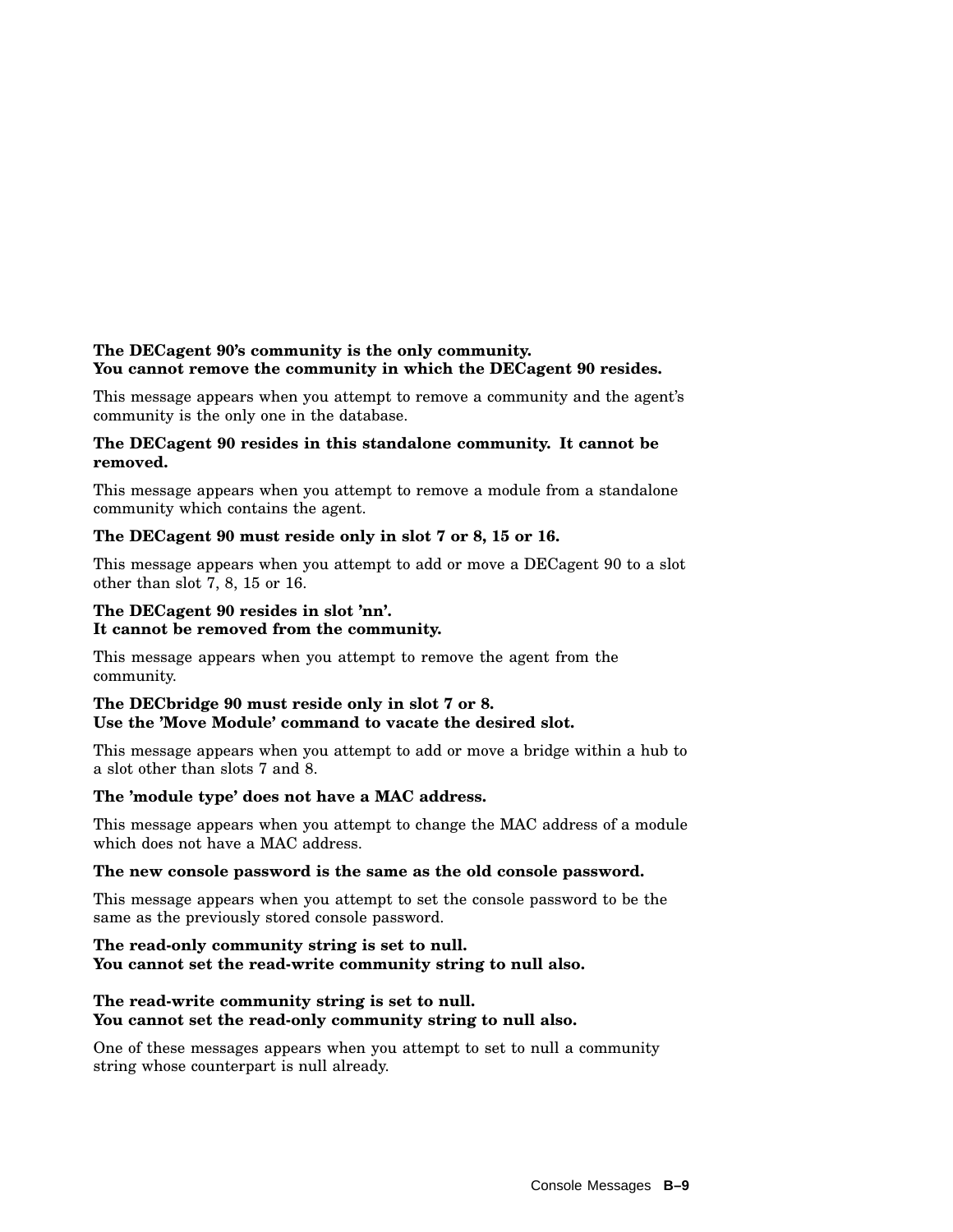#### **The trap table for this community is full.**

This message appears when you have attempted to add a trap address when the trap table is full. The trap table can hold up to 8 trap addresses.

#### **There are no trap addresses set for this community.**

This message appears when you attempt to remove a trap address from a community for which no trap addresses have been set.

#### **This is already a community of size 'nn'.**

This message appears when you attempt to set the community size to the same value as its current size.

#### **This community has no empty slots.**

This message appears when you attempt to add or move a module in a community which has no empty slots.

#### **This community has no modules.**

This message appears during several commands to indicate that the operation cannot take place because no modules are in the community.

#### **This community has only one slot.**

This message appears when you attempt to move a module which is a member of a standalone community.

#### **Trap address 'trap address' is already in the trap table .**

This message appears when you attempt to enter a duplicate trap address.

#### **Trap address 0.0.0.0 is not valid.**

This message appears when you attempt to add trap address 0.0.0.0 to the trap table.

#### **Trap address 'xx.xx.xx.xx' not found.**

This message appears when you attempt to remove a trap address which is not in the trap table of this community.

#### **Unable to change community size.**

This message appears when you attempt to reduce the community size of a community which has modules in the slots which would be eliminated by the changing of the community size. You should move those modules to lowernumbered slots, or remove those modules entirely. See the accompanying message for more information.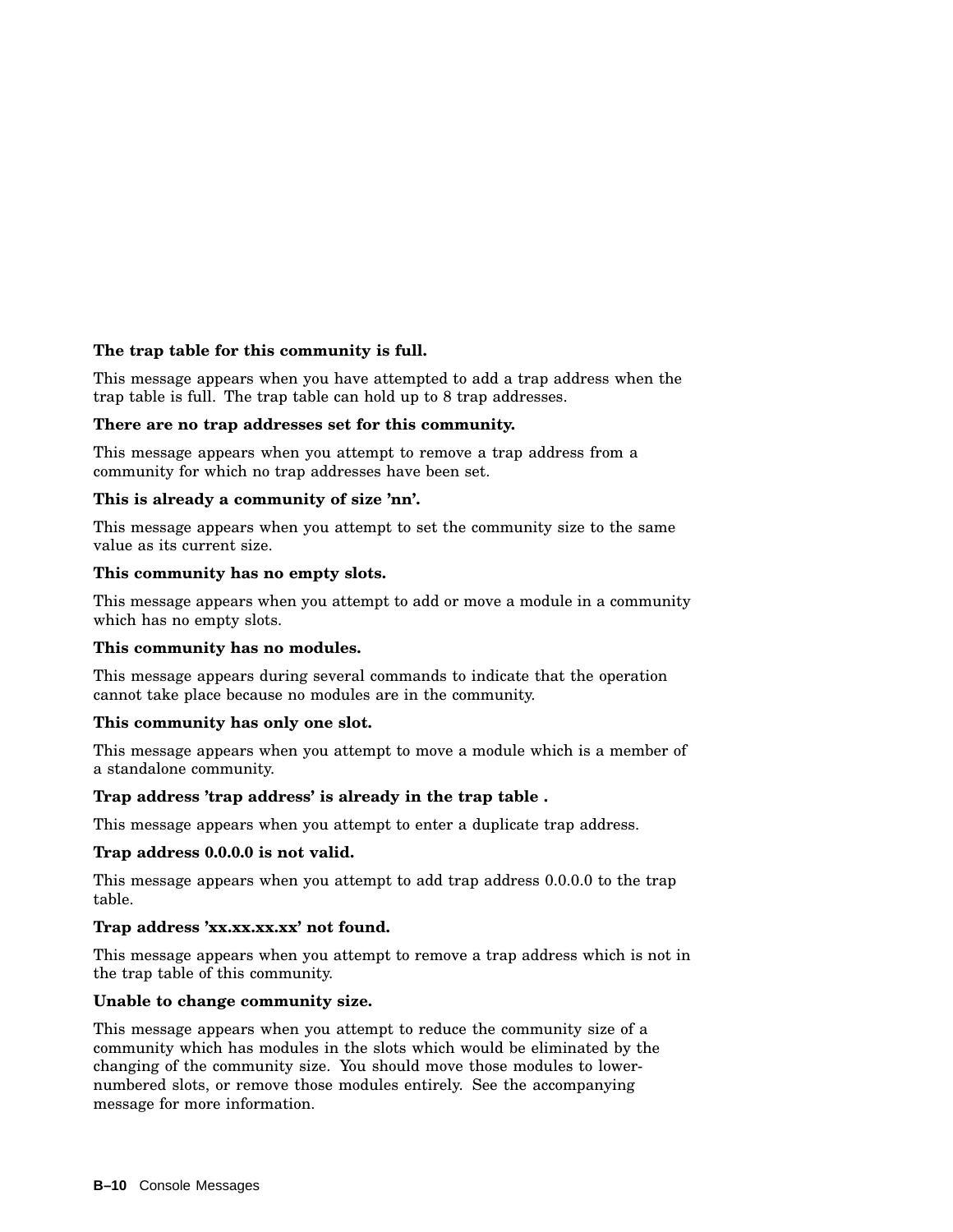#### **Unable to remove community ['nn'].**

This message appears after you choose the Remove Community option, when the agent is unable to remove the community. Choose the option again. If this message appears again, contact your Digital Services representative.

#### **Unable to remove the 'module type' from slot 'nn'.**

This message appears when the agent was unable to complete the Remove Module option. Try the option again. If this message appears a second time, contact your Digital Services representative.

#### **You cannot add another bridge to this community.**

This message appears when you attempt to add a bridge to a community that already has a bridge installed.

#### **You cannot change the MAC address of the DECagent 90.**

This message appears when you attempt to change the MAC address of a DECagent 90.

#### **You cannot remove the community in which the DECagent 90 resides.**

This message appears when you attempt to remove the community in which the DECagent 90 resides.

#### **You cannot set to null the read-write community string of a DECagent 90's community.**

This message appears when you attempt to set the agent's read/write community string to null.

#### **You must set to a non-null string the read-write community string of the DECagent 90's community before SNMP Sets can be enabled.**

This message appears when you attempt to enable SNMP Sets and the agent's read/write community string is set to null.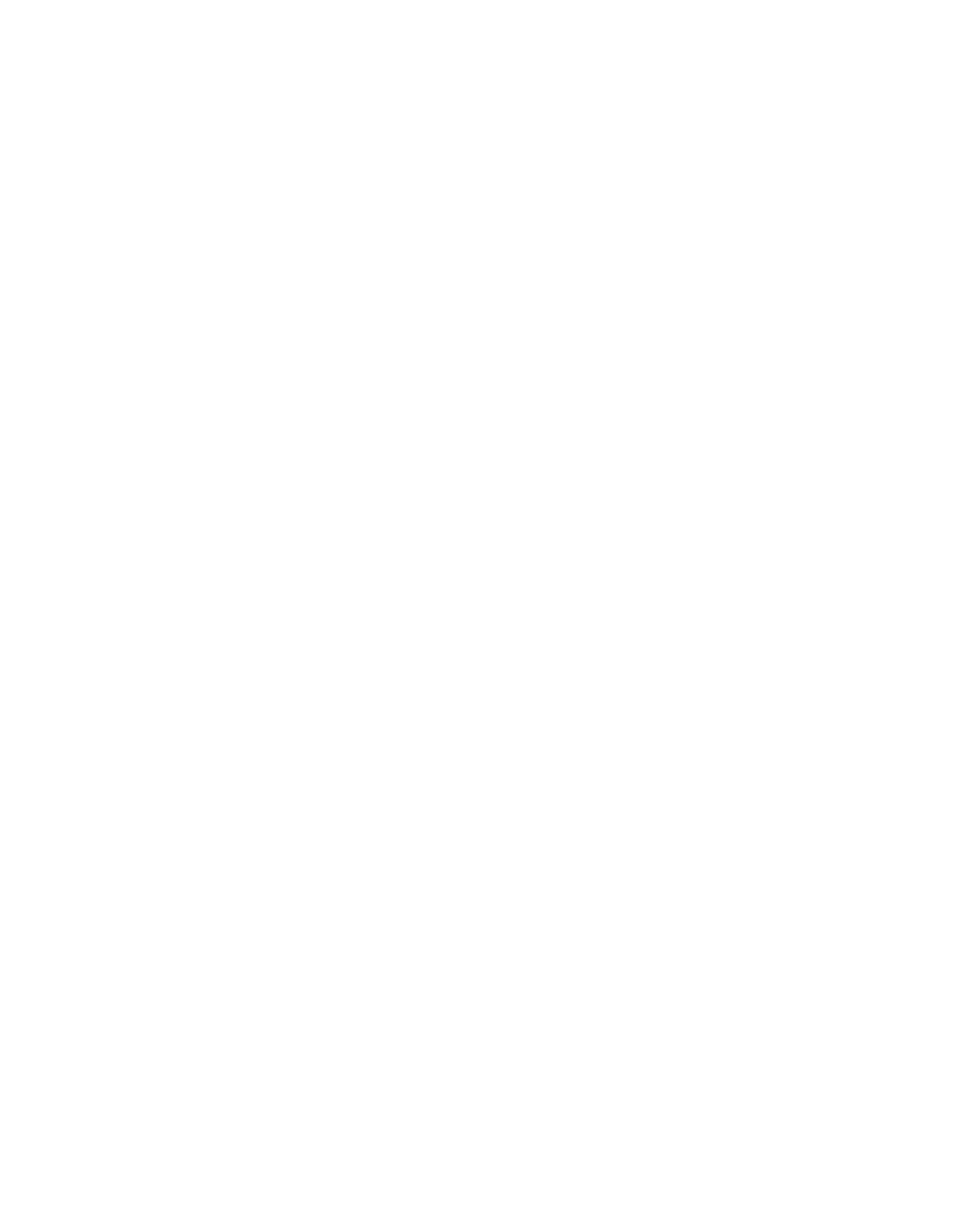# **C MIB Groups and Communities**

### **Introduction**

This appendix provides information about the management information base (MIB) groups that are supported by the DECagent 90. It also provides information about the slot table and communities.

### **MIB Groups**

A MIB is a collection of manageable objects for a given entity. The following standard MIBs are supported by the DECagent 90:

- MIB II
- IETF bridge group
- RS-232-like MIB group
- Character group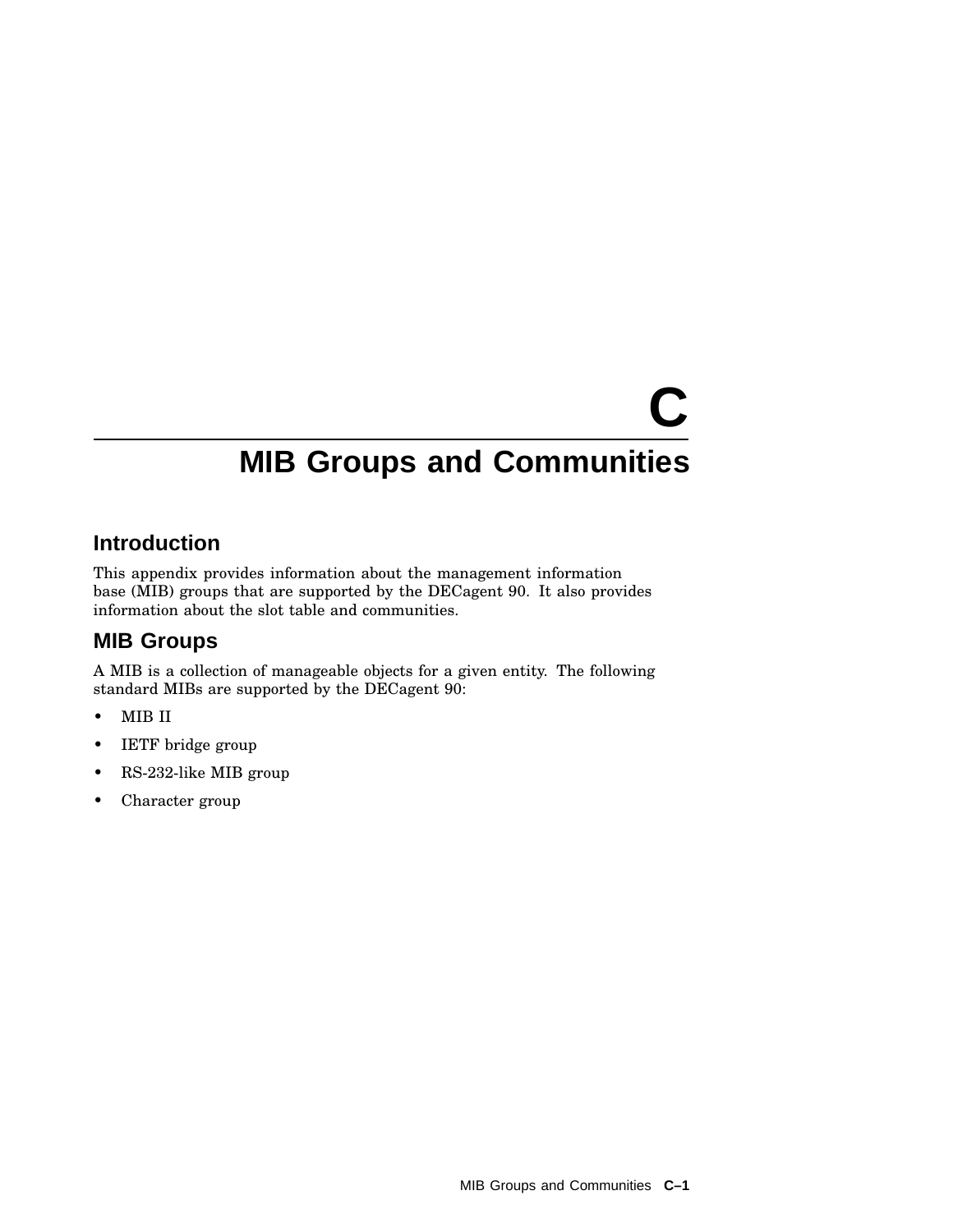#### **MIB II**

MIB II, like its predecessor, the Internet-standard MIB, contains only essential elements. There is no need to allow individual objects to be optional. Rather, the objects are arranged into the following groups:

- System
- Interfaces
- Address translation (deprecated)
- IP
- ICMP
- TCP (not supported by the DECagent 90)
- UDP
- EGP (not supported by the DECagent 90)
- Transmission (not supported by the DECagent 90)
- SNMP
- IETF bridge
- Character
- RS-232-like

These groups are the basic unit of conformance. This method is as follows:

If the semantics of a group is applicable to an implementation, then it must implement all objects in that group. For example, an implementation must implement the EGP (Exterior Gateway Protocol) group if and only if it implements the EGP.

#### **Bridge Group**

Objects in this MIB {mib-2 17} are arranged into groups. Each group is organized as a set of related objects. The overall structure and assignment of objects to their groups is shown in the following list: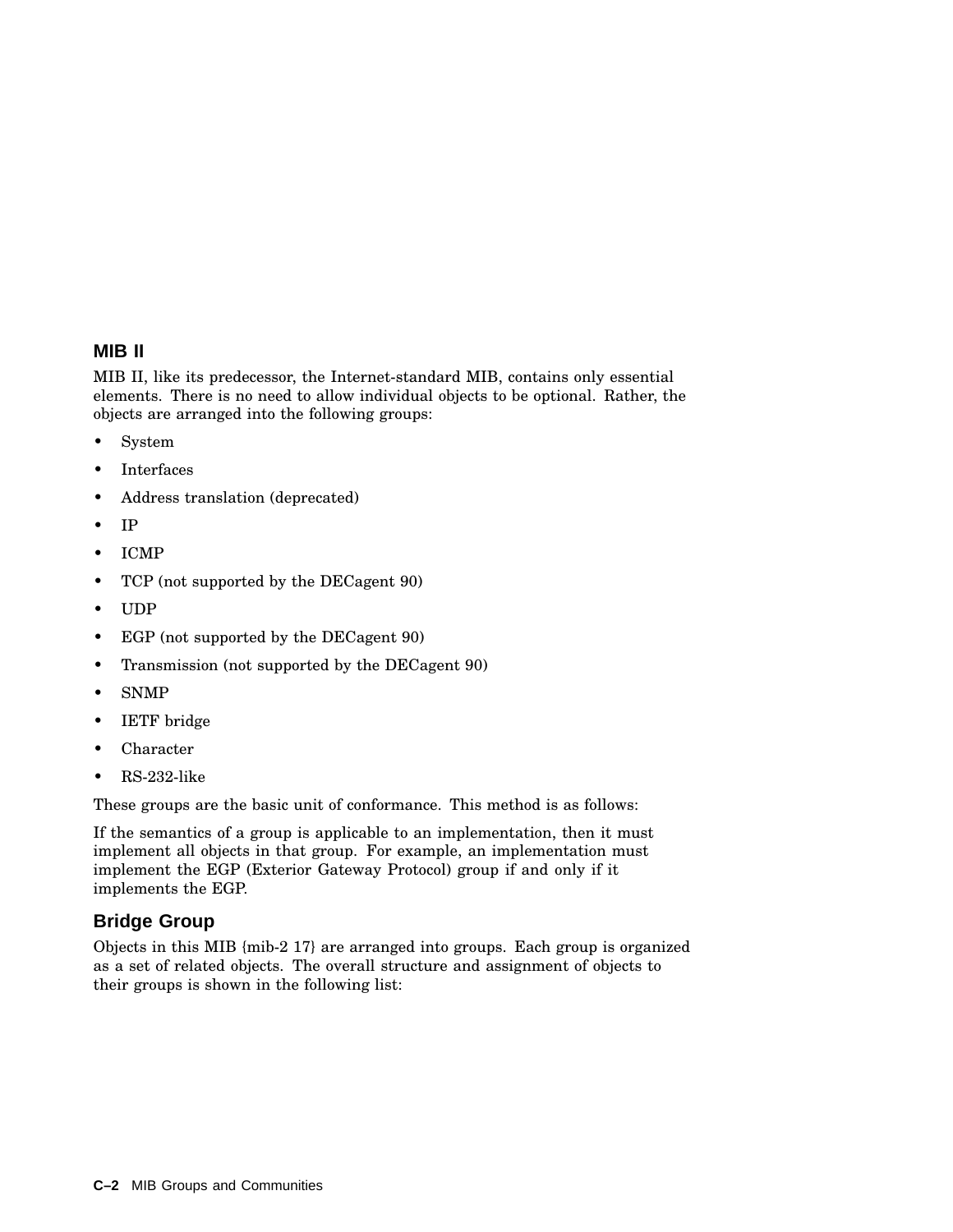#### **Bridge MIB Names**

dot1dBridge dot1dBase BridgeAddress NumPorts Type PortTable Port IfIndex Circuit DelayExceededDiscards MtuExceededDiscards dot1dStp ProtocolSpecification Priority TimeSinceTopologyChange TopChanges DesignatedRoot RootCost RootPort MaxAge HelloTime HoldTime ForwardDelay BridgeMaxAge BridgeHelloTime BridgeForwardDelay PortTable Port Priority State Enable PathCost DesignatedRoot DesignatedCost DesignatedBridge DesignatedPort ForwardTransitions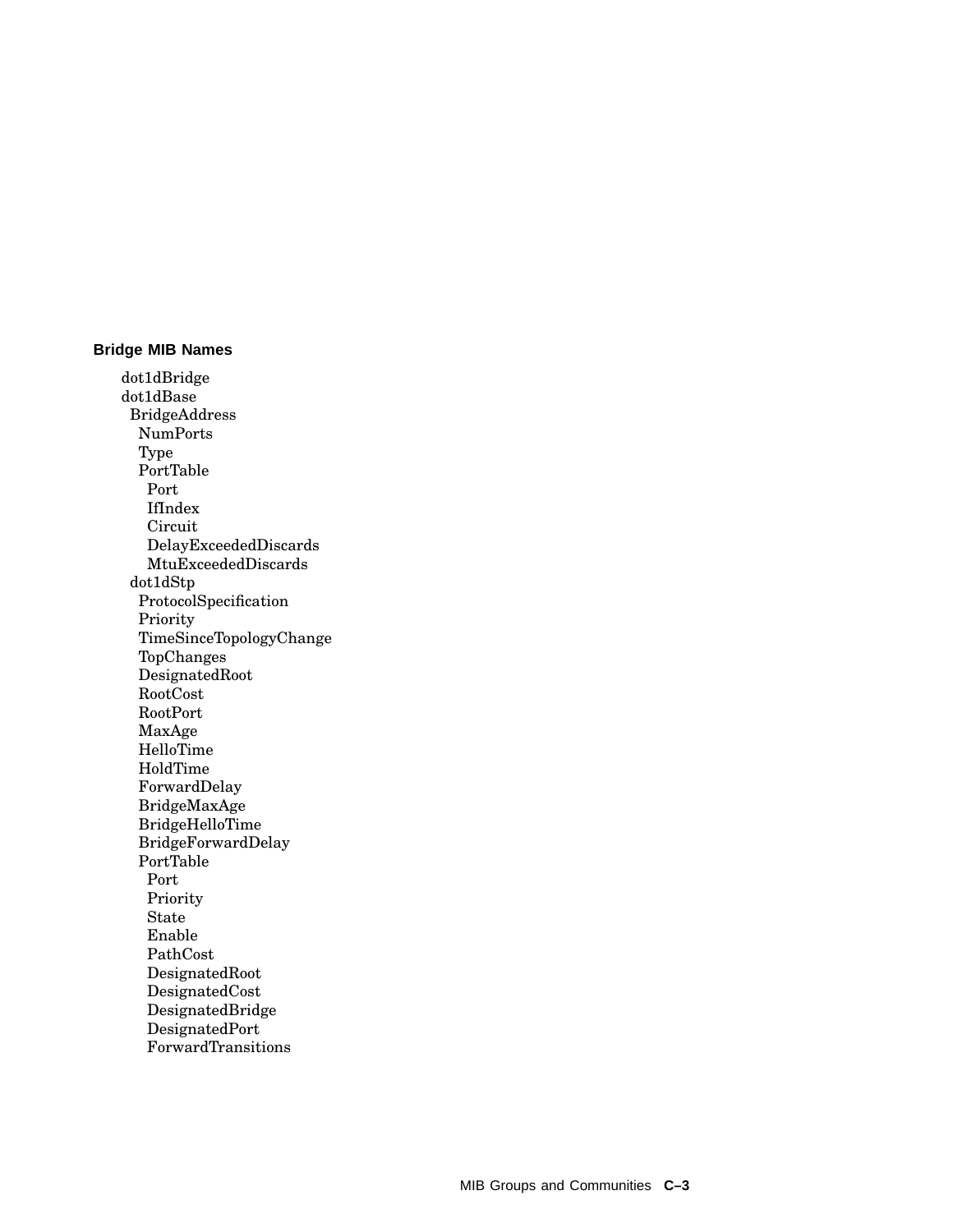#### **RS-232-Like MIB Group**

The RS-232-like MIB group {mib-2 transmission} applies to interface ports, such as an RS-232 port with modem signals, that logically support the Interface MIB, Transmission MIB, or Character MIB.

The DECagent 90 supports the RS-232-like MIB for the DECserver 90L and the DECserver 90L+ modules.

The RS-232-like MIB is a one of a set of MIBs designed for complementary use. The set comprises:

- Character MIB
- PPP MIB
- RS-232-like MIB
- Parallel-printer-like MIB

The RS-232-like MIB and the Parallel-printer-like MIB represent the physical layer, providing service to higher layers such as the Character MIB or PPP MIB. Further MIBs may appear above these.

The intent of the model is for the physical-level MIBs to represent the lowest level, regardless of the higher level that may be using it. In turn, separate higher level MIBs represent specific applications, such as a terminal (the Character MIB) or a network connection (the PPP MIB).

The RS-232-like MIB is mandatory for all systems that have a hardware port that supports services managed through some other MIB, such as, the Character MIB or PPP MIB.

The MIB includes multiple similar types of hardware, and as a result contains objects not applicable to all of those types. Such objects are in a separate branch of the MIB, which is required when applicable and otherwise absent.

The RS-232-like MIB includes RS-232, RS-422, RS-423, V.35, and other asynchronous or synchronous, serial physical links with a similar set of control signals.

The MIB contains objects that relate to physical layer connections. Such connections provide hardware signals (other than for basic data transfer), such as RNG and DCD. Hardware ports also have such attributes as speed and bits per character.

Usefulness of the error counters in this MIB depends on the presence of non-error character counts in higher level MIBs.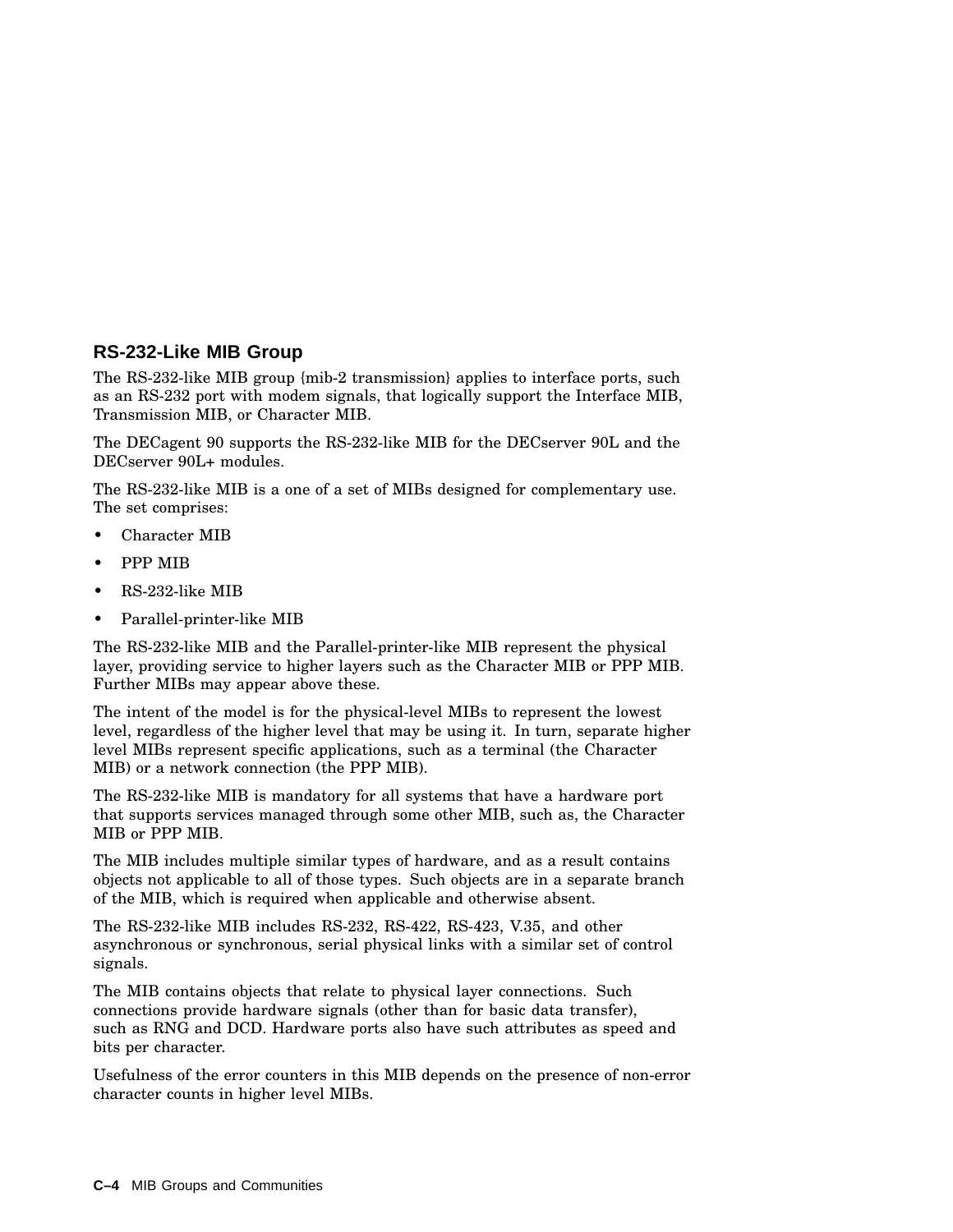The MIB comprises one base object and four tables. The tables contain objects for all ports, asynchronous ports, and input and output control signals.

#### **Character Group**

The Character group applies to interface ports that carry a character stream, whether physical or virtual, serial or parallel, synchronous or asynchronous. The most common example of a character port is a hardware terminal port with an RS-232 interface. The DECagent 90 supports the RS-232-like MIB for the DECserver 90L and the DECserver 90L+. Another common hardware example is a parallel printer port, with a Centronics interface. The concept also includes virtual terminal ports, such as a software connection point for a remote console.

The Character MIB is one of a set of MIBs designed for complementary use. The set comprises:

- Character MIB
- PPP MIB
- RS-232-like MIB
- Parallel-printer-like MIB

The RS-232-like MIB and the Parallel-printer-like MIB represent the physical layer, providing service to higher layers such as the Character MIB or PPP MIB. Further MIBs may appear above these.

The intent of the model is for the physical-level MIBs to represent the lowest level, regardless of the higher level that may be using it. In turn, separate higher level MIBs represent specific applications, such as a terminal (the Character MIB) or a network connection (the PPP MIB).

For the most part, character ports are distinct from network interfaces (which are already covered by the Interface group). In general, they are attachment points for non-network devices. The exception is a character port that can support a network protocol, such as SLIP or PPP. This MIB treats such situations with benign neglect. A port may indicate that it is running as a network character stream device. If it does, this could imply the existence of an entry in the Interfaces table.

The Character MIB is mandatory for all systems that offer character ports. This includes, for example, terminal servers, general-purpose time-sharing hosts, and even such systems as a bridge with a (virtual) console port. It may or may not include character ports that do not support network sessions, depending on the system's needs.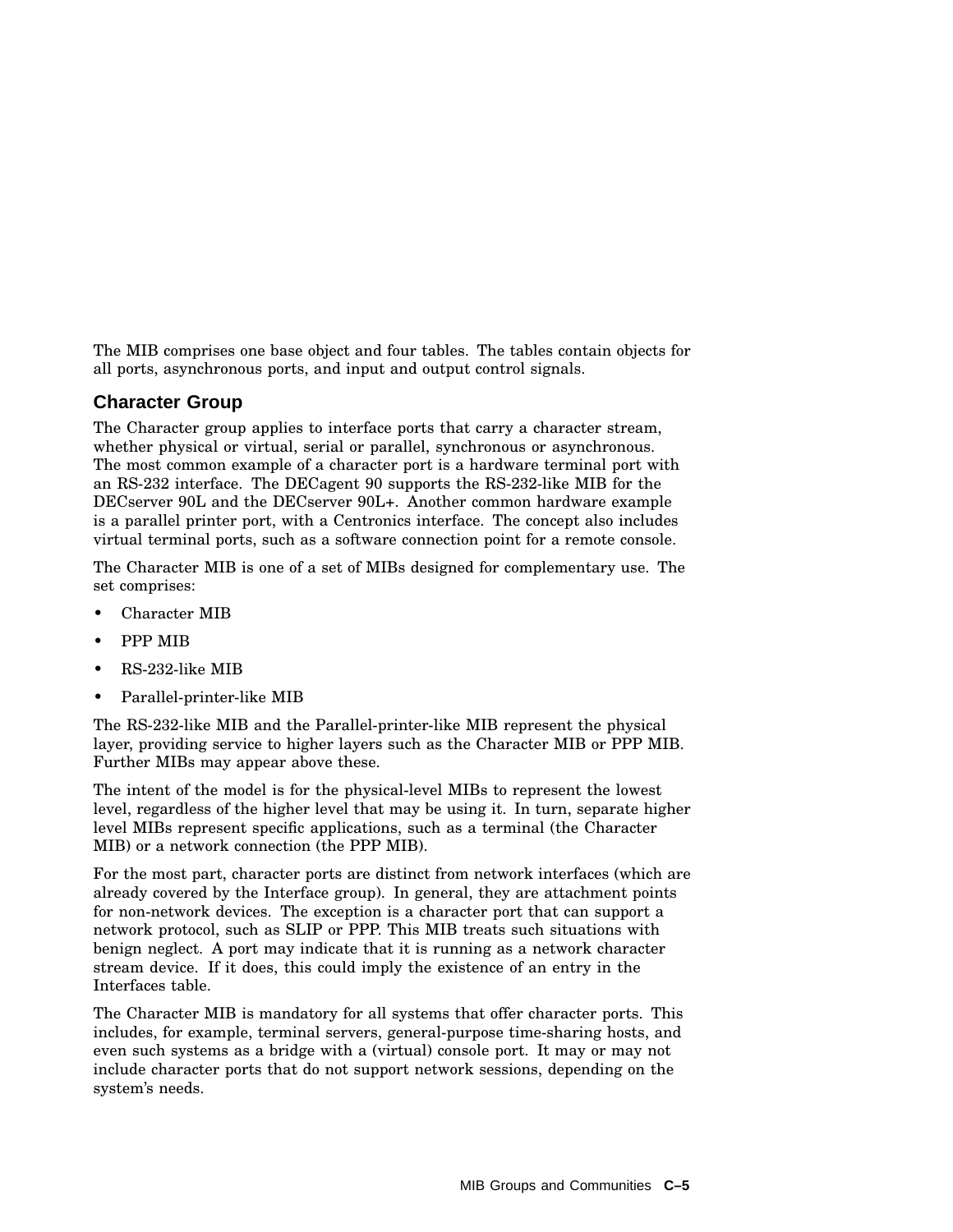Some MIBs have objects whose value identifies a MIB document. For such purposes, this document has the OBJECT IDENTIFIER value:

char OBJECT IDENTIFIER  $::= \{ \text{mib-2 19} \}$ 

The Character MIB's central abstraction is a port. Physical ports have a oneto-one correspondence with hardware ports. Virtual ports are software entities analogous to physical ports, but with no hardware connector.

Each port supports one or more sessions. A session represents a virtual connection that carries characters between the port and some partner. Sessions typically operate over a stack of network protocols. A typical session, for example, uses Telnet over TCP.

The MIB comprises one base object and two tables. The tables contain objects for ports and sessions.

The MIB intentionally contains no distinction between what is often called permanent and operational or volatile data bases. For the purposes of this MIB, handling of such distinctions is implementation specific.

# **Slot Table**

The slot table is the repository of all the information necessary for the management station to understand the topology of a hub or a community and for the DECagent 90 to access the various modules. The slot table does not, however, refer directly to the DECagent 90 data structure. The slot table refers to module-specific data structures maintained for each module.

The DEChub 90 slot table contains a row for each slot in the hub. Each row contains the following information for the module in that slot:

- Name
- Type
- ID
- Version
- Counter time
- MAC address
- Password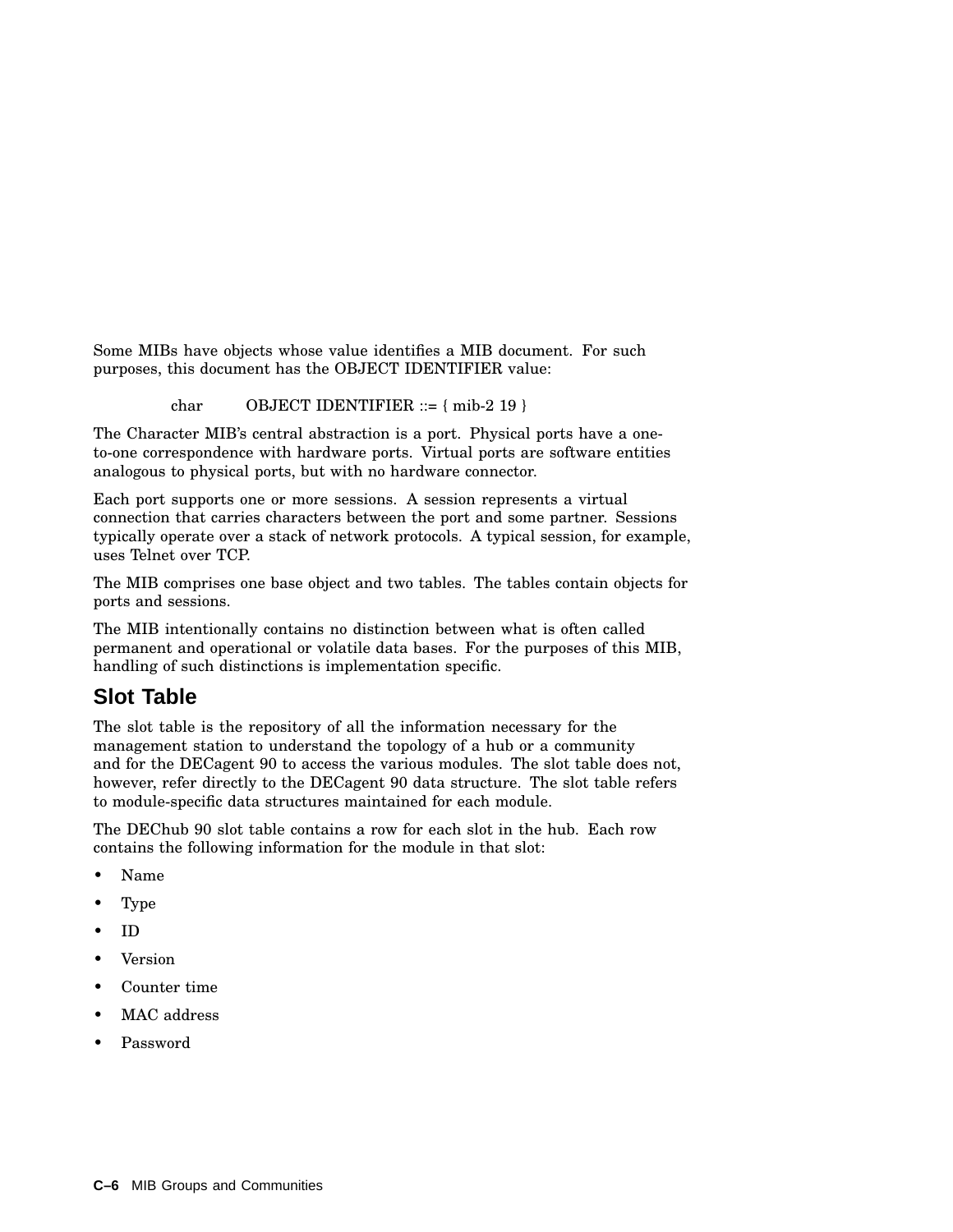The following list describes the objects in the Dh90 group:

• **Dh90SlotTable**— Not accessible

A list of modules installed in the DEChub 90. The number of entries is given in dh90SlotNumber.

• **Dh90SlotIndex**—Read/write

The slot number containing the module.

• **Dh90SlotModuleID**—Read/write

The type of the module in a slot. The following defaults are used for a slot row:

- dh90SlotIndex—Instance specified
- dh90SlotModuleID—Value specified
- dh90SlotModuleName—Null string
- dh90SlotModuleVersion—Run-time value, not initialized
- dh90SlotCounterTime—Run-time value, not initialized  $\equiv$  .
- dh90SlotIfBase—Calculated based on current community contents  $\frac{1}{2}$
- $\blacksquare$ dh90SlotIfNumber—Derived from module ID
- dh90SlotPhysicalAddress-Defaults to null (needed for DECbridge 90 and DECserver 90L)
- dh90SlotPortNumber—Derived from module ID
- dh90SlotPassword—Defaults to null  $\blacksquare$
- dh90SlotNewPassword-No value
- $\equiv$  . dh90SlotPolling—Defaults to on
- dh90SlotPrimarySpecific—Derived from module ID  $\frac{1}{2}$
- dh90SlotSecondarySpecific—Derived from module ID
- **Dh90SlotModuleName**—Read/write

A textual description of the module.

• **Dh90SlotModuleVersion**—Read-only

A textual description of the version level of the hardware and firmware of the module.

• **Dh90SlotCounterTime**—Read-only Time since the counters of this module were zeroed.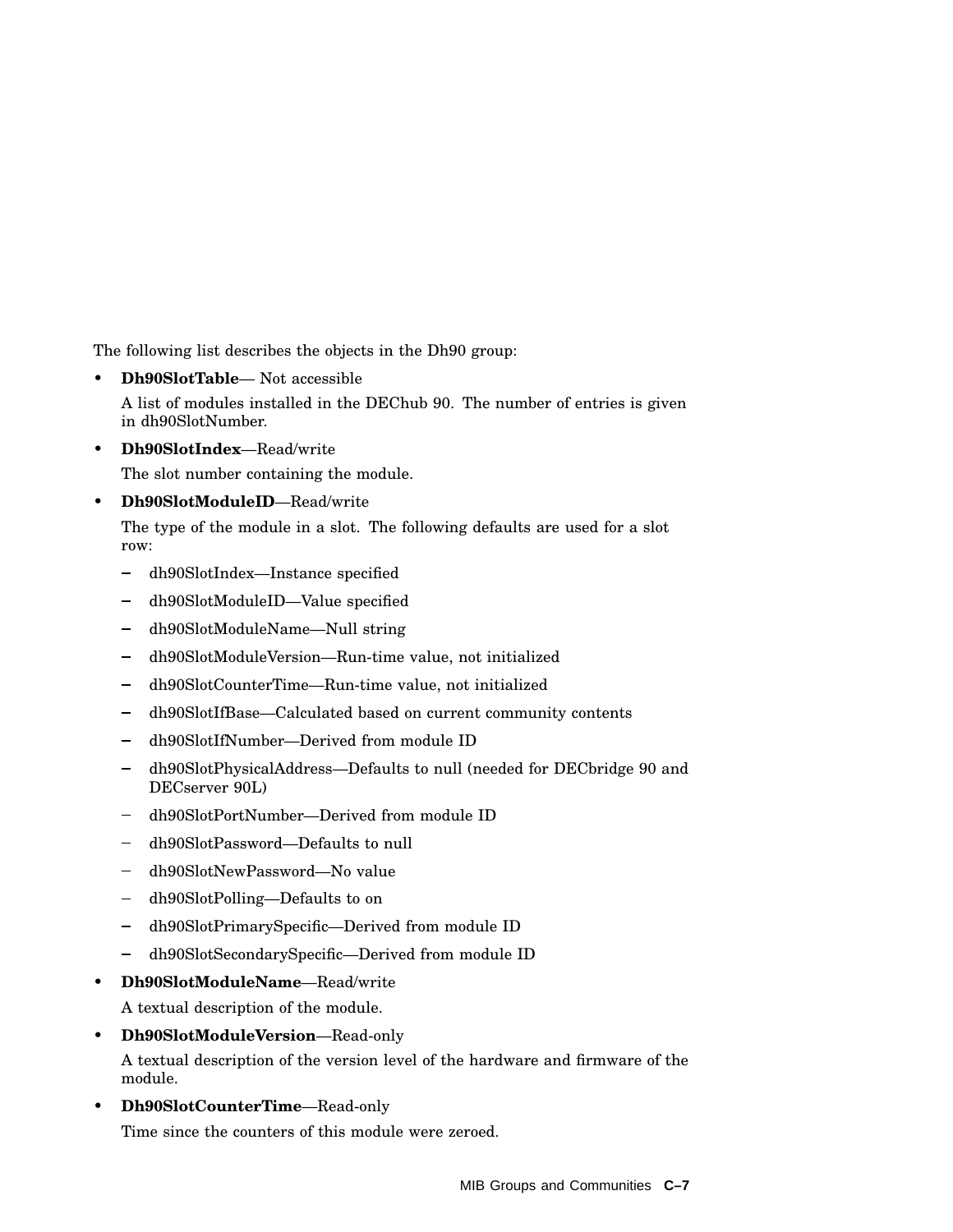#### • **Dh90SlotIfBase**—Read-only

An index into the ifTable for the first interface on this module. Add one to this value to reference the ifTable entry which corresponds to the second interface, and so on. If no interface is supported on the module, a value of zero is returned.

• **Dh90SlotIfNumber**—Read-only

Number of interfaces on this module.

• **Dh90SlotPhysicalAddress**—Read/write

A read/write variable for the physical address to allow devices to be added to the hub remotely. Writing this variable as part of a remote add device routine will cause the new physical address to be accessible in the ifTable.

• **Dh90SlotPortNumber**—Read-only

The number of ports on this module.

• **Dh90SlotPassword**—Write-only

Password used to enable management mode on the server.

• **Dh90SlotNewPassword**—Write-only

Setting this variable causes the agent to set a new password on the terminal server using the TSNewPassword value as the new password and TSPassword as the old password. Power on the terminal server must be cycled within a minute for the change to take effect.

• **Dh90SlotPolling**—Read/write

The current polling status of the module. If the DECagent 90 is polling this device, a get of this variable will return 'on', otherwise 'off' is returned. Setting this variable to 'off' causes the agent to stop polling the device in this slot.

• **Dh90SlotPrimarySpecific**—Read-only

A reference to the Bridge { experimental 14 } or the Character-like { experimental 19 } MIB definition. If the module realizes some other function, the object identifier nullSpecific OBJECT IDENTIFIER  $::= \{ 0 0 \}$  is returned.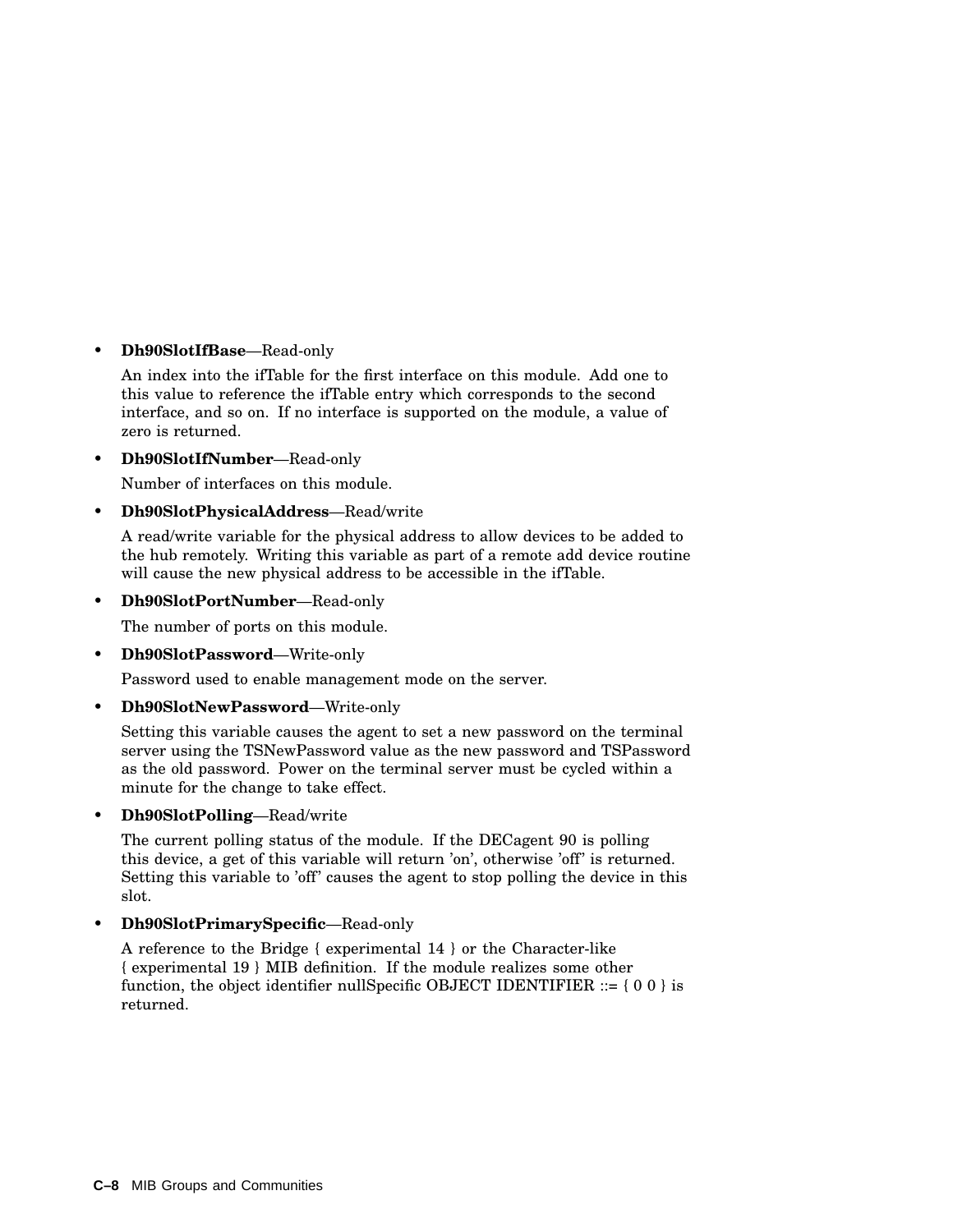- **Dh90SlotSecondarySpecific**—Read-only A table of IP addresses to which this device will send traps.
- **Dh90TrapAddressTable**—Not accessible A table of IP addresses to which this device will send traps.
- **Dh90TrapAddress**—Read/write

An IP address to which all SNMP traps generated by this device will be sent.

### **Communities**

A community in the SNMP sense is a set of manageable attributes that are managed as a group. Normally, there is a one-community-to-one-agent relationship. The manageable attributes are usually contained within a single hardware device, or within a single enclosure in the case of hubs. The single hardware device, or the collection of devices within a hub, is treated as one community. A particular manageable entity is uniquely identified on the network by the combination of an IP address and a community string.

A community string is a sequence of ASCII characters that is checked by the SNMP agent for access control to the manageable entity. The community string can be thought of as a password. There are two strings associated with a given community: the read-only string and the read/write string. For a GET or a GET NEXT operation, the agent will accept either the read-only or the read/write string. However, for a SET operation, the agent will accept only the read/write string.

An SNMP proxy agent, such as the DECagent 90, can translate from SNMP to the native protocol understood by a non-SNMP speaking device. For proxy agents, the manageable entities are often separate and distinct hardware devices. The relationship changes to several communities per proxy agent. A particular manageable entity is still identified on the network by the combination of an IP address and a community string. Now, however, each community supported by the proxy agent has its own set of read-only and read/write strings. Each readonly string at a given IP address must be unique from all the others. Likewise, each read/write string at a given IP address must be unique from all the others. Because the proxy agent has only one IP address, the community strings are used to index the separate and distinct manageable entities supported by that agent.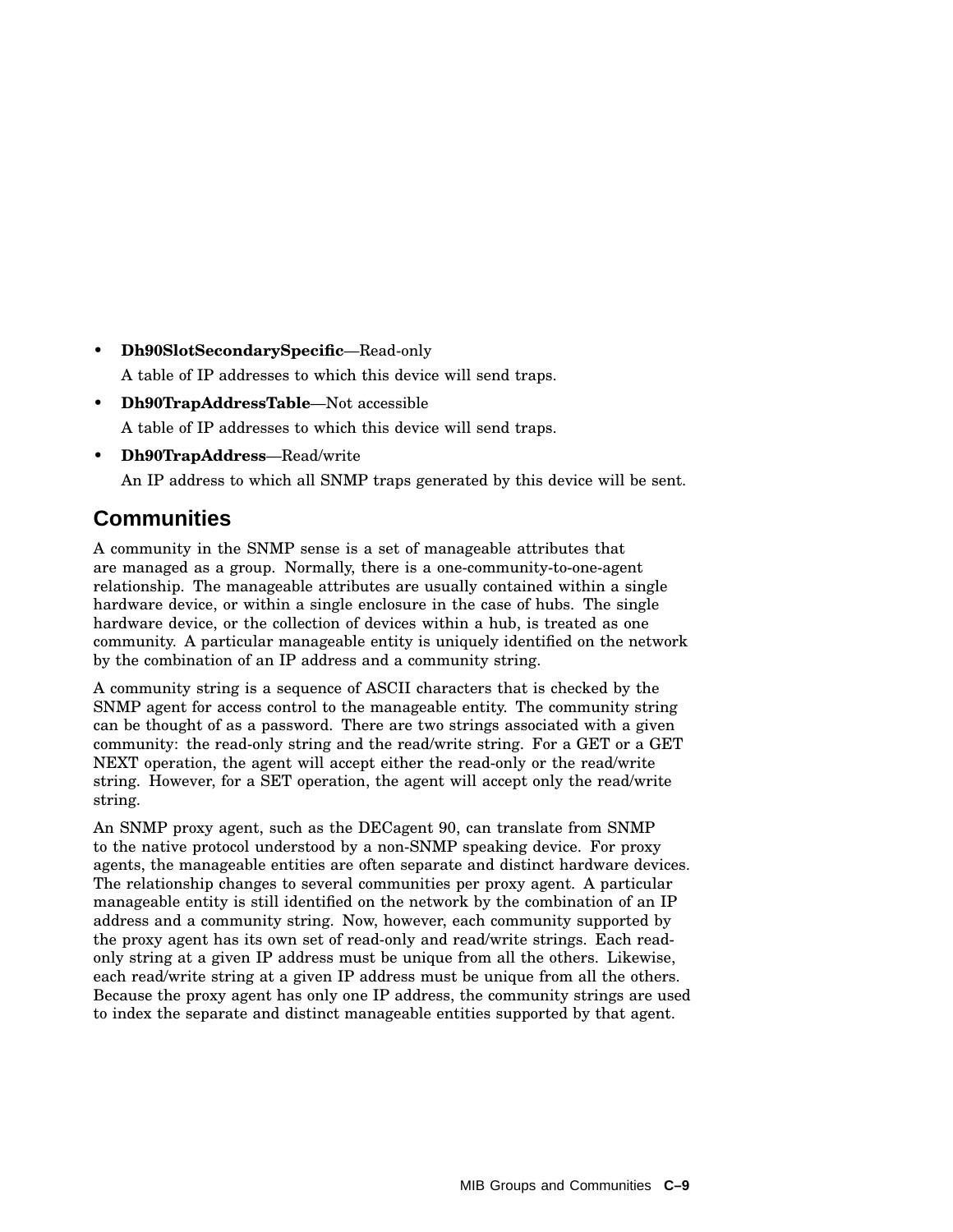For the DECagent 90, a standalone module, such as a DECserver 90L or a DECbridge 90, is treated as one community. One DEChub 90 is also treated as a single community. When two DEChub 90 hubs are connected together in a daisy-chained fashion, they are treated as one 16-slot hub from a management perspective. The 2 hubs are treated as a 1-hub community with 16 slots. The DECagent 90 can store information for up to 64 communities. Practical limits are, however, much lower, and are performance dependent. A good rule of thumb is one DECagent 90 supporting 8 single hubs (or 4 daisy-chained) containing bridges and repeaters. For DECserver 90L or 90L+ modules, a good rule of thumb is 64 devices, independent of whether or not they are in a hub.

A new community is created in the DECagent 90 by giving it a community type (standalone or DEChub 90), and the read-only and read/write community strings. The default community created for a type of DEChub 90 will have 8 slots. This can be changed to a double hub by setting the MIB object dh90NumberSlots to 16. When the DECagent 90 is first installed, SETs are enabled. They must be disabled at the console if you do not wish to allow modification through SNMP.

At least one community will always exist in a DECagent 90; that is the community of which the agent itself is a part. If the agent is to be used standalone, this community does not need to be changed. The DECagent 90 will sense when it is in a hub. When given the MAC address of a bridge in the same hub the DECagent 90 will resize, if appropriate, to a 16-slot hub. The object da90NumberSlots will change if the hub is daisy-chained and the bridge is polling.

To assist network management stations that feature autotopology or autodiscovery, the user may want to leave the agent's read-only community string as "public". New communities to be added could be given strings of public1, public2, public3, and so on. Community strings are case sensitive.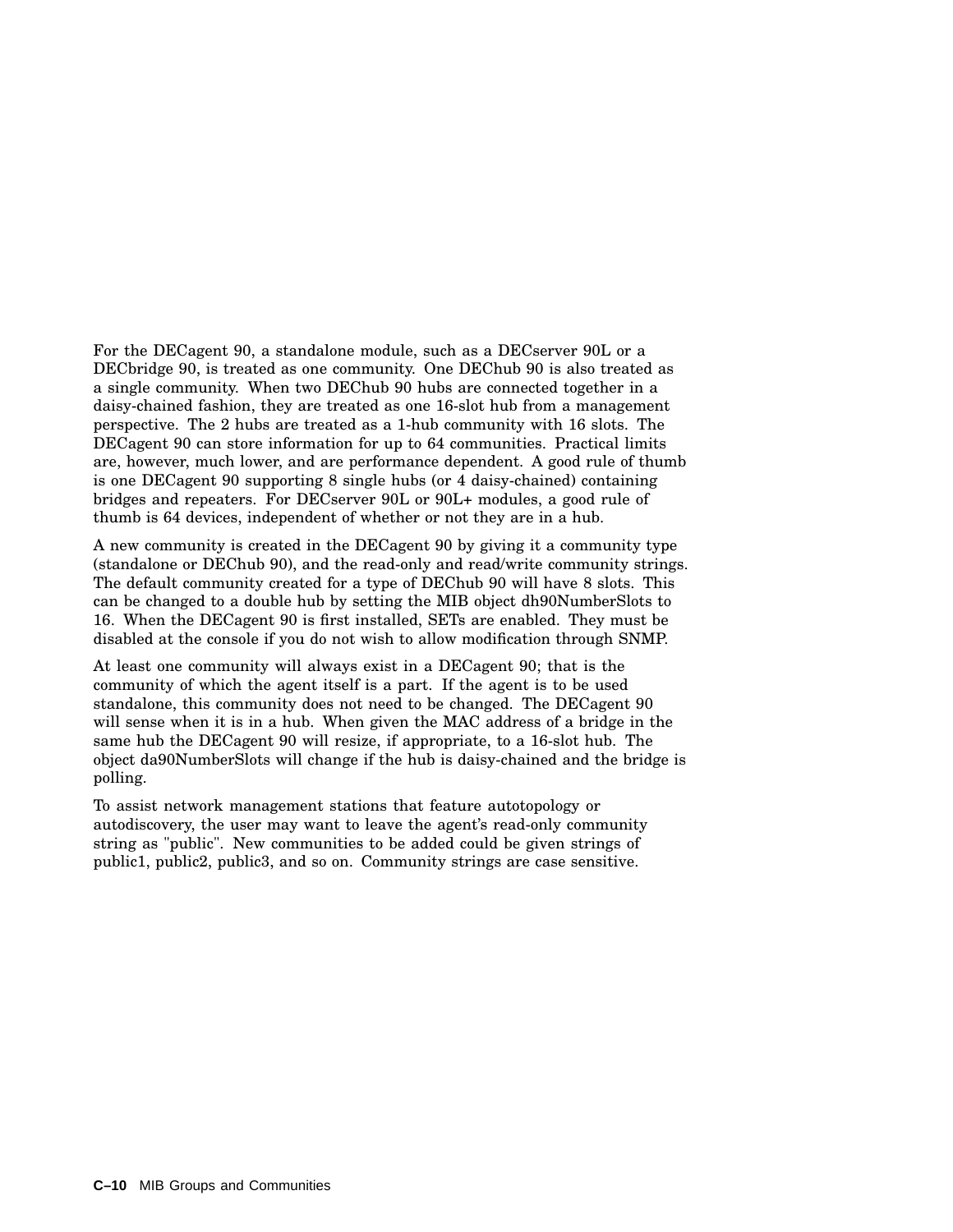# **D Documentation and Ordering Information**

### **Introduction**

This appendix lists documentation that is related to the DECagent 90. It also provides ordering information.

### **Related Documentation**

You can order the following documents from Digital:

| <b>Document Title</b>                                                        | <b>Order Number</b> |
|------------------------------------------------------------------------------|---------------------|
| DEChub 90 Owner's Manual                                                     | EK-DEHUB-OM         |
| <b>Open DECconnect Building Wiring Components</b><br>and Application Catalog | EB-K2407-42         |
| <b>DEC</b> connect System Planning and Configuration<br>Guide                | EK-DECSY-CG         |
| DECbridge 90 Owner's Manual                                                  | EK-DEWGB-OM         |
| DECrepeater 90C Owner's Manual                                               | EK-DECMR-OM         |
| DECrepeater 90T Owner's Manual                                               | EK-DETMR-OM         |
| DECserver 90L Owner's Manual                                                 | EK-DSRVD-OM         |
| DECserver 90L+ Owner's Manual                                                | EK-DSRVG-OM         |
| HUBwatch for DECmcc MSU User Information                                     | EK-479AA-UI         |
| HUBwatch for DECmcc MSU DECbridge 90<br>Management                           | EK-480AA-UI         |
| HUBwatch for DECmcc MSU DECrepeater 90C<br>and 90T Management                | EK-482AA-UI         |
| HUBwatch for DECmcc MSU DECserver 90L and<br>90L+ Management                 | EK-481AA-UI         |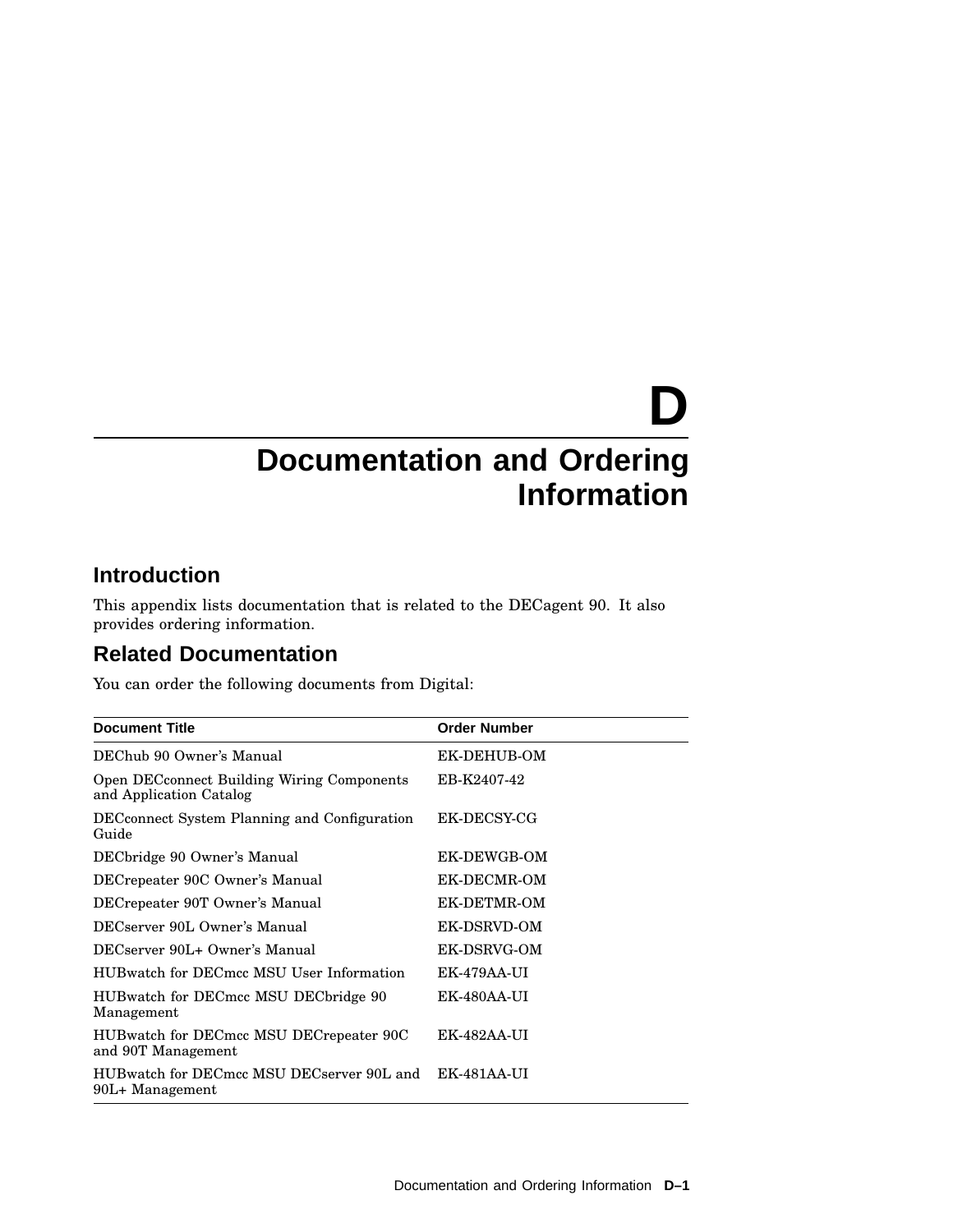## **Ordering Information**

You can order options and documentation by mail, phone, or electronically.

#### **Need Help?**

If you need help deciding which documentation best meets your needs, please call 800–DIGITAL (800–344–4825) and press 2 for technical assistance.

#### **Electronic Orders**

To place an order through your account at the Electronic Store, dial 800–234–1998, using a modem set to 2400 or 9600 baud. You must use a VT terminal or terminal emulator set at 8 bits, no parity. If you need help, call 800–DIGITAL (800–344–4825) and ask for an Electronic Store specialist.

| If You Are<br>From $\dots$ | $Call \ldots$                                                                         | Or Write $\ldots$                                                                                                                 |
|----------------------------|---------------------------------------------------------------------------------------|-----------------------------------------------------------------------------------------------------------------------------------|
| U.S.A.                     | <b>DECdirect</b><br>Phone: 800–DIGITAL<br>$(800 - 344 - 4825)$<br>FAX: (603) 884–5597 | Digital Equipment Corporation<br>P.O. Box CS2008<br>Nashua, NH 03061                                                              |
| Puerto Rico                | Phone: (809) 781–0505<br>FAX: (809) 749–8377                                          | Digital Equipment Caribbean, Inc.<br>3 Digital Plaza, 1st Street<br>Suite 200<br>Metro Office Park<br>San Juan, Puerto Rico 00920 |
| Canada                     | Phone: 800–267–6215<br>FAX: (613) 592-1946                                            | Digital Equipment of Canada Ltd.<br>100 Herzberg Road<br>Kanata, Ontario, Canada K2K 2A6<br>Attn: DECdirect Sales                 |
| International              |                                                                                       | Local Digital subsidiary or approved<br>distributor                                                                               |

#### **Telephone or Direct Mail Orders**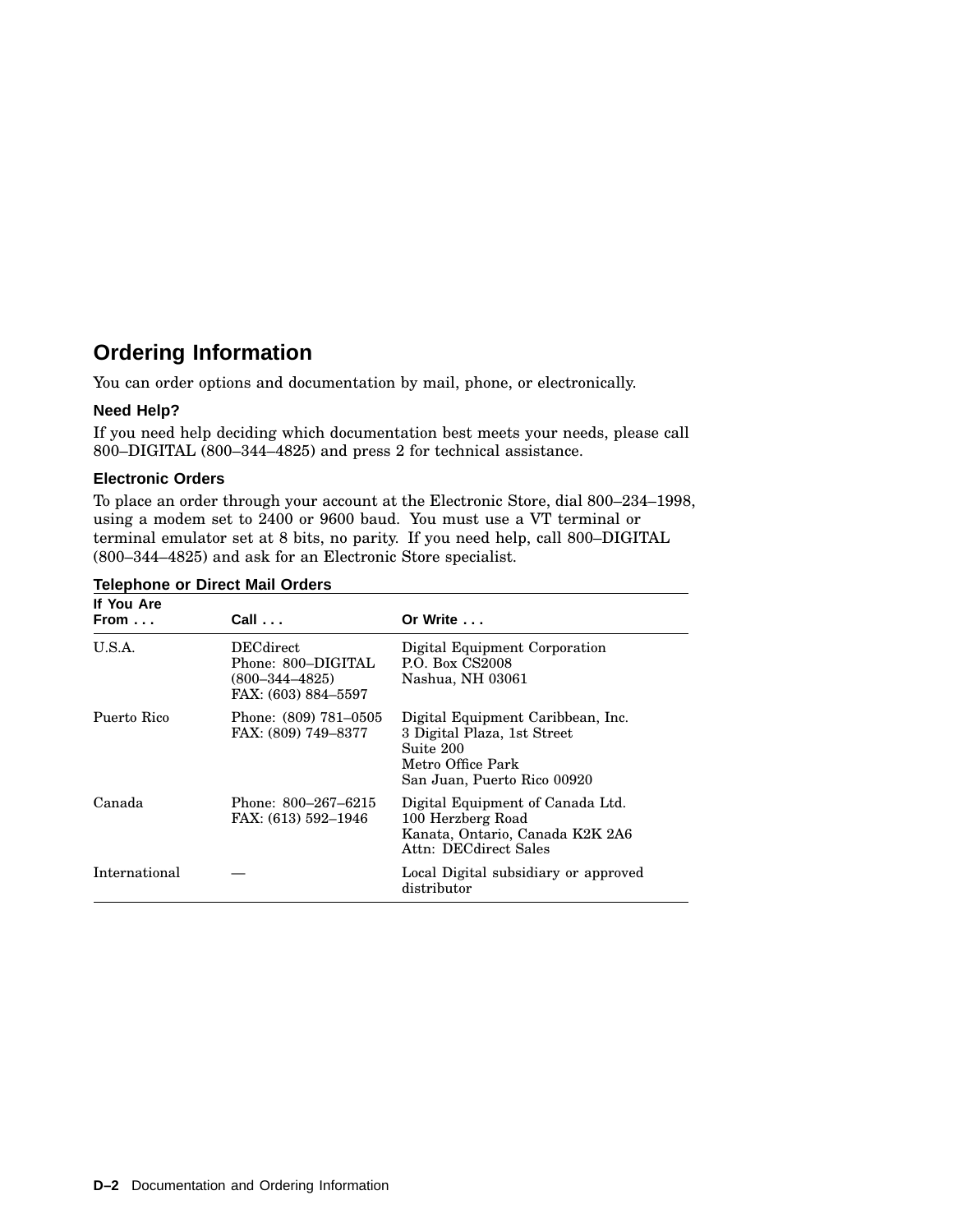#### **Digital Personnel**

You can order documentation by electronic mail. Contact the following organizations for instructions:

| If You Need                            | $Call \ldots$                                            | Contact                                                                                                                      |
|----------------------------------------|----------------------------------------------------------|------------------------------------------------------------------------------------------------------------------------------|
| Software<br>documentation <sup>1</sup> | DTN: 241-3023<br>$(508)$ 874-3023                        | Software Supply Business<br>Digital Equipment Corporation<br>1 Digital Drive<br>Westminster, MA 01473                        |
| Hardware<br>documentation              | DTN: 234–4325<br>$(508)$ 351–4325<br>FAX: (508) 351-4467 | Publishing & Circulation Services<br>Digital Equipment Corporation<br>NRO2-2/I5<br>444 Whitney Street<br>Northboro, MA 01532 |

 $^{1}\mathrm{Call}$  to request an Internal Software Order Form (EN–01740–07).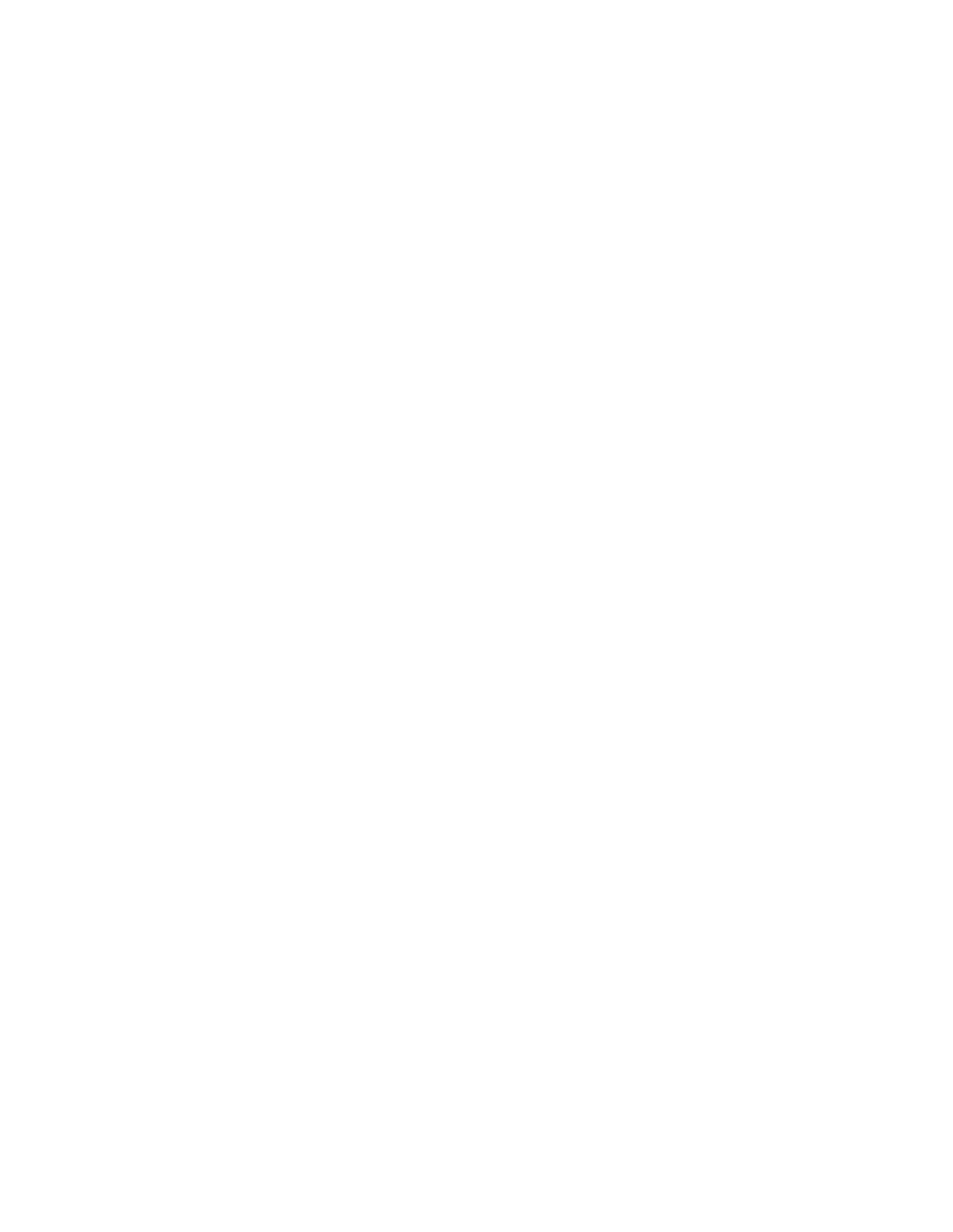# **Index**

### **A**

Addresses, 4–9 setting IP, 4–9 Agent managed, 1–1 unmanaged, 1–3 Asynchronous serial port status, 1–5

# **B**

Backplane DEChub 90, 1–1 Backplane connector, 1–5 10Base2, 1–1 BNC network connector, 1–5

# **C**

Communities, C–9 Configuration, 3–1 Configurations installation, 2–1 Connect, 4–17 Connecting cables, 2–2 Connection sample, 1–2 Connector backplane, 1–5 network (BNC), 1–5 power, 1–5 Console interface using the, 4–1

Console management, 4–1 Console messages, B–1 error, B–5 informational, B–1 Conventions console interface, 4–1 Counters, 4–18 MOP V3, 4–19 MOP V4, 4–19 Cover, 1–5 CSMA/CD, 1–1

# **D**

DC OK display,  $1-5$ DECagent 90 input current, A–3 input voltage, A–3 DEChub 90, 1–1 Depth, A–1 Description, 1–1 Dew point, A–2 Dimensions physical, A–1 Display DC OK, 1–5 network activity, 1–5 port status, 1–5 self-test, 1–5 Documentation ordering, D–2 Documents related, D–1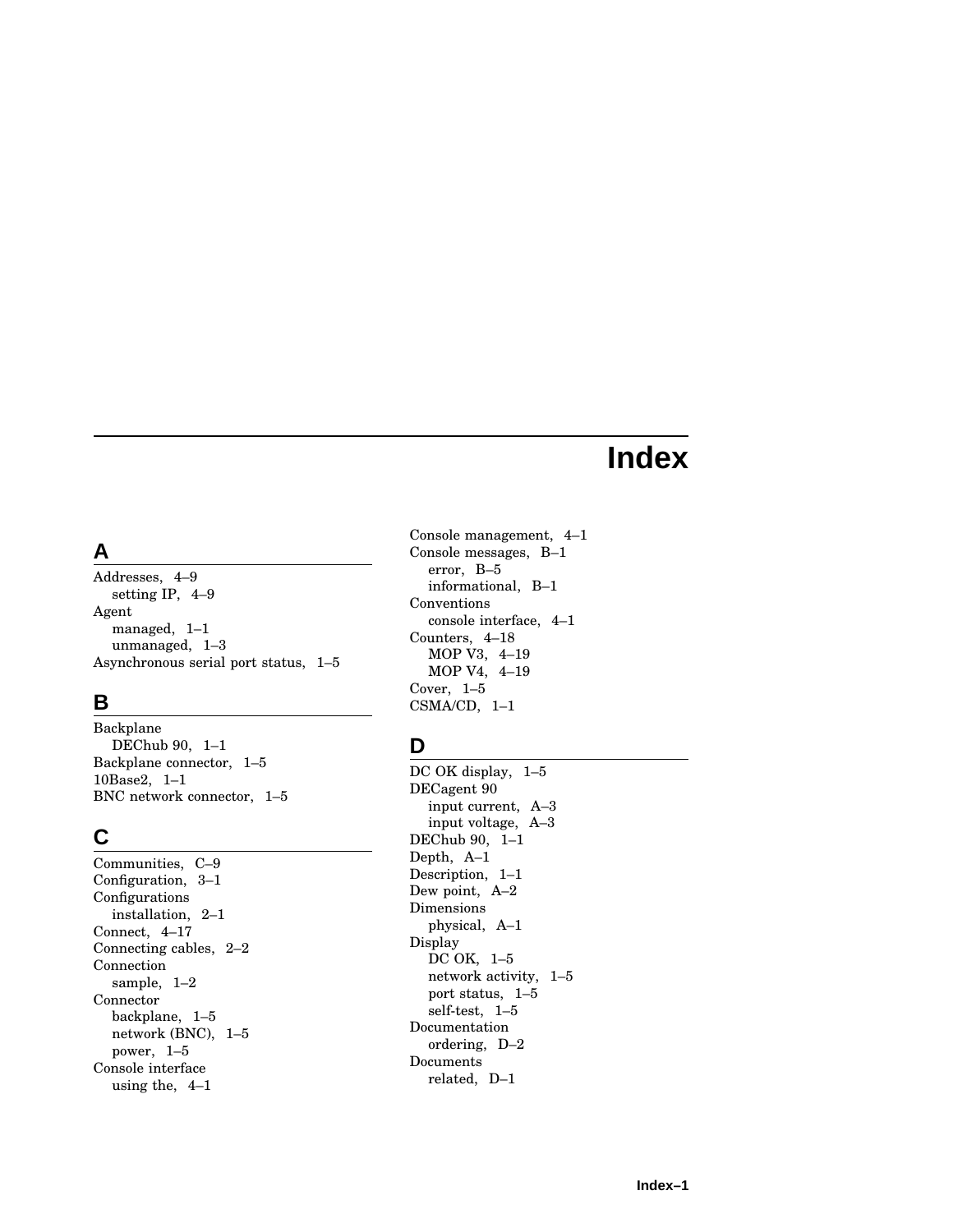### **E**

Environment operating, A–2 Environmental specifications, A–2 Error messages, B–5

#### **F**

Features, 1–1 Firmware version, 3–1

### **H**

Height, A–1 Humidity, A–2

### **I**

IEEE 802.3, 1–1 IEEE 802.3 standards, 3–1 Installation, 2–1 backplane, 2–3, 2–8 to 2–9 quick reference procedures, 2–1 standalone, 2–1, 2–5 wall mount, 2–5 to 2–8 IP address setting the, 3–2

### **M**

Management MOP, 4–17 remote, 4–17 MIB, C–2 bridge, C–2 character, C–5 ITEF, C–2 RS-232-like, C–4

# **N**

Network activity display, 1–5 Network connector (BNC), 1–5 Networks CSMA/CD, 1–1 IEEE 802.3, 1–1

### **O**

Operating altitude, A–2 dew point, A–2 environment, A–2 relative humidity, A–2 temperature, A–2 temperature change, A–2 Options ordering, D–2

### **P**

Passwords, 3–1 Physical dimensions, A–1 Pin out DB25, A–3 RS-232, A–3 Power 120 Vac, 1–3 240 Vac, 1–3 Power connector, 1–5 Power supply, 1–3 current, A–3 frequency, A–3 output current, A–3 output voltage, A–3 power consumption, A–3 specifications, A–3 voltage, A–3